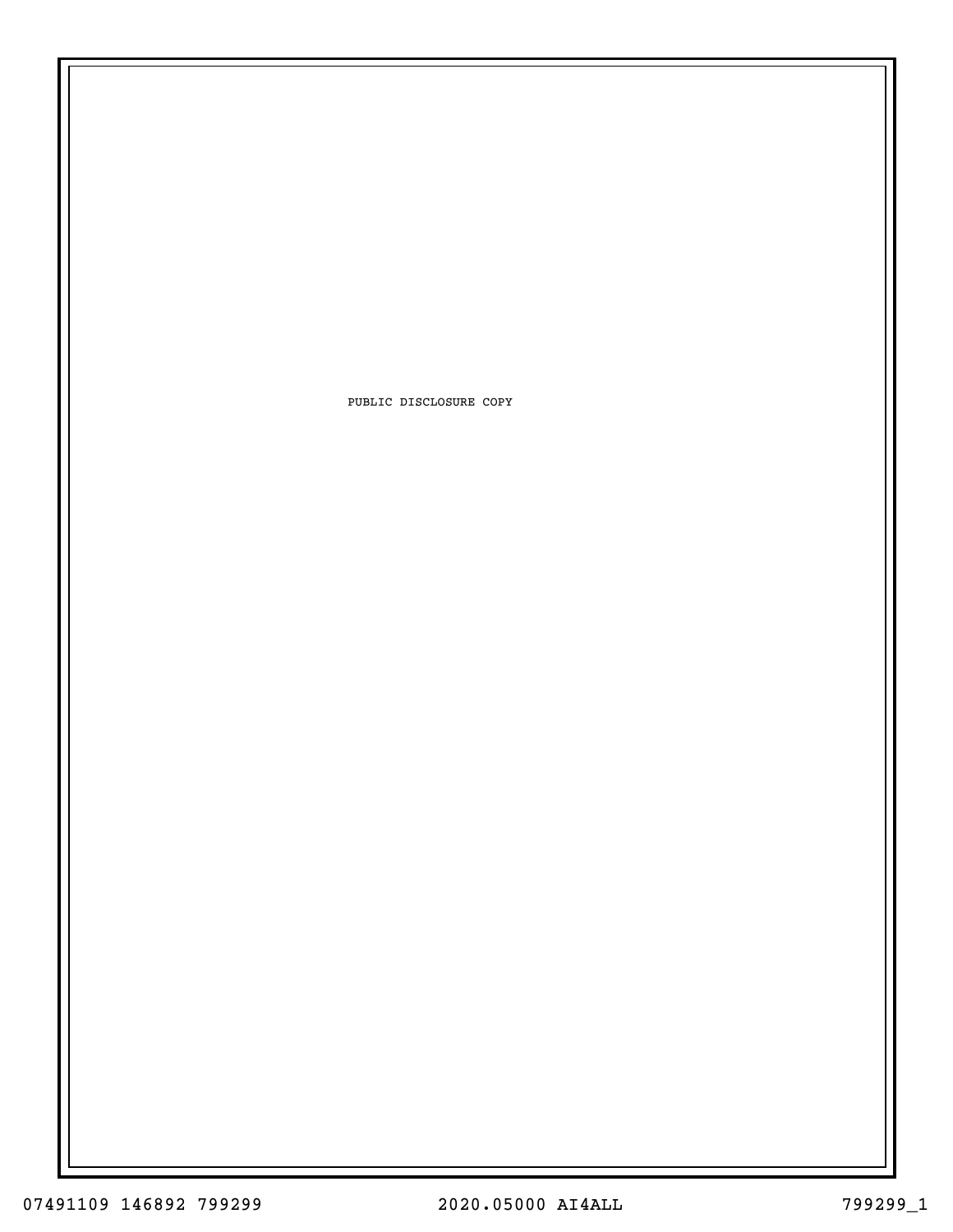| -orm |  |
|------|--|

Department of the Treasury Internal Revenue Service

## **Return of Organization Exempt From Income Tax** \*\* PUBLIC DISCLOSURE COPY \*\*

**Under section 501(c), 527, or 4947(a)(1) of the Internal Revenue Code (except private foundations) 2020**

**| Do not enter social security numbers on this form as it may be made public.**

**| Go to www.irs.gov/Form990 for instructions and the latest information. Inspection**



|                               | A For the 2020 calendar year, or tax year beginning                                                                                                 | and ending |                                                                       |                                          |
|-------------------------------|-----------------------------------------------------------------------------------------------------------------------------------------------------|------------|-----------------------------------------------------------------------|------------------------------------------|
| в.<br>Check if<br>applicable: | <b>C</b> Name of organization                                                                                                                       |            | D Employer identification number                                      |                                          |
| X Address                     | AI4ALL                                                                                                                                              |            |                                                                       |                                          |
| Name<br>change                | Doing business as                                                                                                                                   |            | 82-2792979                                                            |                                          |
| Initial<br>return             | Number and street (or P.O. box if mail is not delivered to street address)                                                                          | Room/suite | E Telephone number                                                    |                                          |
| Final<br>return/              | 548 MARKET STREET PMB 95333                                                                                                                         |            | $(415)$ 275-1869                                                      |                                          |
| termin-<br>ated               | City or town, state or province, country, and ZIP or foreign postal code                                                                            |            | G Gross receipts \$                                                   | 2,859,250.                               |
| Amended<br>return             | SAN FRANCISCO, CA 94104                                                                                                                             |            | H(a) Is this a group return                                           |                                          |
| Applica-<br>tion<br>pending   | F Name and address of principal officer: TESS POSNER<br>SAME AS C ABOVE                                                                             |            | for subordinates?<br>$H(b)$ Are all subordinates included? $\Box$ Yes | $ Yes X $ No<br>l No                     |
|                               | Tax-exempt status: $X \mid 501(c)(3)$<br>$501(c)$ (<br>$\sqrt{\bullet}$ (insert no.)<br>$4947(a)(1)$ or                                             | 527        |                                                                       | If "No," attach a list. See instructions |
|                               | J Website: WWW.AI-4-ALL.ORG                                                                                                                         |            | $H(c)$ Group exemption number $\blacktriangleright$                   |                                          |
|                               | Other $\blacktriangleright$<br><b>K</b> Form of organization: $\boxed{\textbf{X}}$ Corporation<br>Trust<br>Association                              |            | L Year of formation: $2017$                                           | M State of legal domicile: CA            |
| Part I                        | Summary                                                                                                                                             |            |                                                                       |                                          |
| 1                             | Briefly describe the organization's mission or most significant activities: INCREASING DIVERSITY AND                                                |            |                                                                       |                                          |
|                               | INCLUSION IN AI EDUCATION, RESEARCH, DEVELOPMENT, AND POLICY.                                                                                       |            |                                                                       |                                          |
| $\mathbf{2}$                  | Check this box $\blacktriangleright$ $\blacksquare$ if the organization discontinued its operations or disposed of more than 25% of its net assets. |            |                                                                       |                                          |
| 3                             | Number of voting members of the governing body (Part VI, line 1a)                                                                                   |            | 3                                                                     |                                          |
| 4                             |                                                                                                                                                     |            | $\overline{\mathbf{4}}$                                               | 6                                        |
| 5                             |                                                                                                                                                     |            | 5                                                                     | 49                                       |
| 6                             | Total number of volunteers (estimate if necessary) manufacture content content of volunteers (estimate if necessary)                                |            | 6                                                                     | 41                                       |
| Activities & Governance       |                                                                                                                                                     |            | 7a                                                                    | 0.                                       |
|                               |                                                                                                                                                     |            | 7 <sub>b</sub>                                                        | 0.                                       |
|                               |                                                                                                                                                     |            | <b>Prior Year</b>                                                     | <b>Current Year</b>                      |
| 8                             | Contributions and grants (Part VIII, line 1h)                                                                                                       |            | 5,198,092.                                                            | 2,859,250.                               |
| 9                             | Program service revenue (Part VIII, line 2g)                                                                                                        |            | $\mathbf{0}$ .                                                        | 0.                                       |
| Revenue<br>10                 |                                                                                                                                                     |            | $\mathbf{0}$ .                                                        | 0.                                       |
|                               | 11 Other revenue (Part VIII, column (A), lines 5, 6d, 8c, 9c, 10c, and 11e)                                                                         |            | $\mathbf{0}$ .                                                        | 0.                                       |
| 12                            | Total revenue - add lines 8 through 11 (must equal Part VIII, column (A), line 12)                                                                  |            | 5,198,092.                                                            | 2,859,250.                               |
| 13                            | Grants and similar amounts paid (Part IX, column (A), lines 1-3)                                                                                    |            | 500,540.                                                              | 438.782.                                 |
| 14                            |                                                                                                                                                     |            | 0.                                                                    | 0.                                       |
| 15                            | Salaries, other compensation, employee benefits (Part IX, column (A), lines 5-10)                                                                   |            | 1.351.547.                                                            | 2.174.518.                               |
| Expenses                      |                                                                                                                                                     |            | $\mathbf{0}$ .                                                        | 0.                                       |
|                               | $\blacktriangleright$ 160,966.<br><b>b</b> Total fundraising expenses (Part IX, column (D), line 25)                                                |            |                                                                       |                                          |
|                               |                                                                                                                                                     | 409.361.   | 391.146.                                                              |                                          |
|                               | 18 Total expenses. Add lines 13-17 (must equal Part IX, column (A), line 25) <i></i>                                                                | 2.261.448. | 3,004,446.                                                            |                                          |
| 19                            |                                                                                                                                                     |            | 2,936,644.                                                            | $-145, 196.$                             |
| وَقِ                          |                                                                                                                                                     |            | <b>Beginning of Current Year</b>                                      | <b>End of Year</b>                       |
|                               | <b>20</b> Total assets (Part X, line 16)                                                                                                            |            | 5, 553, 931.                                                          | 5,706,101.                               |
|                               |                                                                                                                                                     |            |                                                                       |                                          |
| ssets                         | 21 Total liabilities (Part X, line 26)                                                                                                              |            | 95,064.<br>5,458,867.                                                 | 392,430.<br>5, 313, 671.                 |

Under penalties of perjury, I declare that I have examined this return, including accompanying schedules and statements, and to the best of my knowledge and belief, it is true, correct, and complete. Declaration of preparer (other than officer) is based on all information of which preparer has any knowledge.

| Sign     | Signature of officer                                                            |                      | Date     |                                |  |  |  |  |  |  |
|----------|---------------------------------------------------------------------------------|----------------------|----------|--------------------------------|--|--|--|--|--|--|
| Here     | TESS POSNER, CHIEF EXECUTIVE OFFICER                                            |                      |          |                                |  |  |  |  |  |  |
|          | Type or print name and title                                                    |                      |          |                                |  |  |  |  |  |  |
|          | Print/Type preparer's name                                                      | Preparer's signature | Date     | <b>PTIN</b><br>Check           |  |  |  |  |  |  |
| Paid     | MICHAEL LUMSDEN                                                                 | MICHAEL LUMSDEN      | 11/09/21 | P01262236<br>self-emploved     |  |  |  |  |  |  |
| Preparer | MOSS ADAMS LLP<br>Firm's name $\blacktriangleright$                             |                      |          | $91 - 0189318$<br>Firm's $EIN$ |  |  |  |  |  |  |
| Use Only | 101 SECOND STREET SUITE 900<br>Firm's address $\blacktriangleright$             |                      |          |                                |  |  |  |  |  |  |
|          | Phone no. 415-956-1500<br>SAN FRANCISCO, CA 94105                               |                      |          |                                |  |  |  |  |  |  |
|          | May the IRS discuss this return with the preparer shown above? See instructions |                      |          | x<br>No<br>Yes                 |  |  |  |  |  |  |
|          |                                                                                 |                      |          | $000 \times 200$<br>-          |  |  |  |  |  |  |

032001 12-23-20 LHA **For Paperwork Reduction Act Notice, see the separate instructions. Form 990 (2020)**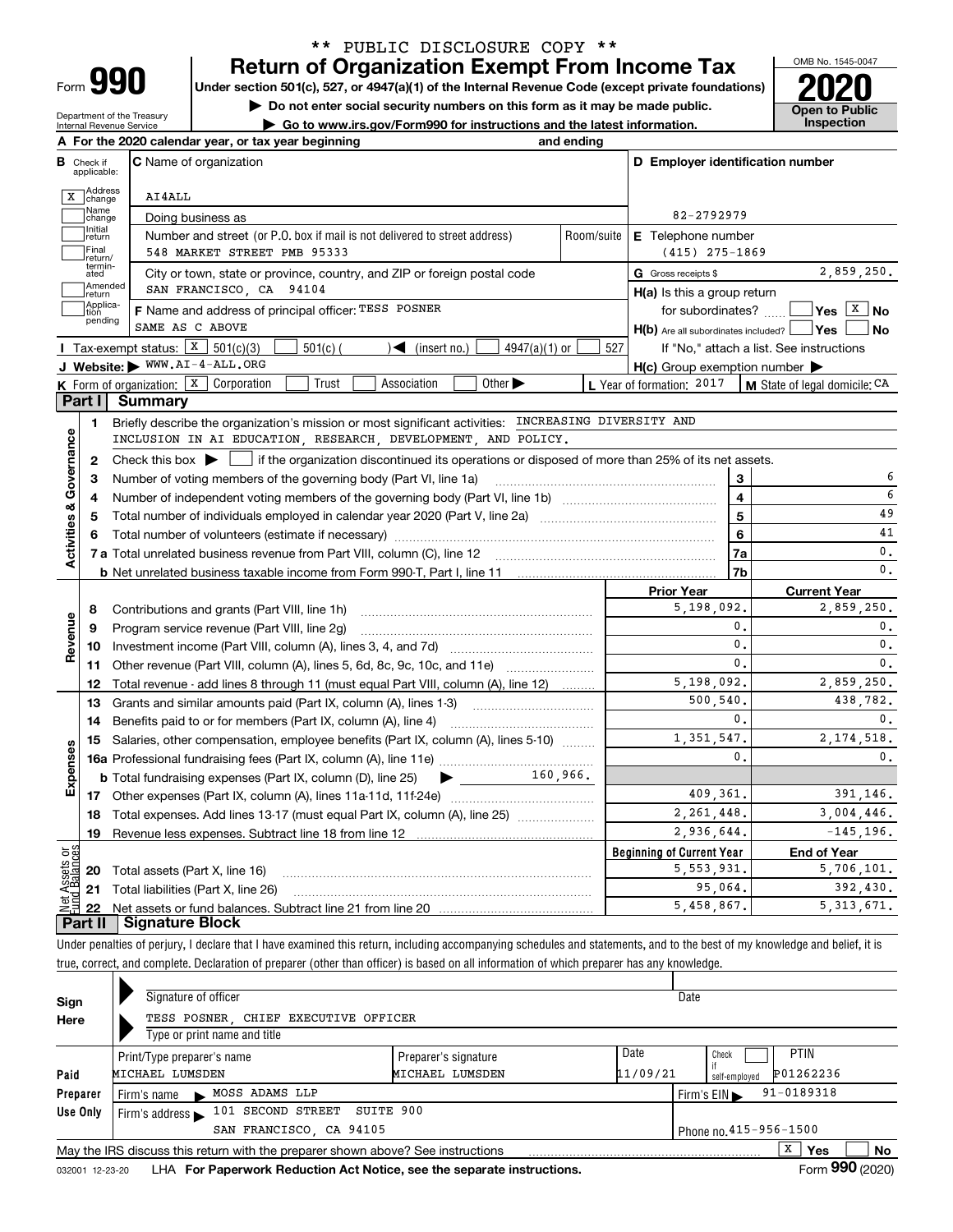|              |                                                                                                                                                                                             |    | $\overline{\mathbf{x}}$     |
|--------------|---------------------------------------------------------------------------------------------------------------------------------------------------------------------------------------------|----|-----------------------------|
| 1.           | Briefly describe the organization's mission:                                                                                                                                                |    |                             |
|              | AI4ALL OPENS DOORS TO THE ARTIFICIAL INTELLIGENCE INDUSTRY FOR                                                                                                                              |    |                             |
|              | HISTORICALLY EXCLUDED TALENT THROUGH EDUCATION AND MENTORSHIP.                                                                                                                              |    |                             |
|              |                                                                                                                                                                                             |    |                             |
| $\mathbf{2}$ | Did the organization undertake any significant program services during the year which were not listed on the                                                                                |    |                             |
|              |                                                                                                                                                                                             |    | $\sqrt{}$ Yes $\sqrt{X}$ No |
| 3            | If "Yes," describe these new services on Schedule O.                                                                                                                                        |    | $\sqrt{Y}$ es $\sqrt{X}$ No |
|              | If "Yes," describe these changes on Schedule O.                                                                                                                                             |    |                             |
| 4            | Describe the organization's program service accomplishments for each of its three largest program services, as measured by expenses.                                                        |    |                             |
|              | Section 501(c)(3) and 501(c)(4) organizations are required to report the amount of grants and allocations to others, the total expenses, and                                                |    |                             |
|              | revenue, if any, for each program service reported.                                                                                                                                         |    |                             |
| 4a           | 431, 212. ) (Revenue \$<br>805, 945. including grants of \$<br>$\left(\text{Code:}\right)$ $\left(\text{Expenses $}\right)$                                                                 |    | 0.                          |
|              | SUMMER PROGRAMS: BETWEEN 2015 AND 2020, AI4ALL SUMMER PROGRAMS GREW                                                                                                                         |    |                             |
|              | FROM 1 UNIVERSITY PARTNERSHIP TO 16 PARTNERSHIPS, ALLOWING AI4ALL<br>SUMMER PROGRAMS TO SERVE A GLOBAL AUDIENCE OF STUDENTS FROM                                                            |    |                             |
|              | HISTORICALLY EXCLUDED GROUPS, INCLUDING BLACK, LATINX, AND INDIGENOUS                                                                                                                       |    |                             |
|              | STUDENTS, WOMEN, AND HIGH SCHOOL STUDENTS WITH DEMONSTRATED FINANCIAL                                                                                                                       |    |                             |
|              | NEED. THESE PROGRAMS HAVE DIRECTLY SERVED OVER 900 HIGH SCHOOL                                                                                                                              |    |                             |
|              | STUDENTS BETWEEN 2015 AND 2020. IN 2020, APPROXIMATELY 82% OF STUDENTS                                                                                                                      |    |                             |
|              | REPORTED AFTER THE PROGRAM THAT THEY FEEL LIKE THEY'RE PART OF A                                                                                                                            |    |                             |
|              | COMMUNITY IN CS OR AI AFTER COMPLETING THE SUMMER PROGRAM.                                                                                                                                  |    |                             |
|              |                                                                                                                                                                                             |    |                             |
|              |                                                                                                                                                                                             |    |                             |
|              |                                                                                                                                                                                             |    | 0.                          |
| 4b           | $\left(\text{Code:}\right)$ $\left(\text{Expenses $}\right)$ $\left(\text{Expenses $}\right)$<br>$0.$ ) (Revenue \$<br>OPEN LEARNING: AI4ALL OPEN LEARNING EMPOWERS HIGH SCHOOL TEACHERS OF |    |                             |
|              | ALL SUBJECTS TO BRING AI EDUCATION TO THEIR CLASSROOMS THROUGH A FREE.                                                                                                                      |    |                             |
|              | ADAPTABLE AI CURRICULUM AND TEACHER RESOURCES. THIS APPROACHABLE EASY                                                                                                                       |    |                             |
|              | TO-USE CURRICULUM FOCUSES ON SOCIAL IMPACT, ETHICS, AND                                                                                                                                     |    |                             |
|              | INTERDISCIPLINARY USES FOR AI, AND MAKES IT EASY FOR HIGH SCHOOL                                                                                                                            |    |                             |
|              |                                                                                                                                                                                             |    |                             |
|              | TEACHERS TO EQUIP THEIR STUDENTS WITH FUTURE-PROOF SKILLS. AS OF 2020,                                                                                                                      |    |                             |
|              | AI4ALL OPEN LEARNING CURRICULUM AND RESOURCES REACHED OVER 3.700 HIGH                                                                                                                       |    |                             |
|              | SCHOOL TEACHERS, STUDENTS, AND CLASSROOMS                                                                                                                                                   |    |                             |
|              |                                                                                                                                                                                             |    |                             |
|              |                                                                                                                                                                                             |    |                             |
| 4с           |                                                                                                                                                                                             |    |                             |
|              | COLLEGE PATHWAYS: AFTER A SMALL SUCCESSFUL PILOT IN 2019, IN 2020,                                                                                                                          |    |                             |
|              | AI4ALL OFFICIALLY LAUNCHED COLLEGE PATHWAYS, AN INITIATIVE DESIGNED TO                                                                                                                      |    |                             |
|              | SPARK INTEREST AND INCREASE PERSISTENCE IN AI-RELATED CAREERS FOR                                                                                                                           |    |                             |
|              | COLLEGE STUDENTS FROM HISTORICALLY EXCLUDED GROUPS. THE INITIATIVE RAN                                                                                                                      |    |                             |
|              | IN PARTNERSHIP WITH 2 UNIVERSITIES AND PROVIDES COMMUNITY, BUILDS ON                                                                                                                        |    |                             |
|              | THE ACADEMIC EXPERIENCES STUDENTS ARE HAVING IN THE CLASSROOM, AND<br>PREPARES STUDENTS TO ENTER AN AI CAREER OR PURSUE FURTHER AI EDUCATION                                                |    |                             |
|              | AFTER THEIR BACHELOR'S DEGREE WITH A NUANCED UNDERSTANDING OF THE                                                                                                                           |    |                             |
|              | ETHICAL AND SOCIETAL IMPLICATIONS OF AI.                                                                                                                                                    |    |                             |
|              |                                                                                                                                                                                             |    |                             |
|              |                                                                                                                                                                                             |    |                             |
|              | 4d Other program services (Describe on Schedule O.)<br>(Expenses \$                                                                                                                         | 0. |                             |
|              | $418,061.$ including grants of \$ $4,210.$ (Revenue \$<br>$\overline{2,357,665}$ .<br>4e Total program service expenses                                                                     |    |                             |
|              |                                                                                                                                                                                             |    | Form 990 (2020)             |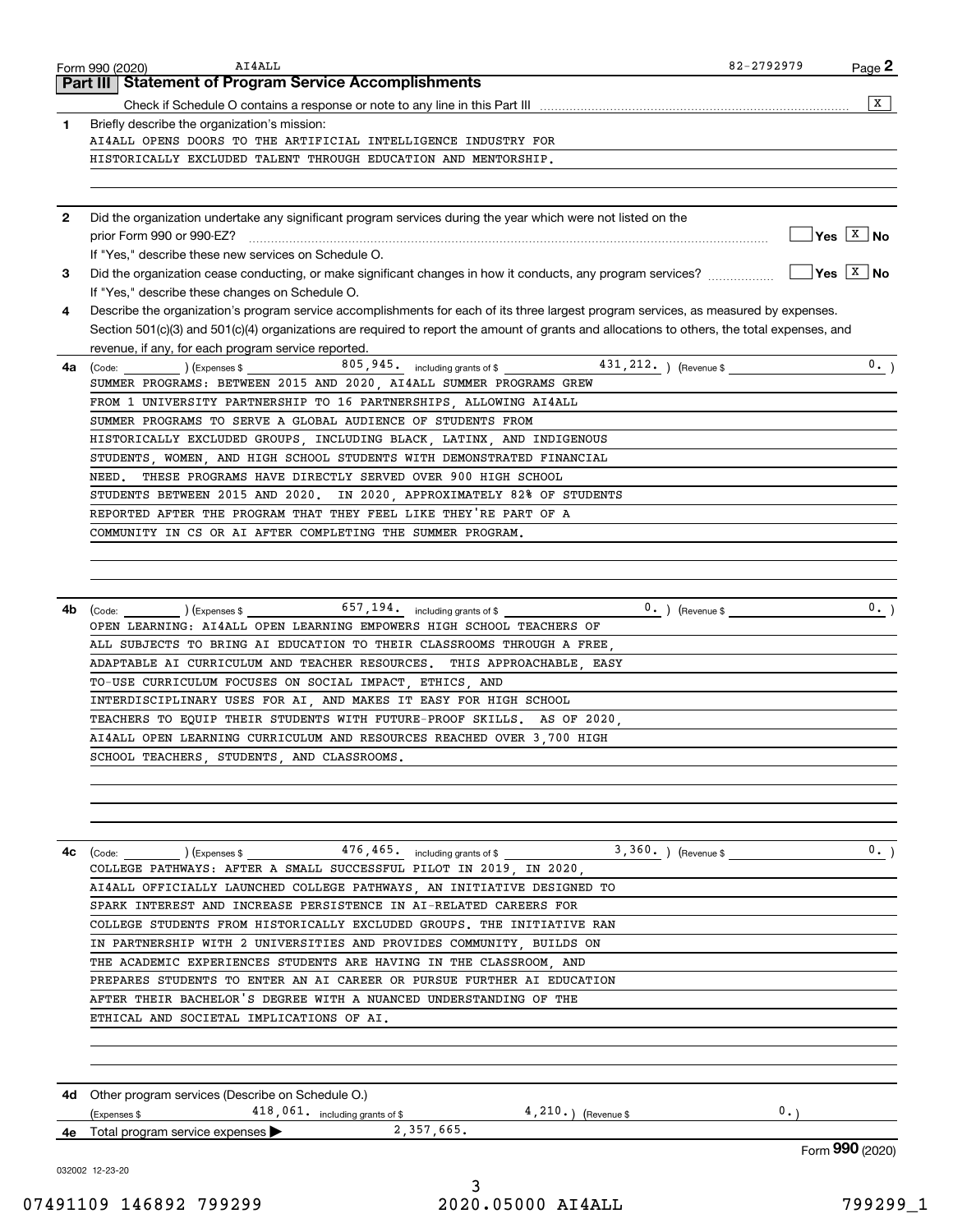|     | 82-2792979<br>AI4ALL<br>Form 990 (2020)                                                                                               |                 |         | $Page$ 3        |
|-----|---------------------------------------------------------------------------------------------------------------------------------------|-----------------|---------|-----------------|
|     | <b>Checklist of Required Schedules</b><br><b>Part IV</b>                                                                              |                 |         |                 |
|     |                                                                                                                                       |                 | Yes $ $ | No              |
| 1   | Is the organization described in section $501(c)(3)$ or $4947(a)(1)$ (other than a private foundation)?                               |                 |         |                 |
|     |                                                                                                                                       | 1               | х       |                 |
| 2   |                                                                                                                                       | $\overline{2}$  | X       |                 |
| 3   | Did the organization engage in direct or indirect political campaign activities on behalf of or in opposition to candidates for       |                 |         |                 |
|     |                                                                                                                                       | 3               |         | x               |
| 4   | Section 501(c)(3) organizations. Did the organization engage in lobbying activities, or have a section 501(h) election in effect      |                 |         |                 |
|     |                                                                                                                                       | 4               |         | x               |
| 5   | Is the organization a section 501(c)(4), 501(c)(5), or 501(c)(6) organization that receives membership dues, assessments, or          |                 |         |                 |
|     |                                                                                                                                       | 5               |         | x               |
| 6   | Did the organization maintain any donor advised funds or any similar funds or accounts for which donors have the right to             |                 |         |                 |
|     | provide advice on the distribution or investment of amounts in such funds or accounts? If "Yes," complete Schedule D, Part I          | 6               |         | x               |
|     |                                                                                                                                       |                 |         |                 |
| 7   | Did the organization receive or hold a conservation easement, including easements to preserve open space,                             |                 |         | x               |
|     |                                                                                                                                       | $\overline{7}$  |         |                 |
| 8   | Did the organization maintain collections of works of art, historical treasures, or other similar assets? If "Yes," complete          |                 |         | x               |
|     |                                                                                                                                       | 8               |         |                 |
| 9   | Did the organization report an amount in Part X, line 21, for escrow or custodial account liability, serve as a custodian for         |                 |         |                 |
|     | amounts not listed in Part X; or provide credit counseling, debt management, credit repair, or debt negotiation services?             |                 |         |                 |
|     |                                                                                                                                       | 9               |         | x               |
| 10  | Did the organization, directly or through a related organization, hold assets in donor-restricted endowments                          |                 |         |                 |
|     |                                                                                                                                       | 10              |         | x               |
| 11  | If the organization's answer to any of the following questions is "Yes," then complete Schedule D, Parts VI, VII, VIII, IX, or X      |                 |         |                 |
|     | as applicable.                                                                                                                        |                 |         |                 |
|     | a Did the organization report an amount for land, buildings, and equipment in Part X, line 10? If "Yes," complete Schedule D,         |                 |         |                 |
|     |                                                                                                                                       | 11a             |         | х               |
|     | <b>b</b> Did the organization report an amount for investments - other securities in Part X, line 12, that is 5% or more of its total |                 |         |                 |
|     |                                                                                                                                       | 11 <sub>b</sub> |         | x               |
|     | c Did the organization report an amount for investments - program related in Part X, line 13, that is 5% or more of its total         |                 |         |                 |
|     |                                                                                                                                       | 11c             |         | х               |
|     | d Did the organization report an amount for other assets in Part X, line 15, that is 5% or more of its total assets reported in       |                 |         |                 |
|     |                                                                                                                                       | 11d             |         | х               |
|     |                                                                                                                                       | <b>11e</b>      |         | x               |
| f   | Did the organization's separate or consolidated financial statements for the tax year include a footnote that addresses               |                 |         |                 |
|     | the organization's liability for uncertain tax positions under FIN 48 (ASC 740)? If "Yes," complete Schedule D, Part X                | 11f             | х       |                 |
|     | 12a Did the organization obtain separate, independent audited financial statements for the tax year? If "Yes," complete               |                 |         |                 |
|     |                                                                                                                                       | 12a             | х       |                 |
|     | <b>b</b> Was the organization included in consolidated, independent audited financial statements for the tax year?                    |                 |         |                 |
|     | If "Yes," and if the organization answered "No" to line 12a, then completing Schedule D, Parts XI and XII is optional                 | 12b             |         | x               |
| 13  |                                                                                                                                       | 13              |         | х               |
| 14a | Did the organization maintain an office, employees, or agents outside of the United States?                                           | 14a             |         | х               |
| b   | Did the organization have aggregate revenues or expenses of more than \$10,000 from grantmaking, fundraising, business,               |                 |         |                 |
|     | investment, and program service activities outside the United States, or aggregate foreign investments valued at \$100,000            |                 |         |                 |
|     |                                                                                                                                       | 14b             | x       |                 |
| 15  | Did the organization report on Part IX, column (A), line 3, more than \$5,000 of grants or other assistance to or for any             |                 |         |                 |
|     |                                                                                                                                       | 15              | x       |                 |
| 16  | Did the organization report on Part IX, column (A), line 3, more than \$5,000 of aggregate grants or other assistance to              |                 |         |                 |
|     |                                                                                                                                       | 16              |         | х               |
|     |                                                                                                                                       |                 |         |                 |
| 17  | Did the organization report a total of more than \$15,000 of expenses for professional fundraising services on Part IX,               |                 |         | х               |
|     |                                                                                                                                       | 17              |         |                 |
| 18  | Did the organization report more than \$15,000 total of fundraising event gross income and contributions on Part VIII, lines          |                 |         |                 |
|     |                                                                                                                                       | 18              |         | х               |
| 19  | Did the organization report more than \$15,000 of gross income from gaming activities on Part VIII, line 9a? If "Yes."                |                 |         |                 |
|     |                                                                                                                                       | 19              |         | x               |
|     |                                                                                                                                       | <b>20a</b>      |         | х               |
| b   | If "Yes" to line 20a, did the organization attach a copy of its audited financial statements to this return?                          | 20 <sub>b</sub> |         |                 |
| 21  | Did the organization report more than \$5,000 of grants or other assistance to any domestic organization or                           |                 |         |                 |
|     |                                                                                                                                       | 21              | x       |                 |
|     | 032003 12-23-20                                                                                                                       |                 |         | Form 990 (2020) |

032003 12-23-20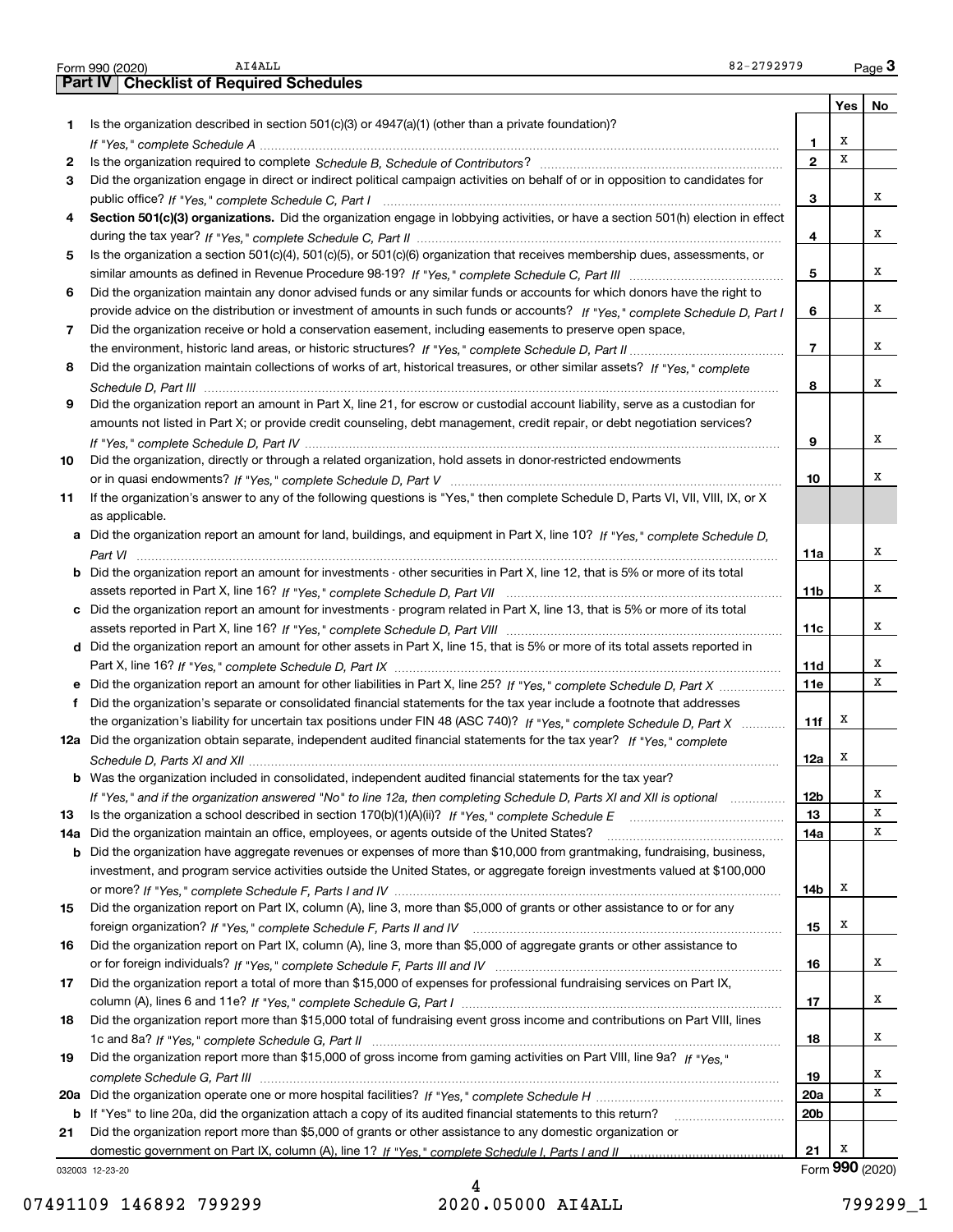|               | AI4ALL<br>82-2792979<br>Form 990 (2020)                                                                                                                                                                                                                    |             |    |     | Page 4          |
|---------------|------------------------------------------------------------------------------------------------------------------------------------------------------------------------------------------------------------------------------------------------------------|-------------|----|-----|-----------------|
|               | Part IV   Checklist of Required Schedules (continued)                                                                                                                                                                                                      |             |    |     |                 |
|               |                                                                                                                                                                                                                                                            |             |    | Yes | No              |
| 22            | Did the organization report more than \$5,000 of grants or other assistance to or for domestic individuals on                                                                                                                                              |             |    |     |                 |
|               |                                                                                                                                                                                                                                                            |             | 22 | х   |                 |
| 23            | Did the organization answer "Yes" to Part VII, Section A, line 3, 4, or 5 about compensation of the organization's current                                                                                                                                 |             |    |     |                 |
|               | and former officers, directors, trustees, key employees, and highest compensated employees? If "Yes," complete                                                                                                                                             |             |    |     |                 |
|               |                                                                                                                                                                                                                                                            | 23          |    | х   |                 |
|               | 24a Did the organization have a tax-exempt bond issue with an outstanding principal amount of more than \$100,000 as of the                                                                                                                                |             |    |     |                 |
|               | last day of the year, that was issued after December 31, 2002? If "Yes," answer lines 24b through 24d and complete                                                                                                                                         |             |    |     |                 |
|               |                                                                                                                                                                                                                                                            | 24a         |    |     | x               |
|               |                                                                                                                                                                                                                                                            | 24b         |    |     |                 |
|               | c Did the organization maintain an escrow account other than a refunding escrow at any time during the year to defease                                                                                                                                     |             |    |     |                 |
|               |                                                                                                                                                                                                                                                            | 24c         |    |     |                 |
|               |                                                                                                                                                                                                                                                            | 24d         |    |     |                 |
|               | 25a Section 501(c)(3), 501(c)(4), and 501(c)(29) organizations. Did the organization engage in an excess benefit                                                                                                                                           |             |    |     |                 |
|               |                                                                                                                                                                                                                                                            | 25a         |    |     | x               |
|               | b Is the organization aware that it engaged in an excess benefit transaction with a disqualified person in a prior year, and                                                                                                                               |             |    |     |                 |
|               | that the transaction has not been reported on any of the organization's prior Forms 990 or 990-EZ? If "Yes." complete                                                                                                                                      |             |    |     | x               |
|               | Schedule L. Part I                                                                                                                                                                                                                                         | 25b         |    |     |                 |
| 26            | Did the organization report any amount on Part X, line 5 or 22, for receivables from or payables to any current                                                                                                                                            |             |    |     |                 |
|               | or former officer, director, trustee, key employee, creator or founder, substantial contributor, or 35%                                                                                                                                                    |             |    |     | х               |
|               |                                                                                                                                                                                                                                                            | 26          |    |     |                 |
| 27            | Did the organization provide a grant or other assistance to any current or former officer, director, trustee, key employee,<br>creator or founder, substantial contributor or employee thereof, a grant selection committee member, or to a 35% controlled |             |    |     |                 |
|               | entity (including an employee thereof) or family member of any of these persons? If "Yes," complete Schedule L, Part III                                                                                                                                   | 27          |    |     | x               |
| 28            | Was the organization a party to a business transaction with one of the following parties (see Schedule L, Part IV                                                                                                                                          |             |    |     |                 |
|               | instructions, for applicable filing thresholds, conditions, and exceptions):                                                                                                                                                                               |             |    |     |                 |
|               | a A current or former officer, director, trustee, key employee, creator or founder, or substantial contributor? If                                                                                                                                         |             |    |     |                 |
|               |                                                                                                                                                                                                                                                            | 28a         |    |     | х               |
|               |                                                                                                                                                                                                                                                            | 28b         |    |     | х               |
|               | c A 35% controlled entity of one or more individuals and/or organizations described in lines 28a or 28b? If                                                                                                                                                |             |    |     |                 |
|               |                                                                                                                                                                                                                                                            | 28c         |    |     | х               |
| 29            |                                                                                                                                                                                                                                                            | 29          |    |     | х               |
| 30            | Did the organization receive contributions of art, historical treasures, or other similar assets, or qualified conservation                                                                                                                                |             |    |     |                 |
|               |                                                                                                                                                                                                                                                            | 30          |    |     | х               |
| 31            | Did the organization liquidate, terminate, or dissolve and cease operations? If "Yes," complete Schedule N, Part I                                                                                                                                         | 31          |    |     | x               |
| 32            | Did the organization sell, exchange, dispose of, or transfer more than 25% of its net assets? If "Yes," complete                                                                                                                                           |             |    |     |                 |
|               |                                                                                                                                                                                                                                                            | 32          |    |     | х               |
| 33            | Did the organization own 100% of an entity disregarded as separate from the organization under Regulations                                                                                                                                                 |             |    |     |                 |
|               |                                                                                                                                                                                                                                                            | 33          |    |     | x               |
| 34            | Was the organization related to any tax-exempt or taxable entity? If "Yes," complete Schedule R, Part II, III, or IV, and                                                                                                                                  |             |    |     |                 |
|               |                                                                                                                                                                                                                                                            | 34          |    |     | x               |
|               |                                                                                                                                                                                                                                                            | <b>35a</b>  |    |     | х               |
|               | b If "Yes" to line 35a, did the organization receive any payment from or engage in any transaction with a controlled entity                                                                                                                                |             |    |     |                 |
|               |                                                                                                                                                                                                                                                            | 35b         |    |     |                 |
| 36            | Section 501(c)(3) organizations. Did the organization make any transfers to an exempt non-charitable related organization?                                                                                                                                 |             |    |     |                 |
|               |                                                                                                                                                                                                                                                            | 36          |    |     | x               |
| 37            | Did the organization conduct more than 5% of its activities through an entity that is not a related organization                                                                                                                                           |             |    |     |                 |
|               |                                                                                                                                                                                                                                                            | 37          |    |     | x               |
| 38            | Did the organization complete Schedule O and provide explanations in Schedule O for Part VI, lines 11b and 19?                                                                                                                                             |             |    |     |                 |
| <b>Part V</b> | Note: All Form 990 filers are required to complete Schedule O<br><u>רווט שטער וווט שטער ווואס are round are required to complete Schedule Organization mass compliance Statements Regarding Other IRS Filings and Tax Compliance</u>                       | 38          |    | Х   |                 |
|               | Check if Schedule O contains a response or note to any line in this Part V                                                                                                                                                                                 |             |    |     |                 |
|               |                                                                                                                                                                                                                                                            |             |    |     |                 |
|               |                                                                                                                                                                                                                                                            | 19          |    | Yes | No              |
|               | 1a<br><b>b</b> Enter the number of Forms W-2G included in line 1a. Enter -0- if not applicable<br>1b                                                                                                                                                       | $\mathbf 0$ |    |     |                 |
|               | c Did the organization comply with backup withholding rules for reportable payments to vendors and reportable gaming                                                                                                                                       |             |    |     |                 |
|               | (gambling) winnings to prize winners?                                                                                                                                                                                                                      |             | 1c | х   |                 |
|               | 032004 12-23-20                                                                                                                                                                                                                                            |             |    |     | Form 990 (2020) |
|               |                                                                                                                                                                                                                                                            |             |    |     |                 |

5<br>2020.05000 AI4ALL 07491109 146892 799299 2020.05000 AI4ALL 2020.05000 AT4ALL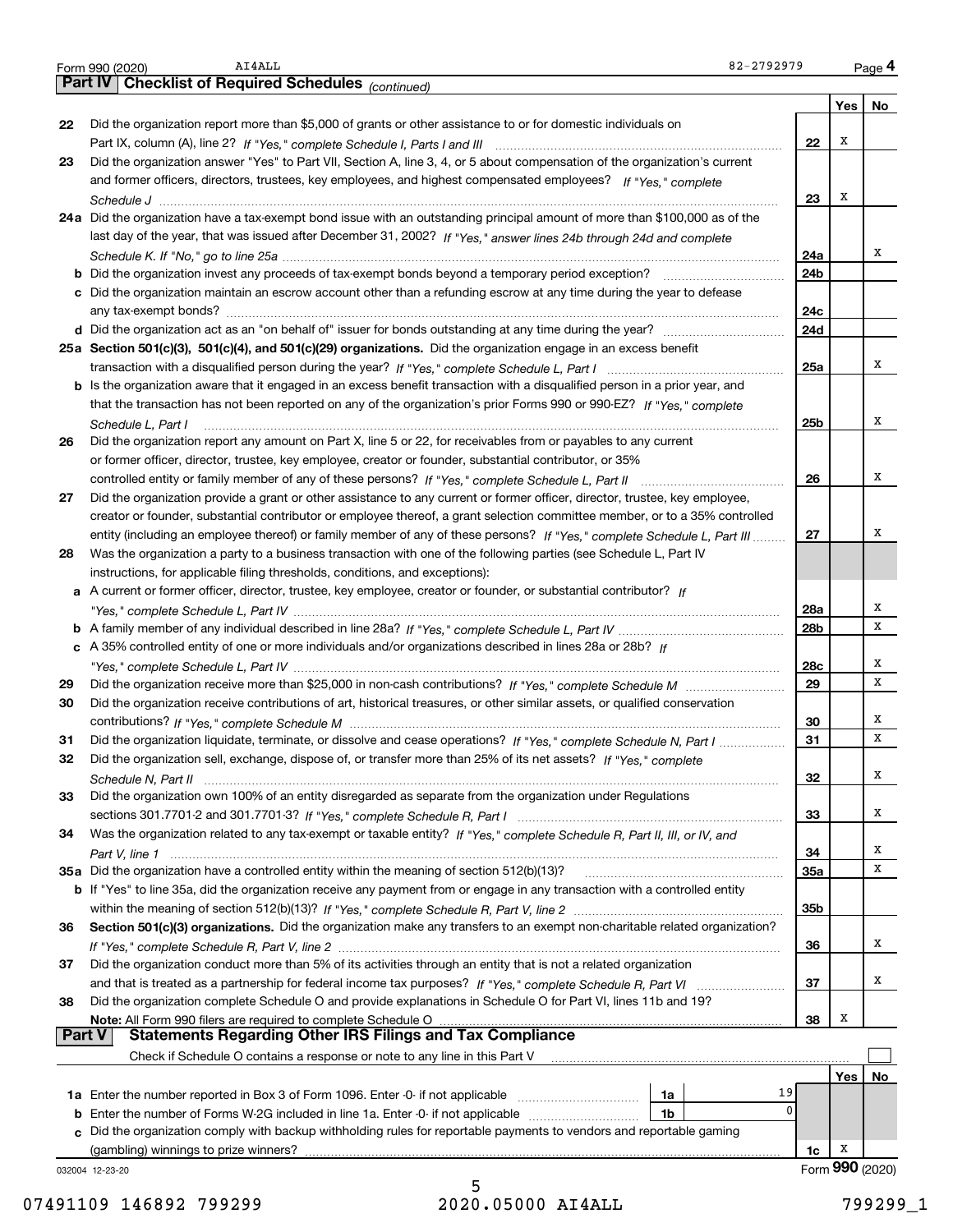|               | AI4ALL<br>Form 990 (2020)                                                                                                                             | 82-2792979      |                |     | Page 5 |  |  |  |  |  |  |
|---------------|-------------------------------------------------------------------------------------------------------------------------------------------------------|-----------------|----------------|-----|--------|--|--|--|--|--|--|
| <b>Part V</b> | Statements Regarding Other IRS Filings and Tax Compliance (continued)                                                                                 |                 |                |     |        |  |  |  |  |  |  |
|               |                                                                                                                                                       |                 |                | Yes | No     |  |  |  |  |  |  |
|               | 2a Enter the number of employees reported on Form W-3, Transmittal of Wage and Tax Statements,                                                        |                 |                |     |        |  |  |  |  |  |  |
|               | filed for the calendar year ending with or within the year covered by this return                                                                     | 49<br>2a        |                |     |        |  |  |  |  |  |  |
|               |                                                                                                                                                       |                 | 2 <sub>b</sub> | х   |        |  |  |  |  |  |  |
|               |                                                                                                                                                       |                 |                |     |        |  |  |  |  |  |  |
|               | 3a Did the organization have unrelated business gross income of \$1,000 or more during the year?                                                      |                 |                |     |        |  |  |  |  |  |  |
| b             |                                                                                                                                                       |                 |                |     |        |  |  |  |  |  |  |
|               | 4a At any time during the calendar year, did the organization have an interest in, or a signature or other authority over, a                          |                 |                |     |        |  |  |  |  |  |  |
|               | financial account in a foreign country (such as a bank account, securities account, or other financial account)?                                      |                 |                |     |        |  |  |  |  |  |  |
|               | <b>b</b> If "Yes," enter the name of the foreign country $\blacktriangleright$                                                                        |                 |                |     |        |  |  |  |  |  |  |
|               | See instructions for filing requirements for FinCEN Form 114, Report of Foreign Bank and Financial Accounts (FBAR).                                   |                 |                |     |        |  |  |  |  |  |  |
|               | 5a Was the organization a party to a prohibited tax shelter transaction at any time during the tax year?                                              |                 | 5a             |     | х      |  |  |  |  |  |  |
| b             |                                                                                                                                                       |                 | 5 <sub>b</sub> |     | х      |  |  |  |  |  |  |
| с             |                                                                                                                                                       |                 | 5с             |     |        |  |  |  |  |  |  |
|               | 6a Does the organization have annual gross receipts that are normally greater than \$100,000, and did the organization solicit                        |                 |                |     |        |  |  |  |  |  |  |
|               | any contributions that were not tax deductible as charitable contributions?                                                                           |                 | 6a             |     | x      |  |  |  |  |  |  |
|               | <b>b</b> If "Yes," did the organization include with every solicitation an express statement that such contributions or gifts                         |                 |                |     |        |  |  |  |  |  |  |
|               | were not tax deductible?                                                                                                                              |                 | 6b             |     |        |  |  |  |  |  |  |
| 7             | Organizations that may receive deductible contributions under section 170(c).                                                                         |                 |                |     |        |  |  |  |  |  |  |
| a             | Did the organization receive a payment in excess of \$75 made partly as a contribution and partly for goods and services provided to the payor?       |                 | 7a             |     | x      |  |  |  |  |  |  |
| b             | If "Yes," did the organization notify the donor of the value of the goods or services provided?                                                       |                 | 7b             |     |        |  |  |  |  |  |  |
|               | c Did the organization sell, exchange, or otherwise dispose of tangible personal property for which it was required                                   |                 |                |     |        |  |  |  |  |  |  |
|               |                                                                                                                                                       |                 | 7c             |     | х      |  |  |  |  |  |  |
|               |                                                                                                                                                       | 7d              |                |     |        |  |  |  |  |  |  |
| е             | Did the organization receive any funds, directly or indirectly, to pay premiums on a personal benefit contract?                                       |                 | 7e             |     | х      |  |  |  |  |  |  |
| f             | Did the organization, during the year, pay premiums, directly or indirectly, on a personal benefit contract?                                          |                 | 7f<br>7g       |     | х      |  |  |  |  |  |  |
| g             | If the organization received a contribution of qualified intellectual property, did the organization file Form 8899 as required?                      |                 |                |     |        |  |  |  |  |  |  |
| h             | If the organization received a contribution of cars, boats, airplanes, or other vehicles, did the organization file a Form 1098-C?                    |                 | 7h             |     |        |  |  |  |  |  |  |
| 8             | Sponsoring organizations maintaining donor advised funds. Did a donor advised fund maintained by the                                                  |                 |                |     |        |  |  |  |  |  |  |
|               | sponsoring organization have excess business holdings at any time during the year?                                                                    |                 | 8              |     |        |  |  |  |  |  |  |
| 9             | Sponsoring organizations maintaining donor advised funds.                                                                                             |                 |                |     |        |  |  |  |  |  |  |
| а             | Did the sponsoring organization make any taxable distributions under section 4966?                                                                    |                 | 9a             |     |        |  |  |  |  |  |  |
| b             | Did the sponsoring organization make a distribution to a donor, donor advisor, or related person?                                                     |                 | 9b             |     |        |  |  |  |  |  |  |
| 10            | Section 501(c)(7) organizations. Enter:                                                                                                               |                 |                |     |        |  |  |  |  |  |  |
| а             |                                                                                                                                                       | 10a             |                |     |        |  |  |  |  |  |  |
|               | Gross receipts, included on Form 990, Part VIII, line 12, for public use of club facilities                                                           | 10 <sub>b</sub> |                |     |        |  |  |  |  |  |  |
| 11            | Section 501(c)(12) organizations. Enter:                                                                                                              |                 |                |     |        |  |  |  |  |  |  |
| a             | Gross income from members or shareholders<br>Gross income from other sources (Do not net amounts due or paid to other sources against                 | 11a             |                |     |        |  |  |  |  |  |  |
| b             |                                                                                                                                                       |                 |                |     |        |  |  |  |  |  |  |
|               | amounts due or received from them.)<br>12a Section 4947(a)(1) non-exempt charitable trusts. Is the organization filing Form 990 in lieu of Form 1041? | 11b             | 12a            |     |        |  |  |  |  |  |  |
|               | <b>b</b> If "Yes," enter the amount of tax-exempt interest received or accrued during the year                                                        | 12b             |                |     |        |  |  |  |  |  |  |
| 13            | Section 501(c)(29) qualified nonprofit health insurance issuers.                                                                                      |                 |                |     |        |  |  |  |  |  |  |
| a             | Is the organization licensed to issue qualified health plans in more than one state?                                                                  |                 | 13а            |     |        |  |  |  |  |  |  |
|               | Note: See the instructions for additional information the organization must report on Schedule O.                                                     |                 |                |     |        |  |  |  |  |  |  |
| b             | Enter the amount of reserves the organization is required to maintain by the states in which the                                                      |                 |                |     |        |  |  |  |  |  |  |
|               |                                                                                                                                                       | 13b             |                |     |        |  |  |  |  |  |  |
|               |                                                                                                                                                       | 13с             |                |     |        |  |  |  |  |  |  |
|               | 14a Did the organization receive any payments for indoor tanning services during the tax year?                                                        |                 | 14a            |     | x      |  |  |  |  |  |  |
|               | <b>b</b> If "Yes," has it filed a Form 720 to report these payments? If "No," provide an explanation on Schedule O                                    |                 | 14b            |     |        |  |  |  |  |  |  |
| 15            | Is the organization subject to the section 4960 tax on payment(s) of more than \$1,000,000 in remuneration or                                         |                 |                |     |        |  |  |  |  |  |  |
|               |                                                                                                                                                       |                 | 15             |     | х      |  |  |  |  |  |  |
|               | If "Yes," see instructions and file Form 4720, Schedule N.                                                                                            |                 |                |     |        |  |  |  |  |  |  |
| 16            | Is the organization an educational institution subject to the section 4968 excise tax on net investment income?                                       |                 | 16             |     | x      |  |  |  |  |  |  |
|               | If "Yes," complete Form 4720, Schedule O.                                                                                                             |                 |                |     |        |  |  |  |  |  |  |
|               |                                                                                                                                                       |                 |                | חחח |        |  |  |  |  |  |  |

032005 12-23-20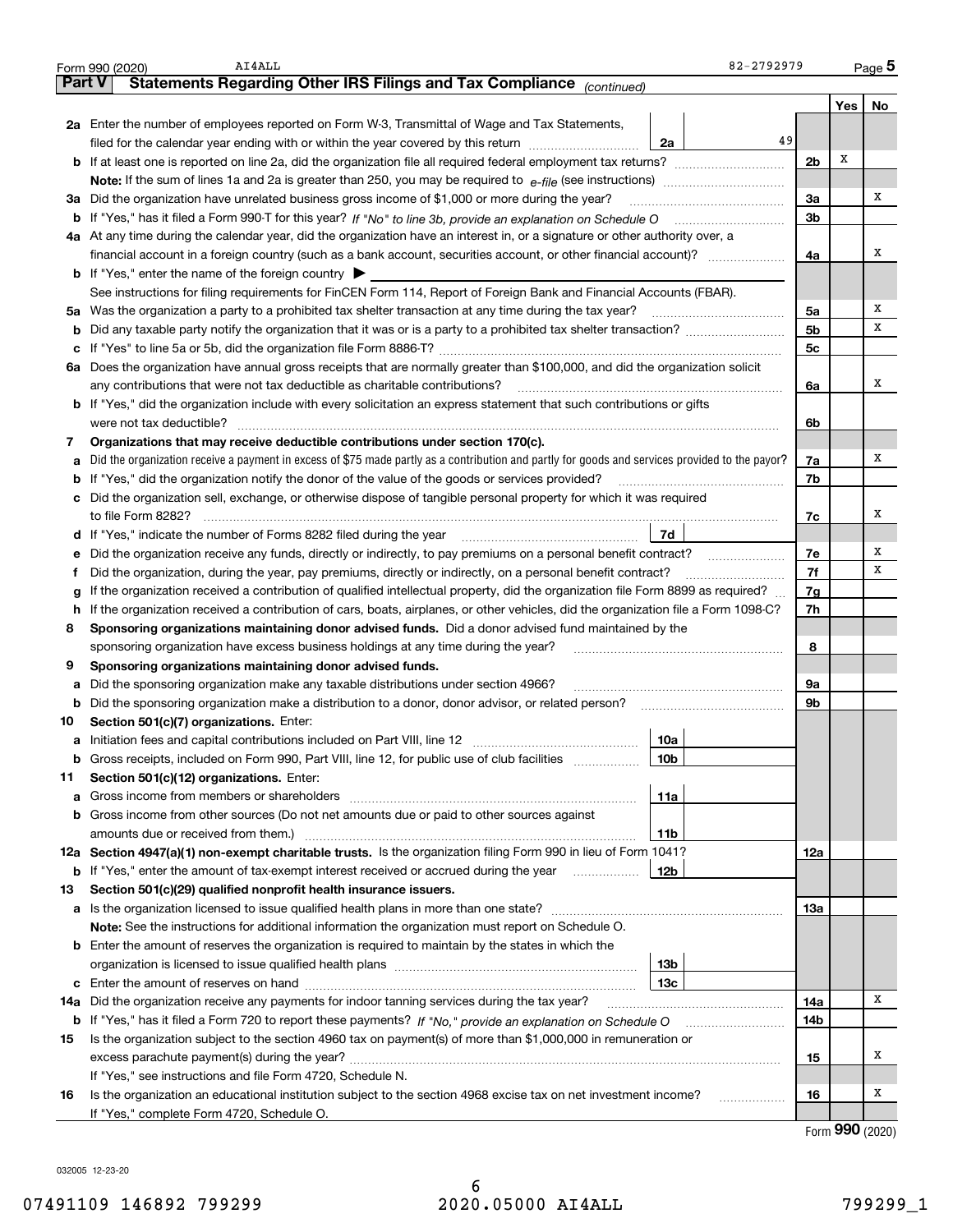|    | Governance, Management, and Disclosure For each "Yes" response to lines 2 through 7b below, and for a "No" response<br><b>Part VI</b>                                         |                 |                 |                |
|----|-------------------------------------------------------------------------------------------------------------------------------------------------------------------------------|-----------------|-----------------|----------------|
|    | to line 8a, 8b, or 10b below, describe the circumstances, processes, or changes on Schedule O. See instructions.                                                              |                 |                 |                |
|    |                                                                                                                                                                               |                 |                 | $\overline{X}$ |
|    | <b>Section A. Governing Body and Management</b>                                                                                                                               |                 |                 |                |
|    |                                                                                                                                                                               |                 | Yes l           | No             |
|    | <b>1a</b> Enter the number of voting members of the governing body at the end of the tax year <i>manumum</i><br>1a                                                            |                 |                 |                |
|    | If there are material differences in voting rights among members of the governing body, or if the governing                                                                   |                 |                 |                |
|    | body delegated broad authority to an executive committee or similar committee, explain on Schedule O.                                                                         |                 |                 |                |
|    | <b>b</b> Enter the number of voting members included on line 1a, above, who are independent <i>manument</i> in<br>1b                                                          | 6               |                 |                |
| 2  | Did any officer, director, trustee, or key employee have a family relationship or a business relationship with any other                                                      |                 |                 |                |
|    | officer, director, trustee, or key employee?                                                                                                                                  | $\mathbf{2}$    |                 | х              |
| з  | Did the organization delegate control over management duties customarily performed by or under the direct supervision                                                         |                 |                 |                |
|    |                                                                                                                                                                               | 3               |                 | x              |
| 4  | Did the organization make any significant changes to its governing documents since the prior Form 990 was filed?                                                              | 4               |                 | X              |
| 5  |                                                                                                                                                                               | 5               |                 | X              |
| 6  | Did the organization have members or stockholders?                                                                                                                            | 6               |                 | x              |
| 7a | Did the organization have members, stockholders, or other persons who had the power to elect or appoint one or                                                                |                 |                 |                |
|    | more members of the governing body?                                                                                                                                           | 7a              |                 | х              |
|    | <b>b</b> Are any governance decisions of the organization reserved to (or subject to approval by) members, stockholders, or                                                   |                 |                 |                |
|    | persons other than the governing body?                                                                                                                                        | 7b              |                 | х              |
| 8  | Did the organization contemporaneously document the meetings held or written actions undertaken during the year by the following:                                             |                 |                 |                |
| a  |                                                                                                                                                                               | 8а              | х               |                |
|    |                                                                                                                                                                               | 8b              | X               |                |
| 9  | Is there any officer, director, trustee, or key employee listed in Part VII, Section A, who cannot be reached at the                                                          |                 |                 |                |
|    |                                                                                                                                                                               | 9               |                 | x              |
|    | Section B. Policies (This Section B requests information about policies not required by the Internal Revenue Code.)                                                           |                 |                 |                |
|    |                                                                                                                                                                               |                 | Yes             | No             |
|    |                                                                                                                                                                               | 10a             |                 | x              |
|    | b If "Yes," did the organization have written policies and procedures governing the activities of such chapters, affiliates,                                                  |                 |                 |                |
|    | and branches to ensure their operations are consistent with the organization's exempt purposes?                                                                               | 10 <sub>b</sub> |                 |                |
|    | 11a Has the organization provided a complete copy of this Form 990 to all members of its governing body before filing the form?                                               | 11a             | X               |                |
|    | <b>b</b> Describe in Schedule O the process, if any, used by the organization to review this Form 990.                                                                        |                 |                 |                |
|    |                                                                                                                                                                               | 12a             | x               |                |
|    |                                                                                                                                                                               | 12 <sub>b</sub> | x               |                |
|    | Did the organization regularly and consistently monitor and enforce compliance with the policy? If "Yes," describe                                                            |                 |                 |                |
| с  |                                                                                                                                                                               |                 | x               |                |
|    | in Schedule O how this was done manufactured and continuum control of the Schedule O how this was done manufactured and continuum control of the Schedule O how this was done | 12c             | X               |                |
| 13 | Did the organization have a written whistleblower policy?                                                                                                                     | 13              |                 | X              |
| 14 |                                                                                                                                                                               | 14              |                 |                |
| 15 | Did the process for determining compensation of the following persons include a review and approval by independent                                                            |                 |                 |                |
|    | persons, comparability data, and contemporaneous substantiation of the deliberation and decision?                                                                             |                 |                 |                |
| а  | The organization's CEO, Executive Director, or top management official manufactured content content of the organization's CEO, Executive Director, or top management official | 15a             | Х               |                |
|    |                                                                                                                                                                               | 15 <sub>b</sub> | х               |                |
|    | If "Yes" to line 15a or 15b, describe the process in Schedule O (see instructions).                                                                                           |                 |                 |                |
|    | 16a Did the organization invest in, contribute assets to, or participate in a joint venture or similar arrangement with a                                                     |                 |                 |                |
|    | taxable entity during the year?                                                                                                                                               | 16a             |                 | х              |
|    | <b>b</b> If "Yes," did the organization follow a written policy or procedure requiring the organization to evaluate its participation                                         |                 |                 |                |
|    | in joint venture arrangements under applicable federal tax law, and take steps to safeguard the organization's                                                                |                 |                 |                |
|    |                                                                                                                                                                               | 16b             |                 |                |
|    | <b>Section C. Disclosure</b>                                                                                                                                                  |                 |                 |                |
| 17 | List the states with which a copy of this Form 990 is required to be filed $\blacktriangleright^{\text{CA}}$                                                                  |                 |                 |                |
| 18 | Section 6104 requires an organization to make its Forms 1023 (1024 or 1024-A, if applicable), 990, and 990-T (Section 501(c)(3)s only) available                              |                 |                 |                |
|    | for public inspection. Indicate how you made these available. Check all that apply.                                                                                           |                 |                 |                |
|    | $X$ Upon request<br>Own website<br>Another's website<br>Other (explain on Schedule O)                                                                                         |                 |                 |                |
| 19 | Describe on Schedule O whether (and if so, how) the organization made its governing documents, conflict of interest policy, and financial                                     |                 |                 |                |
|    | statements available to the public during the tax year.                                                                                                                       |                 |                 |                |
| 20 | State the name, address, and telephone number of the person who possesses the organization's books and records                                                                |                 |                 |                |
|    | CANDICE CHUNG - (415) 275-1869                                                                                                                                                |                 |                 |                |
|    | 548 MARKET STREET PMB 95333, SAN FRANCISCO, CA 94104                                                                                                                          |                 |                 |                |
|    | 032006 12-23-20                                                                                                                                                               |                 | Form 990 (2020) |                |
|    |                                                                                                                                                                               |                 |                 |                |
|    | 2020.05000 AI4ALL<br>07491109 146892 799299                                                                                                                                   |                 |                 | 799299_1       |
|    |                                                                                                                                                                               |                 |                 |                |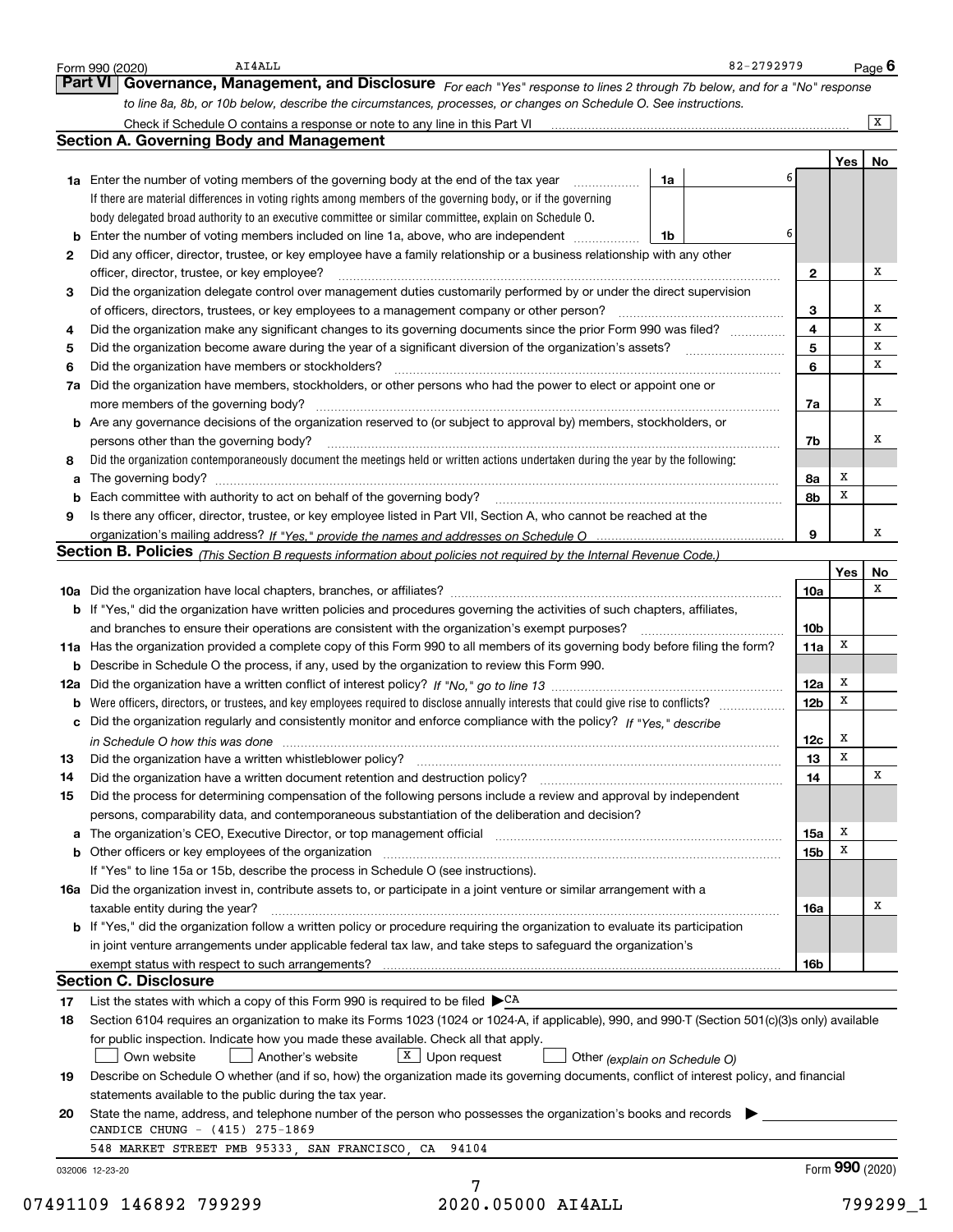**•** List all of the organization's current officers, directors, trustees (whether individuals or organizations), regardless of amount of compensation. Enter -0- in columns (D), (E), and (F) if no compensation was paid.

 $\bullet$  List all of the organization's  $\,$ current key employees, if any. See instructions for definition of "key employee."

**•** List the organization's five current highest compensated employees (other than an officer, director, trustee, or key employee) who received reportable compensation (Box 5 of Form W-2 and/or Box 7 of Form 1099-MISC) of more than \$100,000 from the organization and any related organizations.

**•** List all of the organization's former officers, key employees, and highest compensated employees who received more than \$100,000 of reportable compensation from the organization and any related organizations.

**former directors or trustees**  ¥ List all of the organization's that received, in the capacity as a former director or trustee of the organization, more than \$10,000 of reportable compensation from the organization and any related organizations.

See instructions for the order in which to list the persons above.

Check this box if neither the organization nor any related organization compensated any current officer, director, or trustee.  $\mathcal{L}^{\text{max}}$ 

| (A)                               | (B)                  |                               |                                                                  |             | (C)          |                                 |            | (D)                             | (E)             | (F)                      |  |  |
|-----------------------------------|----------------------|-------------------------------|------------------------------------------------------------------|-------------|--------------|---------------------------------|------------|---------------------------------|-----------------|--------------------------|--|--|
| Name and title                    | Average              |                               | (do not check more than one                                      | Position    |              |                                 | Reportable | Reportable                      | Estimated       |                          |  |  |
|                                   | hours per            |                               | box, unless person is both an<br>officer and a director/trustee) |             |              |                                 |            | compensation                    | compensation    | amount of                |  |  |
|                                   | week                 |                               |                                                                  |             |              |                                 |            | from                            | from related    | other                    |  |  |
|                                   | (list any            |                               |                                                                  |             |              |                                 |            | the                             | organizations   | compensation             |  |  |
|                                   | hours for<br>related |                               |                                                                  |             |              |                                 |            | organization<br>(W-2/1099-MISC) | (W-2/1099-MISC) | from the<br>organization |  |  |
|                                   | organizations        |                               |                                                                  |             |              |                                 |            |                                 |                 | and related              |  |  |
|                                   | below                | ndividual trustee or director |                                                                  |             |              |                                 |            |                                 |                 | organizations            |  |  |
|                                   | line)                |                               | Institutional trustee                                            | Officer     | Key employee | Highest compensated<br>employee | Former     |                                 |                 |                          |  |  |
| (1)<br>TESS POSNER                | 40.00                |                               |                                                                  |             |              |                                 |            |                                 |                 |                          |  |  |
| CEO                               |                      |                               |                                                                  | X           |              |                                 |            | 173,270.                        | 0.              | 6,377.                   |  |  |
| (2)<br>CANDICE CHUNG              | 40.00                |                               |                                                                  |             |              |                                 |            |                                 |                 |                          |  |  |
| CFO                               |                      |                               |                                                                  | X           |              |                                 |            | 136,880.                        | 0.              | 16,381.                  |  |  |
| EMILY REID MCNALLY<br>(3)         | 40.00                |                               |                                                                  |             |              |                                 |            |                                 |                 |                          |  |  |
| VICE PRESIDENT, OPEN LEARNING     |                      |                               |                                                                  |             |              | X                               |            | 128,135,                        | $\mathbf{0}$ .  | 688.                     |  |  |
| DR. ROSHNI KASAD<br>(4)           | 40.00                |                               |                                                                  |             |              |                                 |            |                                 |                 |                          |  |  |
| SENIOR DIRECTOR, COLLEGE PATHWAYS |                      |                               |                                                                  |             |              | X                               |            | 124,080.                        | 0.              | 3,747.                   |  |  |
| NICOLE HALMI<br>(5)               | 40.00                |                               |                                                                  |             |              |                                 |            |                                 |                 |                          |  |  |
| DIRECTOR, COMMUNICATIONS          |                      |                               |                                                                  |             |              | X                               |            | 107,891.                        | 0.              | 9,577.                   |  |  |
| VALERIE ALLEN<br>(6)              | 40.00                |                               |                                                                  |             |              |                                 |            |                                 |                 |                          |  |  |
| SENIOR DIR., CHANGEMAKERS IN AI   |                      |                               |                                                                  |             |              | X                               |            | 102,678.                        | 0.              | 5,923.                   |  |  |
| DR. FEI-FEI LI<br>(7)             | 2,00                 |                               |                                                                  |             |              |                                 |            |                                 |                 |                          |  |  |
| <b>BOARD CHAIR</b>                |                      | X                             |                                                                  | X           |              |                                 |            | 0.                              | $\mathbf{0}$ .  | $\mathbf 0$ .            |  |  |
| (8)<br>RAB GOVIL                  | 2,00                 |                               |                                                                  |             |              |                                 |            |                                 |                 |                          |  |  |
| <b>TREASURER</b>                  |                      | X                             |                                                                  | $\mathbf x$ |              |                                 |            | 0.                              | 0.              | $\mathbf{0}$ .           |  |  |
| (9) DR. RICK SOMMER               | 2,00                 |                               |                                                                  |             |              |                                 |            |                                 |                 |                          |  |  |
| <b>SECRETARY</b>                  |                      | X                             |                                                                  | X           |              |                                 |            | 0.                              | 0.              | $\mathbf 0$ .            |  |  |
| (10) DR. OLGA RUSSAKOVSKY         | 2,00                 |                               |                                                                  |             |              |                                 |            |                                 |                 |                          |  |  |
| TRUSTEE                           |                      | X                             |                                                                  |             |              |                                 |            | 0.                              | 0.              | $\mathbf{0}$ .           |  |  |
| (11) DR. TELLE WHITNEY            | 2,00                 |                               |                                                                  |             |              |                                 |            |                                 |                 |                          |  |  |
| <b>TRUSTEE</b>                    |                      | X                             |                                                                  |             |              |                                 |            | 0.                              | $\mathbf{0}$ .  | $\mathbf 0$ .            |  |  |
| (12) JAMES BECK                   | 2,00                 |                               |                                                                  |             |              |                                 |            |                                 |                 |                          |  |  |
| TRUSTEE                           |                      | X                             |                                                                  |             |              |                                 |            | 0.                              | 0.              | $\mathbf 0$ .            |  |  |
|                                   |                      |                               |                                                                  |             |              |                                 |            |                                 |                 |                          |  |  |
|                                   |                      |                               |                                                                  |             |              |                                 |            |                                 |                 |                          |  |  |
|                                   |                      |                               |                                                                  |             |              |                                 |            |                                 |                 |                          |  |  |
|                                   |                      |                               |                                                                  |             |              |                                 |            |                                 |                 |                          |  |  |
|                                   |                      |                               |                                                                  |             |              |                                 |            |                                 |                 |                          |  |  |
|                                   |                      |                               |                                                                  |             |              |                                 |            |                                 |                 |                          |  |  |
|                                   |                      |                               |                                                                  |             |              |                                 |            |                                 |                 |                          |  |  |
|                                   |                      |                               |                                                                  |             |              |                                 |            |                                 |                 |                          |  |  |
|                                   |                      |                               |                                                                  |             |              |                                 |            |                                 |                 |                          |  |  |
|                                   |                      |                               |                                                                  |             |              |                                 |            |                                 |                 |                          |  |  |

032007 12-23-20

Form (2020) **990**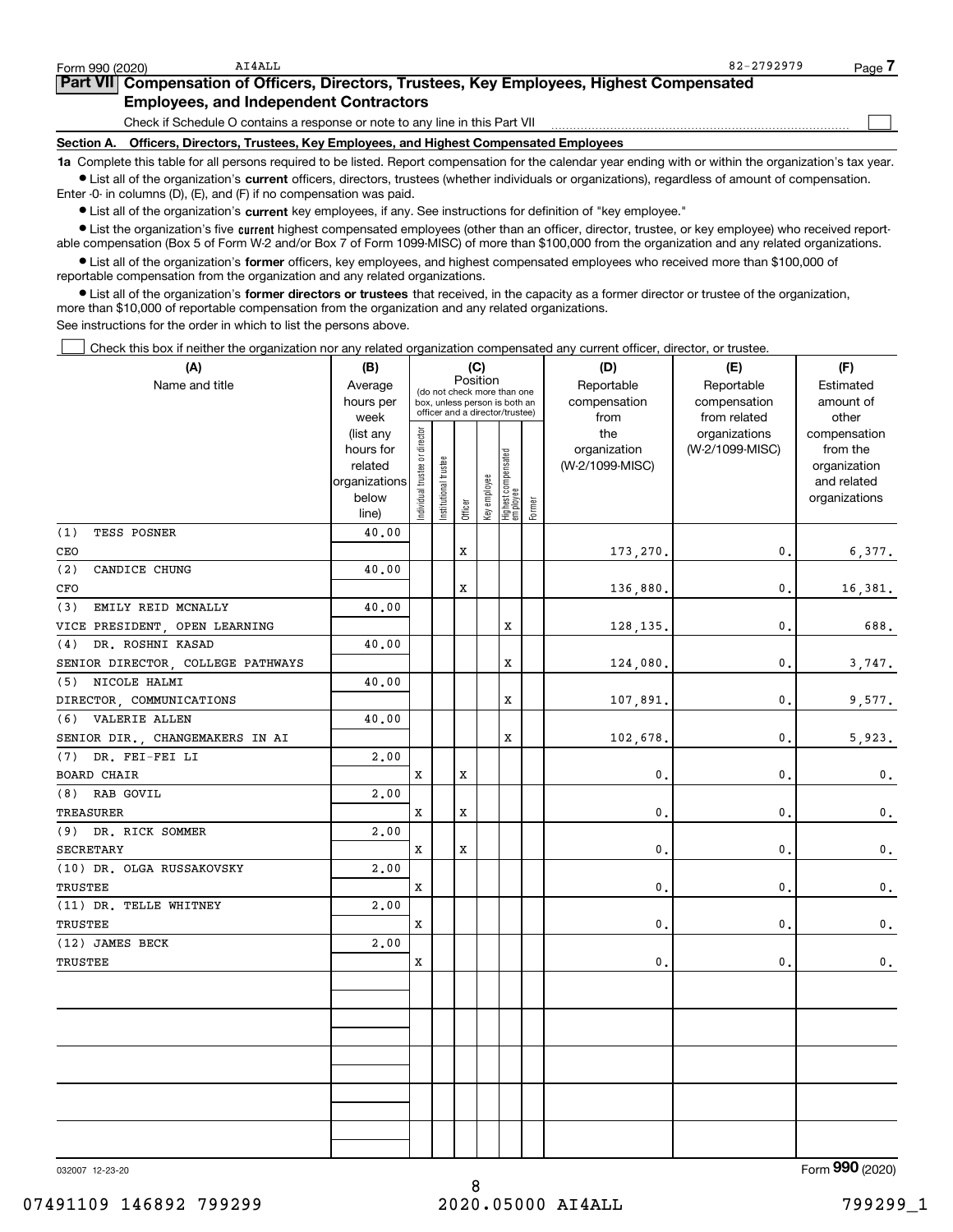|   | AI4ALL<br>Form 990 (2020)                                                                                                                                                                                                                              |                                                                      |                                |                                                                                                                    |         |              |                                 |        |                                           | 82-2792979                                        |          |     |                                                                          | Page 8        |
|---|--------------------------------------------------------------------------------------------------------------------------------------------------------------------------------------------------------------------------------------------------------|----------------------------------------------------------------------|--------------------------------|--------------------------------------------------------------------------------------------------------------------|---------|--------------|---------------------------------|--------|-------------------------------------------|---------------------------------------------------|----------|-----|--------------------------------------------------------------------------|---------------|
|   | Part VII<br>Section A. Officers, Directors, Trustees, Key Employees, and Highest Compensated Employees (continued)                                                                                                                                     |                                                                      |                                |                                                                                                                    |         |              |                                 |        |                                           |                                                   |          |     |                                                                          |               |
|   | (A)<br>Name and title                                                                                                                                                                                                                                  | (B)<br>Average<br>hours per<br>week                                  |                                | (C)<br>Position<br>(do not check more than one<br>box, unless person is both an<br>officer and a director/trustee) |         |              |                                 |        | (D)<br>Reportable<br>compensation<br>from | (E)<br>Reportable<br>compensation<br>from related |          |     | (F)<br>Estimated<br>amount of<br>other                                   |               |
|   |                                                                                                                                                                                                                                                        | (list any<br>hours for<br>related<br>organizations<br>below<br>line) | Individual trustee or director | Institutional trustee                                                                                              | Officer | Key employee | Highest compensated<br>employee | Former | the<br>organization<br>(W-2/1099-MISC)    | organizations<br>(W-2/1099-MISC)                  |          |     | compensation<br>from the<br>organization<br>and related<br>organizations |               |
|   |                                                                                                                                                                                                                                                        |                                                                      |                                |                                                                                                                    |         |              |                                 |        |                                           |                                                   |          |     |                                                                          |               |
|   |                                                                                                                                                                                                                                                        |                                                                      |                                |                                                                                                                    |         |              |                                 |        |                                           |                                                   |          |     |                                                                          |               |
|   |                                                                                                                                                                                                                                                        |                                                                      |                                |                                                                                                                    |         |              |                                 |        |                                           |                                                   |          |     |                                                                          |               |
|   |                                                                                                                                                                                                                                                        |                                                                      |                                |                                                                                                                    |         |              |                                 |        |                                           |                                                   |          |     |                                                                          |               |
|   |                                                                                                                                                                                                                                                        |                                                                      |                                |                                                                                                                    |         |              |                                 |        |                                           |                                                   |          |     |                                                                          |               |
|   |                                                                                                                                                                                                                                                        |                                                                      |                                |                                                                                                                    |         |              |                                 |        |                                           |                                                   |          |     |                                                                          |               |
|   |                                                                                                                                                                                                                                                        |                                                                      |                                |                                                                                                                    |         |              |                                 |        |                                           |                                                   |          |     |                                                                          |               |
|   | 1b Subtotal                                                                                                                                                                                                                                            |                                                                      |                                |                                                                                                                    |         |              |                                 |        | 772,934.                                  |                                                   | 0.       |     |                                                                          | 42,693.       |
| 2 | c Total from continuation sheets to Part VII, Section A [11, 11, 11, 11, 12]<br>Total number of individuals (including but not limited to those listed above) who received more than \$100,000 of reportable                                           |                                                                      |                                |                                                                                                                    |         |              |                                 |        | $\mathbf{0}$ .<br>772,934.                |                                                   | 0.<br>0. |     |                                                                          | 0.<br>42,693. |
|   | compensation from the organization $\blacktriangleright$                                                                                                                                                                                               |                                                                      |                                |                                                                                                                    |         |              |                                 |        |                                           |                                                   |          |     | <b>Yes</b>                                                               | 6<br>No       |
| З | Did the organization list any former officer, director, trustee, key employee, or highest compensated employee on<br>line 1a? If "Yes," complete Schedule J for such individual matches contained and the Tana matches of the Ves,"                    |                                                                      |                                |                                                                                                                    |         |              |                                 |        |                                           |                                                   |          | 3   |                                                                          | х             |
|   | For any individual listed on line 1a, is the sum of reportable compensation and other compensation from the organization                                                                                                                               |                                                                      |                                |                                                                                                                    |         |              |                                 |        |                                           |                                                   |          | 4   | х                                                                        |               |
| 5 | Did any person listed on line 1a receive or accrue compensation from any unrelated organization or individual for services<br><b>Section B. Independent Contractors</b>                                                                                |                                                                      |                                |                                                                                                                    |         |              |                                 |        |                                           |                                                   |          | 5   |                                                                          | х             |
| 1 | Complete this table for your five highest compensated independent contractors that received more than \$100,000 of compensation from<br>the organization. Report compensation for the calendar year ending with or within the organization's tax year. |                                                                      |                                |                                                                                                                    |         |              |                                 |        |                                           |                                                   |          |     |                                                                          |               |
|   | (A)<br>Name and business address                                                                                                                                                                                                                       |                                                                      | NONE                           |                                                                                                                    |         |              |                                 |        | (B)<br>Description of services            |                                                   |          | (C) | Compensation                                                             |               |
|   |                                                                                                                                                                                                                                                        |                                                                      |                                |                                                                                                                    |         |              |                                 |        |                                           |                                                   |          |     |                                                                          |               |
|   |                                                                                                                                                                                                                                                        |                                                                      |                                |                                                                                                                    |         |              |                                 |        |                                           |                                                   |          |     |                                                                          |               |
|   |                                                                                                                                                                                                                                                        |                                                                      |                                |                                                                                                                    |         |              |                                 |        |                                           |                                                   |          |     |                                                                          |               |
|   |                                                                                                                                                                                                                                                        |                                                                      |                                |                                                                                                                    |         |              |                                 |        |                                           |                                                   |          |     |                                                                          |               |
| 2 | Total number of independent contractors (including but not limited to those listed above) who received more than<br>\$100,000 of compensation from the organization                                                                                    |                                                                      |                                |                                                                                                                    |         |              | 0                               |        |                                           |                                                   |          |     |                                                                          |               |
|   |                                                                                                                                                                                                                                                        |                                                                      |                                |                                                                                                                    |         |              |                                 |        |                                           |                                                   |          |     | Form 990 (2020)                                                          |               |

032008 12-23-20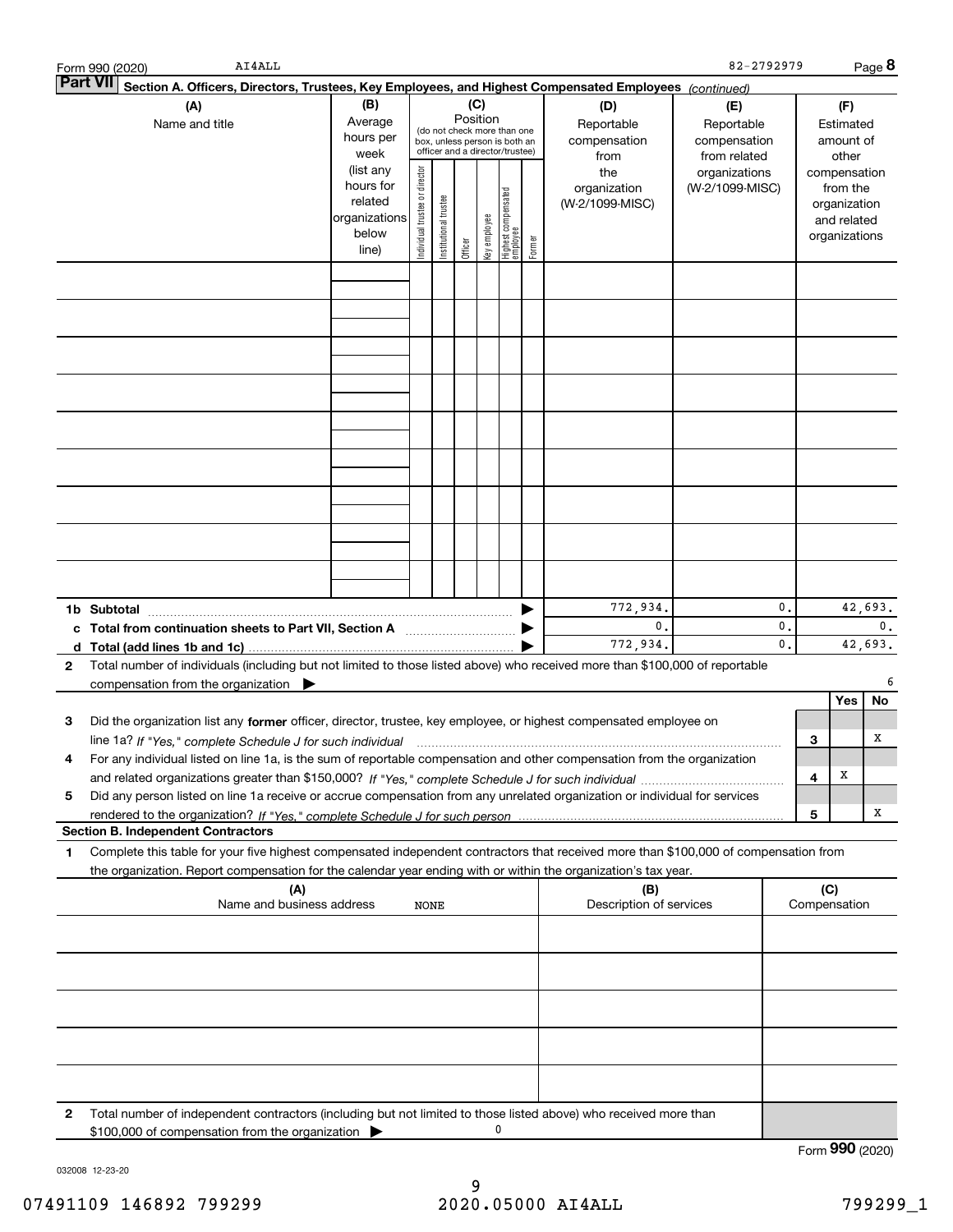|                                                           |                  |        | AI4ALL<br>Form 990 (2020)                                                                                              |    |                |                 |                       |                      |                                                                 | 82-2792979                  | Page 9                                                          |
|-----------------------------------------------------------|------------------|--------|------------------------------------------------------------------------------------------------------------------------|----|----------------|-----------------|-----------------------|----------------------|-----------------------------------------------------------------|-----------------------------|-----------------------------------------------------------------|
|                                                           | <b>Part VIII</b> |        | <b>Statement of Revenue</b>                                                                                            |    |                |                 |                       |                      |                                                                 |                             |                                                                 |
|                                                           |                  |        | Check if Schedule O contains a response or note to any line in this Part VIII                                          |    |                |                 |                       |                      |                                                                 |                             |                                                                 |
|                                                           |                  |        |                                                                                                                        |    |                |                 |                       | (A)<br>Total revenue | (B)<br>Related or exempt<br>function revenue   business revenue | $\overline{C}$<br>Unrelated | (D)<br>Revenue excluded<br>from tax under<br>sections 512 - 514 |
|                                                           |                  |        | 1 a Federated campaigns                                                                                                |    | 1a             |                 |                       |                      |                                                                 |                             |                                                                 |
| Contributions, Gifts, Grants<br>and Other Similar Amounts |                  |        | <b>b</b> Membership dues<br>$\ldots \ldots \ldots \ldots \ldots$                                                       |    | 1 <sub>b</sub> |                 |                       |                      |                                                                 |                             |                                                                 |
|                                                           |                  |        | c Fundraising events                                                                                                   |    | 1 <sub>c</sub> |                 |                       |                      |                                                                 |                             |                                                                 |
|                                                           |                  |        | d Related organizations                                                                                                |    | 1 <sub>d</sub> |                 |                       |                      |                                                                 |                             |                                                                 |
|                                                           |                  |        | e Government grants (contributions)                                                                                    |    | 1e             |                 | 260,813.              |                      |                                                                 |                             |                                                                 |
|                                                           |                  |        | f All other contributions, gifts, grants, and                                                                          |    |                |                 |                       |                      |                                                                 |                             |                                                                 |
|                                                           |                  |        | similar amounts not included above                                                                                     |    | 1f             |                 | 2,598,437.            |                      |                                                                 |                             |                                                                 |
|                                                           |                  |        | g Noncash contributions included in lines 1a-1f                                                                        |    | $1g$ \$        |                 |                       |                      |                                                                 |                             |                                                                 |
|                                                           |                  |        |                                                                                                                        |    |                |                 |                       | 2,859,250.           |                                                                 |                             |                                                                 |
|                                                           |                  |        |                                                                                                                        |    |                |                 | <b>Business Code</b>  |                      |                                                                 |                             |                                                                 |
| Program Service<br>Revenue                                | 2 a              |        |                                                                                                                        |    |                |                 |                       |                      |                                                                 |                             |                                                                 |
|                                                           |                  | b      | <u> 1989 - Johann Barn, mars ann an t-Amhain ann an t-Amhain an t-Amhain an t-Amhain an t-Amhain an t-Amhain an t-</u> |    |                |                 |                       |                      |                                                                 |                             |                                                                 |
|                                                           |                  | c<br>d | <u> 1989 - Johann Stein, mars an deus an deus Amerikaansk kommunister (</u>                                            |    |                |                 |                       |                      |                                                                 |                             |                                                                 |
|                                                           |                  | е      | <u> 1989 - Johann Stein, marwolaethau a bhann an t-Amhainn an t-Amhainn an t-Amhainn an t-Amhainn an t-Amhainn an</u>  |    |                |                 |                       |                      |                                                                 |                             |                                                                 |
|                                                           |                  |        |                                                                                                                        |    |                |                 |                       |                      |                                                                 |                             |                                                                 |
|                                                           |                  | g      |                                                                                                                        |    |                |                 | ▶                     |                      |                                                                 |                             |                                                                 |
|                                                           | З                |        | Investment income (including dividends, interest, and                                                                  |    |                |                 |                       |                      |                                                                 |                             |                                                                 |
|                                                           |                  |        |                                                                                                                        |    |                |                 | ▶                     |                      |                                                                 |                             |                                                                 |
|                                                           | 4                |        | Income from investment of tax-exempt bond proceeds                                                                     |    |                |                 |                       |                      |                                                                 |                             |                                                                 |
|                                                           | 5                |        |                                                                                                                        |    |                |                 |                       |                      |                                                                 |                             |                                                                 |
|                                                           |                  |        |                                                                                                                        |    | (i) Real       |                 | (ii) Personal         |                      |                                                                 |                             |                                                                 |
|                                                           |                  |        | <b>6 a</b> Gross rents<br>.                                                                                            | 6a |                |                 |                       |                      |                                                                 |                             |                                                                 |
|                                                           |                  | b      | Less: rental expenses                                                                                                  | 6b |                |                 |                       |                      |                                                                 |                             |                                                                 |
|                                                           |                  | c      | Rental income or (loss)                                                                                                | 6с |                |                 |                       |                      |                                                                 |                             |                                                                 |
|                                                           |                  |        | d Net rental income or (loss)                                                                                          |    |                |                 |                       |                      |                                                                 |                             |                                                                 |
|                                                           |                  |        | 7 a Gross amount from sales of                                                                                         |    | (i) Securities |                 | (ii) Other            |                      |                                                                 |                             |                                                                 |
|                                                           |                  |        | assets other than inventory<br><b>b</b> Less: cost or other basis                                                      | 7a |                |                 |                       |                      |                                                                 |                             |                                                                 |
|                                                           |                  |        | and sales expenses                                                                                                     | 7b |                |                 |                       |                      |                                                                 |                             |                                                                 |
| anueve                                                    |                  |        | c Gain or (loss)                                                                                                       | 7c |                |                 |                       |                      |                                                                 |                             |                                                                 |
| č                                                         |                  |        |                                                                                                                        |    |                |                 |                       |                      |                                                                 |                             |                                                                 |
|                                                           |                  |        | 8 a Gross income from fundraising events (not                                                                          |    |                |                 |                       |                      |                                                                 |                             |                                                                 |
| <b>Other</b>                                              |                  |        | including \$                                                                                                           |    | of             |                 |                       |                      |                                                                 |                             |                                                                 |
|                                                           |                  |        | contributions reported on line 1c). See                                                                                |    |                |                 |                       |                      |                                                                 |                             |                                                                 |
|                                                           |                  |        |                                                                                                                        |    |                |                 |                       |                      |                                                                 |                             |                                                                 |
|                                                           |                  |        |                                                                                                                        |    |                | l 8b l          |                       |                      |                                                                 |                             |                                                                 |
|                                                           |                  |        | c Net income or (loss) from fundraising events                                                                         |    |                |                 | .                     |                      |                                                                 |                             |                                                                 |
|                                                           |                  |        | 9 a Gross income from gaming activities. See                                                                           |    |                |                 |                       |                      |                                                                 |                             |                                                                 |
|                                                           |                  |        |                                                                                                                        |    |                | ∣9a             |                       |                      |                                                                 |                             |                                                                 |
|                                                           |                  |        |                                                                                                                        |    |                | 9b              |                       |                      |                                                                 |                             |                                                                 |
|                                                           |                  |        | c Net income or (loss) from gaming activities _______________<br>10 a Gross sales of inventory, less returns           |    |                |                 |                       |                      |                                                                 |                             |                                                                 |
|                                                           |                  |        |                                                                                                                        |    |                |                 |                       |                      |                                                                 |                             |                                                                 |
|                                                           |                  |        | <b>b</b> Less: cost of goods sold                                                                                      |    |                | 10 <sub>b</sub> |                       |                      |                                                                 |                             |                                                                 |
|                                                           |                  |        | c Net income or (loss) from sales of inventory                                                                         |    |                |                 |                       |                      |                                                                 |                             |                                                                 |
|                                                           |                  |        |                                                                                                                        |    |                |                 | <b>Business Code</b>  |                      |                                                                 |                             |                                                                 |
| Miscellaneous<br>Revenue                                  | 11 a             |        |                                                                                                                        |    |                |                 |                       |                      |                                                                 |                             |                                                                 |
|                                                           |                  | b      |                                                                                                                        |    |                |                 |                       |                      |                                                                 |                             |                                                                 |
|                                                           |                  | c      |                                                                                                                        |    |                |                 |                       |                      |                                                                 |                             |                                                                 |
|                                                           |                  |        |                                                                                                                        |    |                |                 |                       |                      |                                                                 |                             |                                                                 |
|                                                           |                  |        |                                                                                                                        |    |                |                 | $\blacktriangleright$ |                      |                                                                 |                             |                                                                 |
|                                                           | 12               |        |                                                                                                                        |    |                |                 |                       | 2,859,250.           | $\mathbf{0}$ .                                                  | 0.                          | $\mathbf 0$ .                                                   |

032009 12-23-20

Form (2020) **990**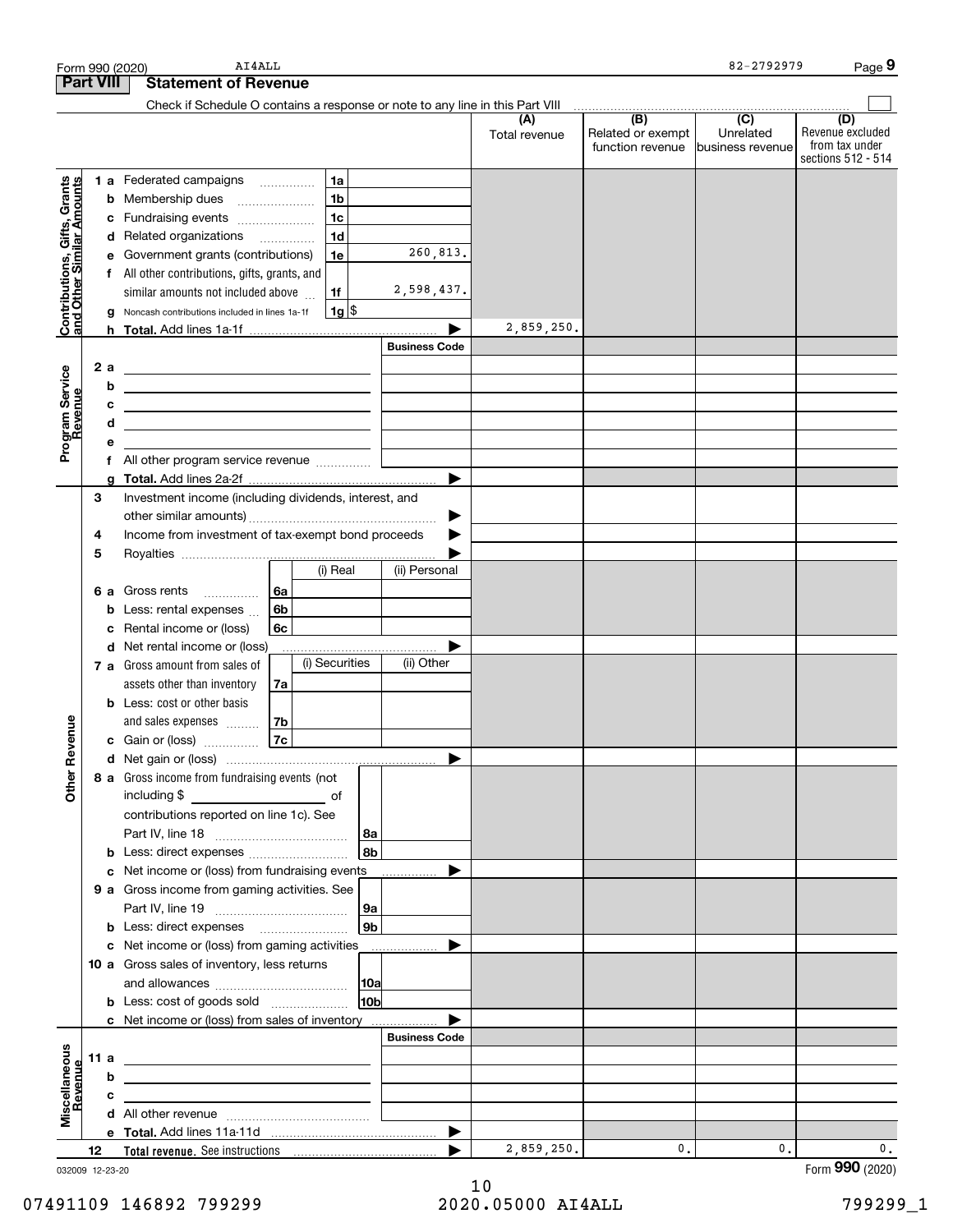AI4ALL

**10** 82-2792979

**Part IX Statement of Functional Expenses**

*Section 501(c)(3) and 501(c)(4) organizations must complete all columns. All other organizations must complete column (A).*

|              | Do not include amounts reported on lines 6b,<br>7b, 8b, 9b, and 10b of Part VIII.                                                                          | (A)<br>Total expenses | (B)<br>Program service<br>expenses | (C)<br>Management and<br>general expenses | (D)<br>Fundraising<br>expenses |
|--------------|------------------------------------------------------------------------------------------------------------------------------------------------------------|-----------------------|------------------------------------|-------------------------------------------|--------------------------------|
| 1.           | Grants and other assistance to domestic organizations                                                                                                      |                       |                                    |                                           |                                |
|              | and domestic governments. See Part IV, line 21                                                                                                             | 392, 184.             | 392,184.                           |                                           |                                |
| $\mathbf{2}$ | Grants and other assistance to domestic                                                                                                                    |                       |                                    |                                           |                                |
|              | individuals. See Part IV, line 22                                                                                                                          | 22,998.               | 22,998.                            |                                           |                                |
| 3            | Grants and other assistance to foreign                                                                                                                     |                       |                                    |                                           |                                |
|              | organizations, foreign governments, and foreign                                                                                                            |                       |                                    |                                           |                                |
|              | individuals. See Part IV, lines 15 and 16                                                                                                                  | 23,600.               | 23,600.                            |                                           |                                |
| 4            | Benefits paid to or for members                                                                                                                            |                       |                                    |                                           |                                |
| 5            | Compensation of current officers, directors,                                                                                                               |                       |                                    |                                           |                                |
|              |                                                                                                                                                            | 322,907.              | 243,773.                           | 58,859.                                   | 20, 275.                       |
| 6            | Compensation not included above to disqualified                                                                                                            |                       |                                    |                                           |                                |
|              | persons (as defined under section 4958(f)(1)) and                                                                                                          |                       |                                    |                                           |                                |
|              | persons described in section 4958(c)(3)(B)                                                                                                                 |                       |                                    |                                           |                                |
| 7            |                                                                                                                                                            | 1,589,023.            | 1,199,603.                         | 289,646.                                  | 99,774.                        |
| 8            | Pension plan accruals and contributions (include                                                                                                           |                       |                                    |                                           |                                |
|              | section 401(k) and 403(b) employer contributions)                                                                                                          | 16, 136.              | 12,182.                            | 2,941.                                    | 1,013.                         |
| 9            |                                                                                                                                                            | 108,350.              | 81,797.                            | 19,750.                                   | 6,803.                         |
| 10           |                                                                                                                                                            | 138,102.              | 104,258.                           | 25, 173.                                  | 8,671.                         |
| 11           | Fees for services (nonemployees):                                                                                                                          |                       |                                    |                                           |                                |
| a            |                                                                                                                                                            |                       |                                    |                                           |                                |
| b            |                                                                                                                                                            |                       |                                    |                                           |                                |
| c            |                                                                                                                                                            | 88,968.               | 76,223.                            | 12,745.                                   |                                |
| d            |                                                                                                                                                            |                       |                                    |                                           |                                |
| e            | Professional fundraising services. See Part IV, line 17                                                                                                    |                       |                                    |                                           |                                |
| f            | Investment management fees                                                                                                                                 |                       |                                    |                                           |                                |
| $\mathbf{q}$ | Other. (If line 11g amount exceeds 10% of line 25,                                                                                                         |                       |                                    |                                           |                                |
|              | column (A) amount, list line 11g expenses on Sch O.)                                                                                                       | 96,553.               | 73,753.                            |                                           | 22,800.                        |
| 12           |                                                                                                                                                            |                       |                                    |                                           |                                |
| 13           |                                                                                                                                                            | 9,853.                | 2,858.                             | 6,961.                                    | 34.                            |
| 14           |                                                                                                                                                            | 64,029.               | 41,441.                            | 21,593.                                   | 995.                           |
| 15           |                                                                                                                                                            |                       |                                    |                                           |                                |
| 16           |                                                                                                                                                            | 78,596.               | 41,904.                            | 36, 142.                                  | 550.                           |
| 17           | Travel                                                                                                                                                     | 4.572.                | 4,426.                             | 146.                                      |                                |
| 18           | Payments of travel or entertainment expenses                                                                                                               |                       |                                    |                                           |                                |
|              | for any federal, state, or local public officials                                                                                                          |                       | 3, 311.                            |                                           |                                |
| 19           | Conferences, conventions, and meetings                                                                                                                     | 3,420.<br>148.        |                                    | 109.<br>148.                              |                                |
| 20           | Interest                                                                                                                                                   |                       |                                    |                                           |                                |
| 21           |                                                                                                                                                            |                       |                                    |                                           |                                |
| 22           | Depreciation, depletion, and amortization                                                                                                                  | 1,486.                |                                    | 1,486.                                    |                                |
| 23           | Insurance<br>Other expenses. Itemize expenses not covered                                                                                                  |                       |                                    |                                           |                                |
| 24           | above (List miscellaneous expenses on line 24e. If<br>line 24e amount exceeds 10% of line 25, column (A)<br>amount, list line 24e expenses on Schedule O.) |                       |                                    |                                           |                                |
| a            | DIRECT PROGRAM COSTS                                                                                                                                       | 29,140.               | 29,140.                            |                                           |                                |
| b            | STAFF DEVELOPMENT                                                                                                                                          | 13,011.               | 3,774.                             | 9,192.                                    | 45.                            |
| c            |                                                                                                                                                            |                       |                                    |                                           |                                |
| d            |                                                                                                                                                            |                       |                                    |                                           |                                |
| е            | All other expenses                                                                                                                                         | 1,370.                | 440.                               | 924.                                      | б.                             |
| 25           | Total functional expenses. Add lines 1 through 24e                                                                                                         | 3,004,446.            | 2,357,665.                         | 485,815.                                  | 160,966.                       |
| 26           | Joint costs. Complete this line only if the organization                                                                                                   |                       |                                    |                                           |                                |
|              | reported in column (B) joint costs from a combined                                                                                                         |                       |                                    |                                           |                                |
|              | educational campaign and fundraising solicitation.                                                                                                         |                       |                                    |                                           |                                |
|              | Check here $\blacktriangleright$<br>if following SOP 98-2 (ASC 958-720)                                                                                    |                       |                                    |                                           |                                |

032010 12-23-20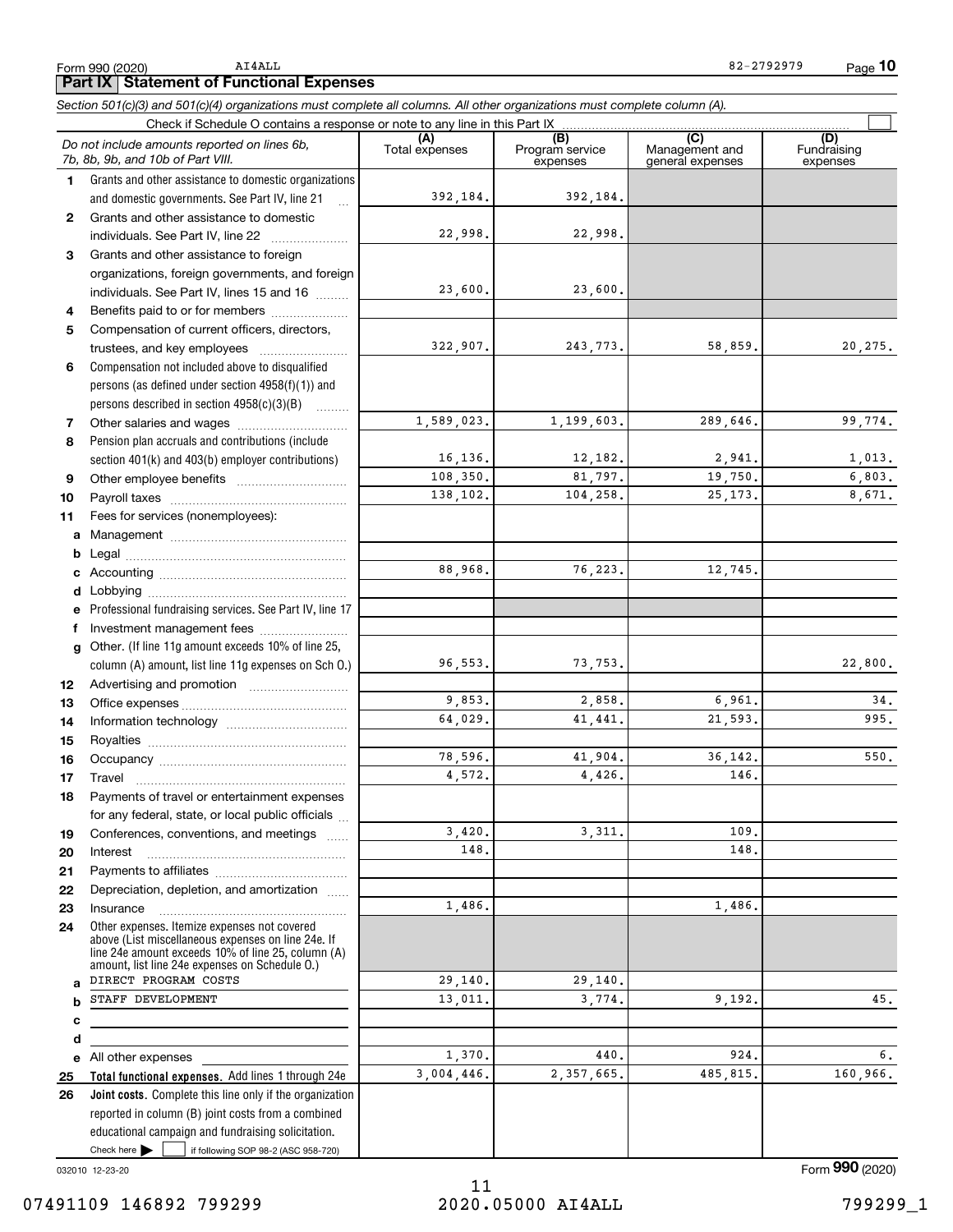**Part X Balance Sheet** AI4ALL

Check if Schedule O contains a response or note to any line in this Part X

Form 990 (2020)

L,

|                             |    |                                                                                                                                                                                                                                |          | (A)<br>Beginning of year |              | (B)<br>End of year |
|-----------------------------|----|--------------------------------------------------------------------------------------------------------------------------------------------------------------------------------------------------------------------------------|----------|--------------------------|--------------|--------------------|
|                             | 1  | Cash - non-interest-bearing                                                                                                                                                                                                    |          | 5,097,405.               | 1            | 5, 473, 227.       |
| Assets                      | 2  |                                                                                                                                                                                                                                |          |                          | $\mathbf{2}$ |                    |
|                             | З  |                                                                                                                                                                                                                                | 335,066. | 3                        | 205, 413.    |                    |
|                             | 4  |                                                                                                                                                                                                                                | 105,121. | 4                        |              |                    |
|                             | 5  | Loans and other receivables from any current or former officer, director,                                                                                                                                                      |          |                          |              |                    |
|                             |    | trustee, key employee, creator or founder, substantial contributor, or 35%                                                                                                                                                     |          |                          |              |                    |
|                             |    | controlled entity or family member of any of these persons                                                                                                                                                                     |          |                          | 5            |                    |
|                             | 6  | Loans and other receivables from other disqualified persons (as defined                                                                                                                                                        |          |                          |              |                    |
|                             |    | under section $4958(f)(1)$ , and persons described in section $4958(c)(3)(B)$                                                                                                                                                  |          |                          | 6            |                    |
|                             | 7  |                                                                                                                                                                                                                                |          |                          | 7            |                    |
|                             | 8  |                                                                                                                                                                                                                                |          |                          | 8            |                    |
|                             | 9  |                                                                                                                                                                                                                                |          | 10,339.                  | 9            | 13,378.            |
|                             |    | <b>10a</b> Land, buildings, and equipment: cost or other                                                                                                                                                                       |          |                          |              |                    |
|                             |    | basis. Complete Part VI of Schedule D  10a                                                                                                                                                                                     |          |                          |              |                    |
|                             |    |                                                                                                                                                                                                                                |          | 10c                      |              |                    |
|                             |    |                                                                                                                                                                                                                                |          | 11                       |              |                    |
|                             | 11 |                                                                                                                                                                                                                                |          |                          |              |                    |
|                             | 12 |                                                                                                                                                                                                                                |          | 12                       |              |                    |
|                             | 13 |                                                                                                                                                                                                                                |          | 13                       |              |                    |
|                             | 14 |                                                                                                                                                                                                                                | 6,000.   | 14                       | 14,083.      |                    |
|                             | 15 |                                                                                                                                                                                                                                |          | 5, 553, 931.             | 15           | 5,706,101.         |
|                             | 16 | <b>Total assets.</b> Add lines 1 through 15 (must equal line 33) <i></i>                                                                                                                                                       | 95,064.  | 16                       | 337,320.     |                    |
|                             | 17 |                                                                                                                                                                                                                                |          |                          | 17           | 55.110.            |
|                             | 18 |                                                                                                                                                                                                                                |          | 18                       |              |                    |
|                             | 19 | Deferred revenue material contracts and a contract of the contract of the contract of the contract of the contract of the contract of the contract of the contract of the contract of the contract of the contract of the cont |          | 19                       |              |                    |
|                             | 20 |                                                                                                                                                                                                                                |          | 20                       |              |                    |
|                             | 21 | Escrow or custodial account liability. Complete Part IV of Schedule D                                                                                                                                                          |          |                          | 21           |                    |
|                             | 22 | Loans and other payables to any current or former officer, director,                                                                                                                                                           |          |                          |              |                    |
|                             |    | trustee, key employee, creator or founder, substantial contributor, or 35%                                                                                                                                                     |          |                          |              |                    |
| Liabilities                 |    | controlled entity or family member of any of these persons                                                                                                                                                                     |          |                          | 22           |                    |
|                             | 23 |                                                                                                                                                                                                                                |          |                          | 23           |                    |
|                             | 24 | Unsecured notes and loans payable to unrelated third parties                                                                                                                                                                   |          |                          | 24           |                    |
|                             | 25 | Other liabilities (including federal income tax, payables to related third                                                                                                                                                     |          |                          |              |                    |
|                             |    | parties, and other liabilities not included on lines 17-24). Complete Part X                                                                                                                                                   |          |                          |              |                    |
|                             |    | of Schedule D                                                                                                                                                                                                                  |          | 95,064.                  | 25           | 392,430.           |
|                             | 26 | Organizations that follow FASB ASC 958, check here $\triangleright$ $\frac{X}{X}$                                                                                                                                              |          |                          | 26           |                    |
|                             |    | and complete lines 27, 28, 32, and 33.                                                                                                                                                                                         |          |                          |              |                    |
|                             |    | Net assets without donor restrictions                                                                                                                                                                                          |          | 1,921,622.               | 27           | 1,587,388.         |
|                             | 27 |                                                                                                                                                                                                                                |          | 3,537,245.               | 28           | 3,726,283.         |
| Net Assets or Fund Balances | 28 | Organizations that do not follow FASB ASC 958, check here $\blacktriangleright$                                                                                                                                                |          |                          |              |                    |
|                             |    |                                                                                                                                                                                                                                |          |                          |              |                    |
|                             |    | and complete lines 29 through 33.                                                                                                                                                                                              |          |                          |              |                    |
|                             | 29 |                                                                                                                                                                                                                                |          |                          | 29           |                    |
|                             | 30 | Paid-in or capital surplus, or land, building, or equipment fund                                                                                                                                                               |          |                          | 30           |                    |
|                             | 31 | Retained earnings, endowment, accumulated income, or other funds                                                                                                                                                               |          | 5,458,867.               | 31           | 5, 313, 671.       |
|                             | 32 |                                                                                                                                                                                                                                |          | 5,553,931.               | 32           | 5,706,101.         |
|                             | 33 | Total liabilities and net assets/fund balances                                                                                                                                                                                 |          |                          | 33           |                    |

Form (2020) **990**

 $\mathcal{L}^{\text{max}}$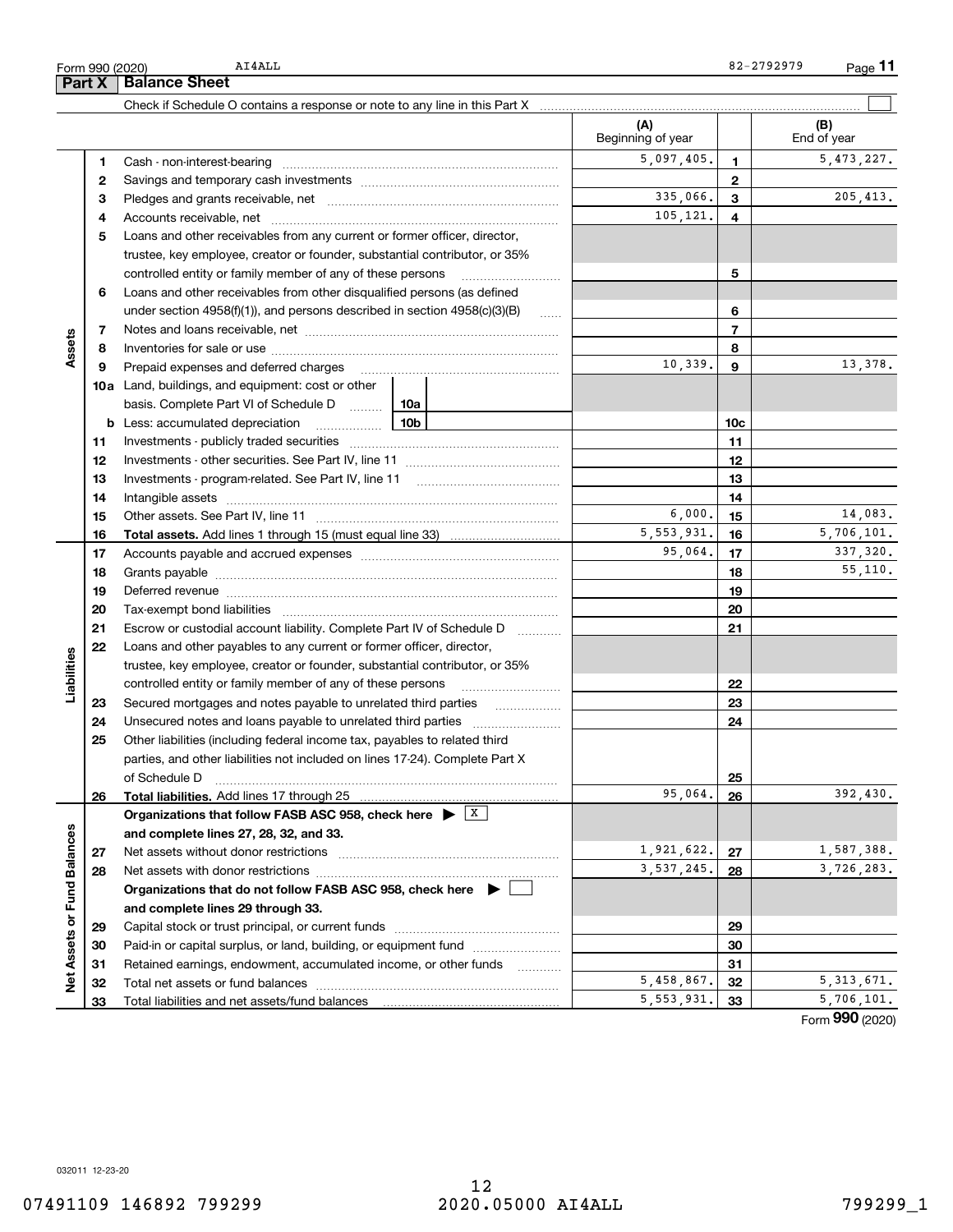|    | AI4ALL<br>Form 990 (2020)                                                                                                                                                                                                      | 82-2792979     |                |              | Page $12$      |
|----|--------------------------------------------------------------------------------------------------------------------------------------------------------------------------------------------------------------------------------|----------------|----------------|--------------|----------------|
|    | Part XI<br><b>Reconciliation of Net Assets</b>                                                                                                                                                                                 |                |                |              |                |
|    |                                                                                                                                                                                                                                |                |                |              |                |
|    |                                                                                                                                                                                                                                |                |                |              |                |
| 1  | Total revenue (must equal Part VIII, column (A), line 12)                                                                                                                                                                      | 1              |                | 2,859,250.   |                |
| 2  |                                                                                                                                                                                                                                | $\mathbf{2}$   |                | 3,004,446.   |                |
| з  | Revenue less expenses. Subtract line 2 from line 1                                                                                                                                                                             | 3              |                | $-145, 196.$ |                |
| 4  |                                                                                                                                                                                                                                | 4              |                | 5,458,867.   |                |
| 5  | Net unrealized gains (losses) on investments                                                                                                                                                                                   | 5              |                |              |                |
| 6  | Donated services and use of facilities [111] Donated and the service of facilities [11] Donated services and use of facilities [11] Donated and the service of the service of the service of the service of the service of the | 6              |                |              |                |
| 7  | Investment expenses www.communication.communication.com/www.communication.com/www.communication.com                                                                                                                            | $\overline{7}$ |                |              |                |
| 8  | Prior period adjustments                                                                                                                                                                                                       | 8              |                |              |                |
| 9  | Other changes in net assets or fund balances (explain on Schedule O)                                                                                                                                                           | $\mathbf{Q}$   |                |              | $\mathbf{0}$ . |
| 10 | Net assets or fund balances at end of year. Combine lines 3 through 9 (must equal Part X, line 32,                                                                                                                             |                |                |              |                |
|    | column (B))                                                                                                                                                                                                                    | 10             |                | 5, 313, 671. |                |
|    | Part XII Financial Statements and Reporting                                                                                                                                                                                    |                |                |              |                |
|    |                                                                                                                                                                                                                                |                |                |              |                |
|    |                                                                                                                                                                                                                                |                |                | Yes          | No             |
| 1  | $X \vert$ Accrual<br>Accounting method used to prepare the Form 990: <u>I</u> Cash<br>Other                                                                                                                                    |                |                |              |                |
|    | If the organization changed its method of accounting from a prior year or checked "Other," explain in Schedule O.                                                                                                              |                |                |              |                |
|    | 2a Were the organization's financial statements compiled or reviewed by an independent accountant?                                                                                                                             |                | 2a             |              | х              |
|    | If "Yes," check a box below to indicate whether the financial statements for the year were compiled or reviewed on a                                                                                                           |                |                |              |                |
|    | separate basis, consolidated basis, or both:                                                                                                                                                                                   |                |                |              |                |
|    | Separate basis<br>Both consolidated and separate basis<br>Consolidated basis                                                                                                                                                   |                |                |              |                |
|    | <b>b</b> Were the organization's financial statements audited by an independent accountant?                                                                                                                                    |                | 2 <sub>b</sub> | х            |                |
|    | If "Yes," check a box below to indicate whether the financial statements for the year were audited on a separate basis,                                                                                                        |                |                |              |                |
|    | consolidated basis, or both:                                                                                                                                                                                                   |                |                |              |                |
|    | $X$ Separate basis<br><b>Consolidated basis</b><br>Both consolidated and separate basis                                                                                                                                        |                |                |              |                |
|    | c If "Yes" to line 2a or 2b, does the organization have a committee that assumes responsibility for oversight of the audit,                                                                                                    |                |                |              |                |
|    | review, or compilation of its financial statements and selection of an independent accountant?                                                                                                                                 |                | 2c             | х            |                |
|    | If the organization changed either its oversight process or selection process during the tax year, explain on Schedule O.                                                                                                      |                |                |              |                |
|    | 3a As a result of a federal award, was the organization required to undergo an audit or audits as set forth in the Single Audit                                                                                                |                |                |              |                |
|    |                                                                                                                                                                                                                                |                | 3a             |              | х              |
|    | b If "Yes," did the organization undergo the required audit or audits? If the organization did not undergo the required audit                                                                                                  |                |                |              |                |
|    | or audits, explain why on Schedule O and describe any steps taken to undergo such audits                                                                                                                                       |                | 3b             | nnn          |                |

Form (2020) **990**

032012 12-23-20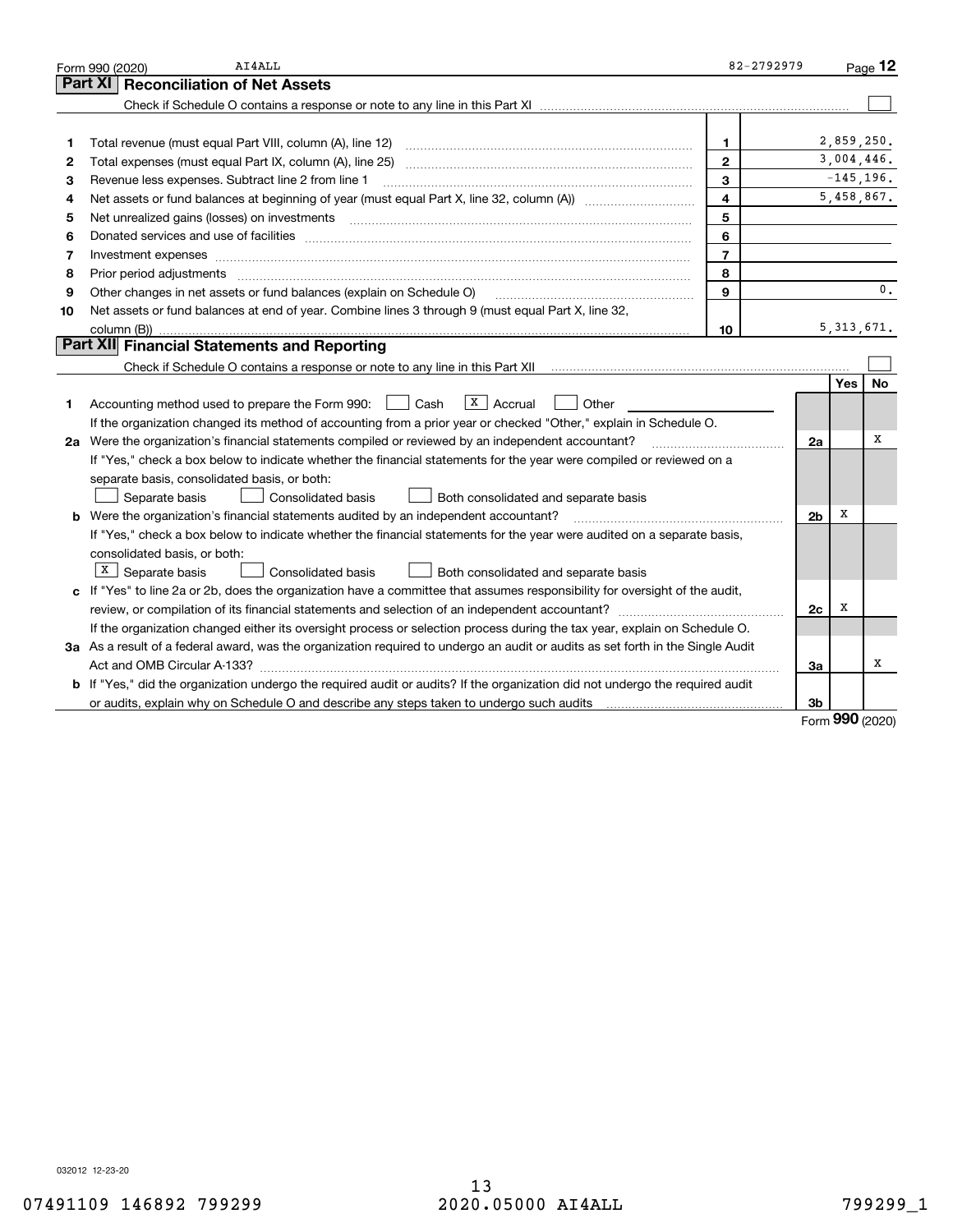| <b>SCHEDULE A</b> |  |
|-------------------|--|
|-------------------|--|

Department of the Treasury Internal Revenue Service

**(Form 990 or 990-EZ)**

# **Public Charity Status and Public Support**

**Complete if the organization is a section 501(c)(3) organization or a section 4947(a)(1) nonexempt charitable trust. | Attach to Form 990 or Form 990-EZ. | Go to www.irs.gov/Form990 for instructions and the latest information.**

| ction | 020                                        |
|-------|--------------------------------------------|
| tion. | <b>Open to Public</b><br><b>Inspection</b> |
|       |                                            |

OMB No. 1545-0047

|  | Name of the organization |
|--|--------------------------|

|                |           | Name of the organization                                                                                                                                                                                                                                        |          |                                                        |     |                                 |                                                      | <b>Employer identification number</b>              |
|----------------|-----------|-----------------------------------------------------------------------------------------------------------------------------------------------------------------------------------------------------------------------------------------------------------------|----------|--------------------------------------------------------|-----|---------------------------------|------------------------------------------------------|----------------------------------------------------|
|                | Part I    | AI4ALL                                                                                                                                                                                                                                                          |          |                                                        |     |                                 |                                                      | 82-2792979                                         |
|                |           | Reason for Public Charity Status. (All organizations must complete this part.) See instructions.                                                                                                                                                                |          |                                                        |     |                                 |                                                      |                                                    |
|                |           | The organization is not a private foundation because it is: (For lines 1 through 12, check only one box.)                                                                                                                                                       |          |                                                        |     |                                 |                                                      |                                                    |
| 1              |           | A church, convention of churches, or association of churches described in section 170(b)(1)(A)(i).                                                                                                                                                              |          |                                                        |     |                                 |                                                      |                                                    |
| 2              |           | A school described in section 170(b)(1)(A)(ii). (Attach Schedule E (Form 990 or 990-EZ).)                                                                                                                                                                       |          |                                                        |     |                                 |                                                      |                                                    |
| 3              |           | A hospital or a cooperative hospital service organization described in section $170(b)(1)(A)(iii)$ .                                                                                                                                                            |          |                                                        |     |                                 |                                                      |                                                    |
| 4              |           | A medical research organization operated in conjunction with a hospital described in section 170(b)(1)(A)(iii). Enter the hospital's name,                                                                                                                      |          |                                                        |     |                                 |                                                      |                                                    |
|                |           | city, and state:                                                                                                                                                                                                                                                |          |                                                        |     |                                 |                                                      |                                                    |
| 5              |           | An organization operated for the benefit of a college or university owned or operated by a governmental unit described in                                                                                                                                       |          |                                                        |     |                                 |                                                      |                                                    |
|                |           | section 170(b)(1)(A)(iv). (Complete Part II.)                                                                                                                                                                                                                   |          |                                                        |     |                                 |                                                      |                                                    |
| 6              | $\vert$ X | A federal, state, or local government or governmental unit described in section 170(b)(1)(A)(v).                                                                                                                                                                |          |                                                        |     |                                 |                                                      |                                                    |
| $\overline{7}$ |           | An organization that normally receives a substantial part of its support from a governmental unit or from the general public described in                                                                                                                       |          |                                                        |     |                                 |                                                      |                                                    |
|                |           | section 170(b)(1)(A)(vi). (Complete Part II.)                                                                                                                                                                                                                   |          |                                                        |     |                                 |                                                      |                                                    |
| 8<br>9         |           | A community trust described in section 170(b)(1)(A)(vi). (Complete Part II.)                                                                                                                                                                                    |          |                                                        |     |                                 |                                                      |                                                    |
|                |           | An agricultural research organization described in section 170(b)(1)(A)(ix) operated in conjunction with a land-grant college<br>or university or a non-land-grant college of agriculture (see instructions). Enter the name, city, and state of the college or |          |                                                        |     |                                 |                                                      |                                                    |
|                |           | university:                                                                                                                                                                                                                                                     |          |                                                        |     |                                 |                                                      |                                                    |
| 10             |           | An organization that normally receives (1) more than 33 1/3% of its support from contributions, membership fees, and gross receipts from                                                                                                                        |          |                                                        |     |                                 |                                                      |                                                    |
|                |           | activities related to its exempt functions, subject to certain exceptions; and (2) no more than 33 1/3% of its support from gross investment                                                                                                                    |          |                                                        |     |                                 |                                                      |                                                    |
|                |           | income and unrelated business taxable income (less section 511 tax) from businesses acquired by the organization after June 30, 1975.                                                                                                                           |          |                                                        |     |                                 |                                                      |                                                    |
|                |           | See section 509(a)(2). (Complete Part III.)                                                                                                                                                                                                                     |          |                                                        |     |                                 |                                                      |                                                    |
| 11             |           | An organization organized and operated exclusively to test for public safety. See section 509(a)(4).                                                                                                                                                            |          |                                                        |     |                                 |                                                      |                                                    |
| 12             |           | An organization organized and operated exclusively for the benefit of, to perform the functions of, or to carry out the purposes of one or                                                                                                                      |          |                                                        |     |                                 |                                                      |                                                    |
|                |           | more publicly supported organizations described in section 509(a)(1) or section 509(a)(2). See section 509(a)(3). Check the box in                                                                                                                              |          |                                                        |     |                                 |                                                      |                                                    |
|                |           | lines 12a through 12d that describes the type of supporting organization and complete lines 12e, 12f, and 12g.                                                                                                                                                  |          |                                                        |     |                                 |                                                      |                                                    |
| а              |           | Type I. A supporting organization operated, supervised, or controlled by its supported organization(s), typically by giving                                                                                                                                     |          |                                                        |     |                                 |                                                      |                                                    |
|                |           | the supported organization(s) the power to regularly appoint or elect a majority of the directors or trustees of the supporting                                                                                                                                 |          |                                                        |     |                                 |                                                      |                                                    |
|                |           | organization. You must complete Part IV, Sections A and B.                                                                                                                                                                                                      |          |                                                        |     |                                 |                                                      |                                                    |
| b              |           | Type II. A supporting organization supervised or controlled in connection with its supported organization(s), by having                                                                                                                                         |          |                                                        |     |                                 |                                                      |                                                    |
|                |           | control or management of the supporting organization vested in the same persons that control or manage the supported                                                                                                                                            |          |                                                        |     |                                 |                                                      |                                                    |
|                |           | organization(s). You must complete Part IV, Sections A and C.                                                                                                                                                                                                   |          |                                                        |     |                                 |                                                      |                                                    |
| с              |           | Type III functionally integrated. A supporting organization operated in connection with, and functionally integrated with,                                                                                                                                      |          |                                                        |     |                                 |                                                      |                                                    |
|                |           | its supported organization(s) (see instructions). You must complete Part IV, Sections A, D, and E.                                                                                                                                                              |          |                                                        |     |                                 |                                                      |                                                    |
| d              |           | Type III non-functionally integrated. A supporting organization operated in connection with its supported organization(s)                                                                                                                                       |          |                                                        |     |                                 |                                                      |                                                    |
|                |           | that is not functionally integrated. The organization generally must satisfy a distribution requirement and an attentiveness                                                                                                                                    |          |                                                        |     |                                 |                                                      |                                                    |
|                |           | requirement (see instructions). You must complete Part IV, Sections A and D, and Part V.                                                                                                                                                                        |          |                                                        |     |                                 |                                                      |                                                    |
|                |           | Check this box if the organization received a written determination from the IRS that it is a Type I, Type II, Type III                                                                                                                                         |          |                                                        |     |                                 |                                                      |                                                    |
|                |           | functionally integrated, or Type III non-functionally integrated supporting organization.                                                                                                                                                                       |          |                                                        |     |                                 |                                                      |                                                    |
|                |           | f Enter the number of supported organizations                                                                                                                                                                                                                   |          |                                                        |     |                                 |                                                      |                                                    |
|                |           | g Provide the following information about the supported organization(s).                                                                                                                                                                                        |          |                                                        |     | (iv) Is the organization listed |                                                      |                                                    |
|                |           | (i) Name of supported<br>organization                                                                                                                                                                                                                           | (ii) EIN | (iii) Type of organization<br>(described on lines 1-10 |     | in your governing document?     | (v) Amount of monetary<br>support (see instructions) | (vi) Amount of other<br>support (see instructions) |
|                |           |                                                                                                                                                                                                                                                                 |          | above (see instructions))                              | Yes | No                              |                                                      |                                                    |
|                |           |                                                                                                                                                                                                                                                                 |          |                                                        |     |                                 |                                                      |                                                    |
|                |           |                                                                                                                                                                                                                                                                 |          |                                                        |     |                                 |                                                      |                                                    |
|                |           |                                                                                                                                                                                                                                                                 |          |                                                        |     |                                 |                                                      |                                                    |
|                |           |                                                                                                                                                                                                                                                                 |          |                                                        |     |                                 |                                                      |                                                    |
|                |           |                                                                                                                                                                                                                                                                 |          |                                                        |     |                                 |                                                      |                                                    |
|                |           |                                                                                                                                                                                                                                                                 |          |                                                        |     |                                 |                                                      |                                                    |
|                |           |                                                                                                                                                                                                                                                                 |          |                                                        |     |                                 |                                                      |                                                    |
|                |           |                                                                                                                                                                                                                                                                 |          |                                                        |     |                                 |                                                      |                                                    |
|                |           |                                                                                                                                                                                                                                                                 |          |                                                        |     |                                 |                                                      |                                                    |
|                |           |                                                                                                                                                                                                                                                                 |          |                                                        |     |                                 |                                                      |                                                    |

**Total**

LHA For Paperwork Reduction Act Notice, see the Instructions for Form 990 or 990-EZ. <sub>032021</sub> o1-25-21 Schedule A (Form 990 or 990-EZ) 2020 14

٦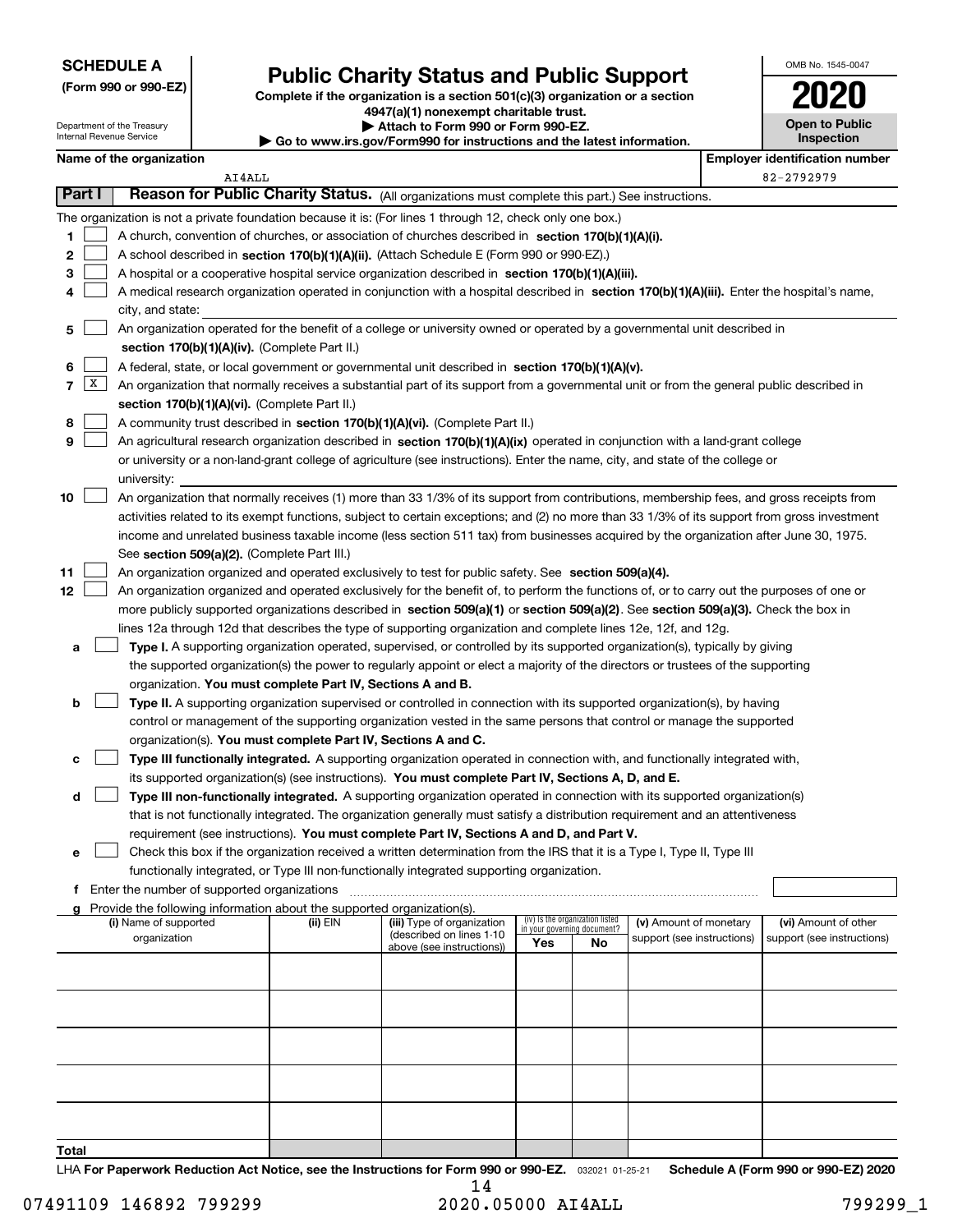|  | Schedule A (Form 990 or 990-EZ) 2020 AI4ALL |  | $-2792979$<br>$82 -$ | Page |  |
|--|---------------------------------------------|--|----------------------|------|--|
|--|---------------------------------------------|--|----------------------|------|--|

82-2792979

**2**

| Support Schedule for Organizations Described in Sections 170(b)(1)(A)(iv) and 170(b)(1)(A)(vi)<br>/ Part II /                                                                                                                |          |            |            |            |          |           |
|------------------------------------------------------------------------------------------------------------------------------------------------------------------------------------------------------------------------------|----------|------------|------------|------------|----------|-----------|
| (Complete only if you checked the box on line 5, 7, or 8 of Part I or if the organization failed to qualify under Part III. If the organization<br>fails to qualify under the tests listed below, please complete Part III.) |          |            |            |            |          |           |
| <b>Section A. Public Support</b>                                                                                                                                                                                             |          |            |            |            |          |           |
| Calendar year (or fiscal year beginning in) $\blacktriangleright$                                                                                                                                                            | (a) 2016 | $(b)$ 2017 | $(c)$ 2018 | $(d)$ 2019 | (e) 2020 | (f) Total |

|     | Calendar year (or fiscal year beginning in) $\blacktriangleright$                                                                              | (a) 2016 | (b) 2017 | $(c)$ 2018 | $(d)$ 2019   | (e) 2020                             | (f) Total                      |
|-----|------------------------------------------------------------------------------------------------------------------------------------------------|----------|----------|------------|--------------|--------------------------------------|--------------------------------|
|     | 1 Gifts, grants, contributions, and                                                                                                            |          |          |            |              |                                      |                                |
|     | membership fees received. (Do not                                                                                                              |          |          |            |              |                                      |                                |
|     | include any "unusual grants.")                                                                                                                 |          |          | 3,005,705. | 5, 198, 092. | 2,859,250.                           | 11,063,047.                    |
|     | 2 Tax revenues levied for the organ-                                                                                                           |          |          |            |              |                                      |                                |
|     | ization's benefit and either paid to                                                                                                           |          |          |            |              |                                      |                                |
|     | or expended on its behalf                                                                                                                      |          |          |            |              |                                      |                                |
|     | 3 The value of services or facilities                                                                                                          |          |          |            |              |                                      |                                |
|     | furnished by a governmental unit to                                                                                                            |          |          |            |              |                                      |                                |
|     | the organization without charge                                                                                                                |          |          |            |              |                                      |                                |
|     | Total. Add lines 1 through 3                                                                                                                   |          |          | 3,005,705. | 5,198,092.   | 2,859,250.                           | 11,063,047.                    |
| 5.  | The portion of total contributions                                                                                                             |          |          |            |              |                                      |                                |
|     | by each person (other than a                                                                                                                   |          |          |            |              |                                      |                                |
|     | governmental unit or publicly                                                                                                                  |          |          |            |              |                                      |                                |
|     | supported organization) included                                                                                                               |          |          |            |              |                                      |                                |
|     | on line 1 that exceeds 2% of the                                                                                                               |          |          |            |              |                                      |                                |
|     | amount shown on line 11,                                                                                                                       |          |          |            |              |                                      |                                |
|     | column (f)                                                                                                                                     |          |          |            |              |                                      | 5,026,173.                     |
|     | 6 Public support. Subtract line 5 from line 4.                                                                                                 |          |          |            |              |                                      | 6,036,874.                     |
|     | <b>Section B. Total Support</b>                                                                                                                |          |          |            |              |                                      |                                |
|     | Calendar year (or fiscal year beginning in)                                                                                                    | (a) 2016 | (b) 2017 | $(c)$ 2018 | $(d)$ 2019   | (e) 2020                             | (f) Total                      |
|     | 7 Amounts from line 4                                                                                                                          |          |          | 3,005,705. | 5,198,092.   | 2,859,250.                           | 11,063,047.                    |
|     | 8 Gross income from interest,                                                                                                                  |          |          |            |              |                                      |                                |
|     | dividends, payments received on                                                                                                                |          |          |            |              |                                      |                                |
|     | securities loans, rents, royalties,                                                                                                            |          |          |            |              |                                      |                                |
|     | and income from similar sources                                                                                                                |          |          |            |              |                                      |                                |
|     | <b>9</b> Net income from unrelated business                                                                                                    |          |          |            |              |                                      |                                |
|     | activities, whether or not the                                                                                                                 |          |          |            |              |                                      |                                |
|     | business is regularly carried on                                                                                                               |          |          |            |              |                                      |                                |
|     | <b>10</b> Other income. Do not include gain                                                                                                    |          |          |            |              |                                      |                                |
|     | or loss from the sale of capital                                                                                                               |          |          |            |              |                                      |                                |
|     | assets (Explain in Part VI.)                                                                                                                   |          |          |            |              |                                      |                                |
| 11. | <b>Total support.</b> Add lines 7 through 10                                                                                                   |          |          |            |              |                                      | 11,063,047.                    |
| 12  | Gross receipts from related activities, etc. (see instructions)                                                                                |          |          |            |              | 12                                   |                                |
|     | 13 First 5 years. If the Form 990 is for the organization's first, second, third, fourth, or fifth tax year as a section 501(c)(3)             |          |          |            |              |                                      |                                |
|     | organization, check this box and stop here                                                                                                     |          |          |            |              |                                      | $\blacktriangleright$ $\mid$ X |
|     | <b>Section C. Computation of Public Support Percentage</b>                                                                                     |          |          |            |              |                                      |                                |
|     |                                                                                                                                                |          |          |            |              |                                      | %                              |
| 15  | Public support percentage from 2019 Schedule A, Part II, line 14                                                                               |          |          |            |              | 15                                   | %                              |
|     | 16a 33 1/3% support test - 2020. If the organization did not check the box on line 13, and line 14 is 33 1/3% or more, check this box and      |          |          |            |              |                                      |                                |
|     | stop here. The organization qualifies as a publicly supported organization                                                                     |          |          |            |              |                                      |                                |
|     | b 33 1/3% support test - 2019. If the organization did not check a box on line 13 or 16a, and line 15 is 33 1/3% or more, check this box       |          |          |            |              |                                      |                                |
|     | and stop here. The organization qualifies as a publicly supported organization                                                                 |          |          |            |              |                                      |                                |
|     | 17a 10% -facts-and-circumstances test - 2020. If the organization did not check a box on line 13, 16a, or 16b, and line 14 is 10% or more,     |          |          |            |              |                                      |                                |
|     | and if the organization meets the facts-and-circumstances test, check this box and stop here. Explain in Part VI how the organization          |          |          |            |              |                                      |                                |
|     | meets the facts-and-circumstances test. The organization qualifies as a publicly supported organization                                        |          |          |            |              |                                      |                                |
|     | <b>b 10% -facts-and-circumstances test - 2019.</b> If the organization did not check a box on line 13, 16a, 16b, or 17a, and line 15 is 10% or |          |          |            |              |                                      |                                |
|     | more, and if the organization meets the facts-and-circumstances test, check this box and stop here. Explain in Part VI how the                 |          |          |            |              |                                      |                                |
|     | organization meets the facts-and-circumstances test. The organization qualifies as a publicly supported organization                           |          |          |            |              |                                      |                                |
| 18  | Private foundation. If the organization did not check a box on line 13, 16a, 16b, 17a, or 17b, check this box and see instructions             |          |          |            |              |                                      |                                |
|     |                                                                                                                                                |          |          |            |              | Schedule A (Form 990 or 990-EZ) 2020 |                                |

032022 01-25-21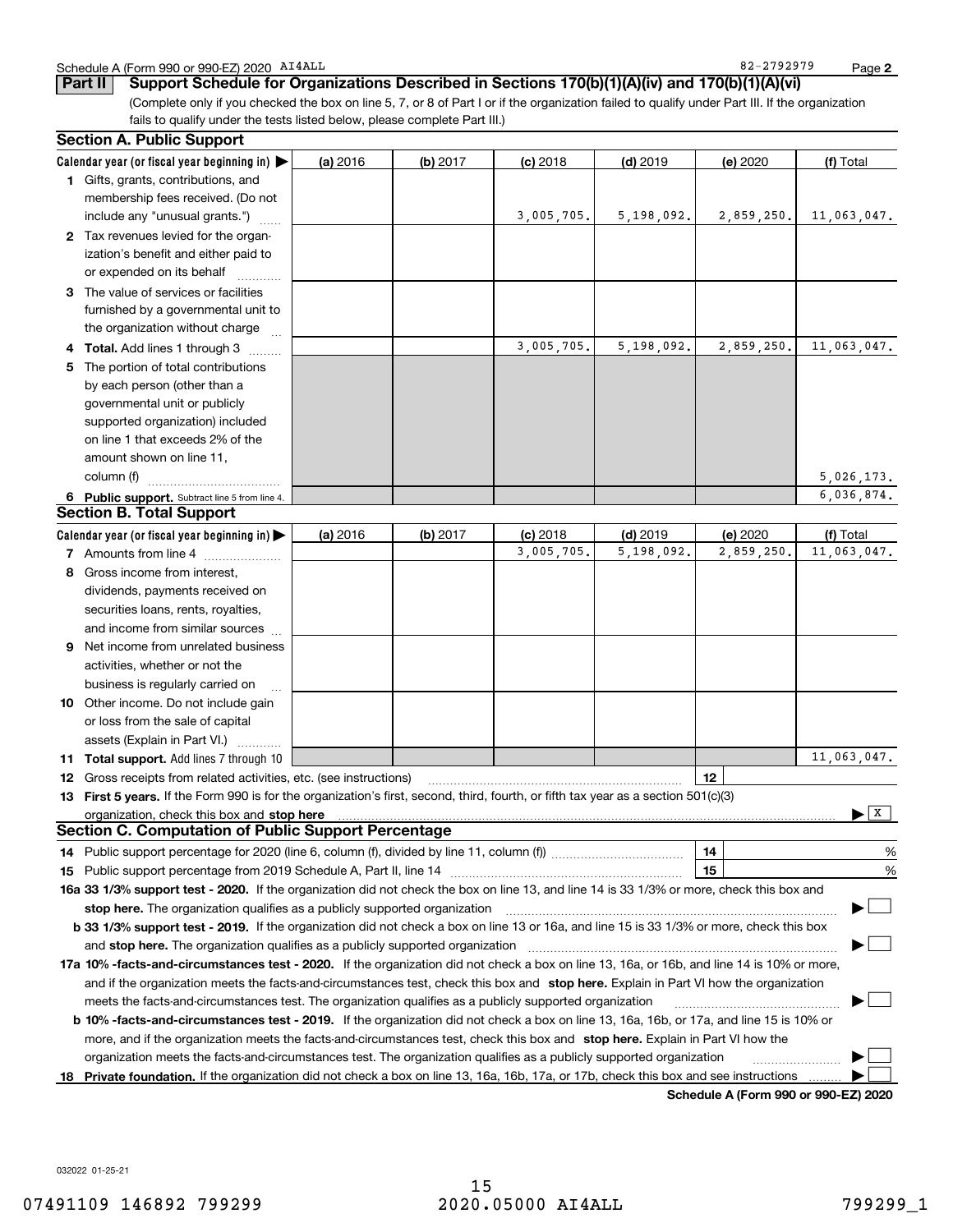### **Part III** | Support Schedule for Organizations Described in Section 509(a)(2)

(Complete only if you checked the box on line 10 of Part I or if the organization failed to qualify under Part II. If the organization fails to qualify under the tests listed below, please complete Part II.)

|     | <b>Section A. Public Support</b>                                                                                                                                                                |          |          |            |            |    |          |                                      |        |
|-----|-------------------------------------------------------------------------------------------------------------------------------------------------------------------------------------------------|----------|----------|------------|------------|----|----------|--------------------------------------|--------|
|     | Calendar year (or fiscal year beginning in) $\blacktriangleright$                                                                                                                               | (a) 2016 | (b) 2017 | $(c)$ 2018 | $(d)$ 2019 |    | (e) 2020 | (f) Total                            |        |
|     | 1 Gifts, grants, contributions, and                                                                                                                                                             |          |          |            |            |    |          |                                      |        |
|     | membership fees received. (Do not                                                                                                                                                               |          |          |            |            |    |          |                                      |        |
|     | include any "unusual grants.")                                                                                                                                                                  |          |          |            |            |    |          |                                      |        |
|     | <b>2</b> Gross receipts from admissions,<br>merchandise sold or services per-<br>formed, or facilities furnished in<br>any activity that is related to the<br>organization's tax-exempt purpose |          |          |            |            |    |          |                                      |        |
|     | 3 Gross receipts from activities that<br>are not an unrelated trade or bus-<br>iness under section 513                                                                                          |          |          |            |            |    |          |                                      |        |
|     | 4 Tax revenues levied for the organ-<br>ization's benefit and either paid to                                                                                                                    |          |          |            |            |    |          |                                      |        |
|     | or expended on its behalf<br>.<br>5 The value of services or facilities                                                                                                                         |          |          |            |            |    |          |                                      |        |
|     | furnished by a governmental unit to<br>the organization without charge                                                                                                                          |          |          |            |            |    |          |                                      |        |
|     | <b>6 Total.</b> Add lines 1 through 5                                                                                                                                                           |          |          |            |            |    |          |                                      |        |
|     | 7a Amounts included on lines 1, 2, and                                                                                                                                                          |          |          |            |            |    |          |                                      |        |
|     | 3 received from disqualified persons                                                                                                                                                            |          |          |            |            |    |          |                                      |        |
|     | <b>b</b> Amounts included on lines 2 and 3 received<br>from other than disqualified persons that<br>exceed the greater of \$5,000 or 1% of the<br>amount on line 13 for the year                |          |          |            |            |    |          |                                      |        |
|     | c Add lines 7a and 7b                                                                                                                                                                           |          |          |            |            |    |          |                                      |        |
|     | 8 Public support. (Subtract line 7c from line 6.)                                                                                                                                               |          |          |            |            |    |          |                                      |        |
|     | <b>Section B. Total Support</b>                                                                                                                                                                 |          |          |            |            |    |          |                                      |        |
|     | Calendar year (or fiscal year beginning in) $\blacktriangleright$                                                                                                                               | (a) 2016 | (b) 2017 | $(c)$ 2018 | $(d)$ 2019 |    | (e) 2020 | (f) Total                            |        |
|     | 9 Amounts from line 6                                                                                                                                                                           |          |          |            |            |    |          |                                      |        |
|     | <b>10a</b> Gross income from interest,<br>dividends, payments received on<br>securities loans, rents, royalties,<br>and income from similar sources                                             |          |          |            |            |    |          |                                      |        |
|     | <b>b</b> Unrelated business taxable income                                                                                                                                                      |          |          |            |            |    |          |                                      |        |
|     | (less section 511 taxes) from businesses<br>acquired after June 30, 1975                                                                                                                        |          |          |            |            |    |          |                                      |        |
|     | c Add lines 10a and 10b<br>11 Net income from unrelated business<br>activities not included in line 10b,<br>whether or not the business is<br>regularly carried on                              |          |          |            |            |    |          |                                      |        |
|     | <b>12</b> Other income. Do not include gain<br>or loss from the sale of capital<br>assets (Explain in Part VI.)                                                                                 |          |          |            |            |    |          |                                      |        |
|     | 13 Total support. (Add lines 9, 10c, 11, and 12.)                                                                                                                                               |          |          |            |            |    |          |                                      |        |
|     | 14 First 5 years. If the Form 990 is for the organization's first, second, third, fourth, or fifth tax year as a section 501(c)(3) organization,                                                |          |          |            |            |    |          |                                      |        |
|     | check this box and stop here measurements and the state of the state of the state of the state of the state of                                                                                  |          |          |            |            |    |          |                                      |        |
|     | <b>Section C. Computation of Public Support Percentage</b>                                                                                                                                      |          |          |            |            |    |          |                                      |        |
|     |                                                                                                                                                                                                 |          |          |            |            | 15 |          |                                      | %      |
| 16. | Public support percentage from 2019 Schedule A, Part III, line 15                                                                                                                               |          |          |            |            | 16 |          |                                      | %      |
|     | <b>Section D. Computation of Investment Income Percentage</b>                                                                                                                                   |          |          |            |            |    |          |                                      |        |
|     |                                                                                                                                                                                                 |          |          |            |            | 17 |          |                                      | %      |
|     | 18 Investment income percentage from 2019 Schedule A, Part III, line 17                                                                                                                         |          |          |            |            | 18 |          |                                      | %      |
|     | 19a 33 1/3% support tests - 2020. If the organization did not check the box on line 14, and line 15 is more than 33 1/3%, and line 17 is not                                                    |          |          |            |            |    |          |                                      |        |
|     | more than 33 1/3%, check this box and stop here. The organization qualifies as a publicly supported organization                                                                                |          |          |            |            |    |          | ▶                                    | $\sim$ |
|     | b 33 1/3% support tests - 2019. If the organization did not check a box on line 14 or line 19a, and line 16 is more than 33 1/3%, and                                                           |          |          |            |            |    |          |                                      |        |
|     | line 18 is not more than 33 1/3%, check this box and stop here. The organization qualifies as a publicly supported organization                                                                 |          |          |            |            |    |          |                                      |        |
| 20  | Private foundation. If the organization did not check a box on line 14, 19a, or 19b, check this box and see instructions                                                                        |          |          |            |            |    |          |                                      |        |
|     | 032023 01-25-21                                                                                                                                                                                 |          |          |            |            |    |          | Schedule A (Form 990 or 990-EZ) 2020 |        |

16 07491109 146892 799299 2020.05000 AI4ALL 799299\_1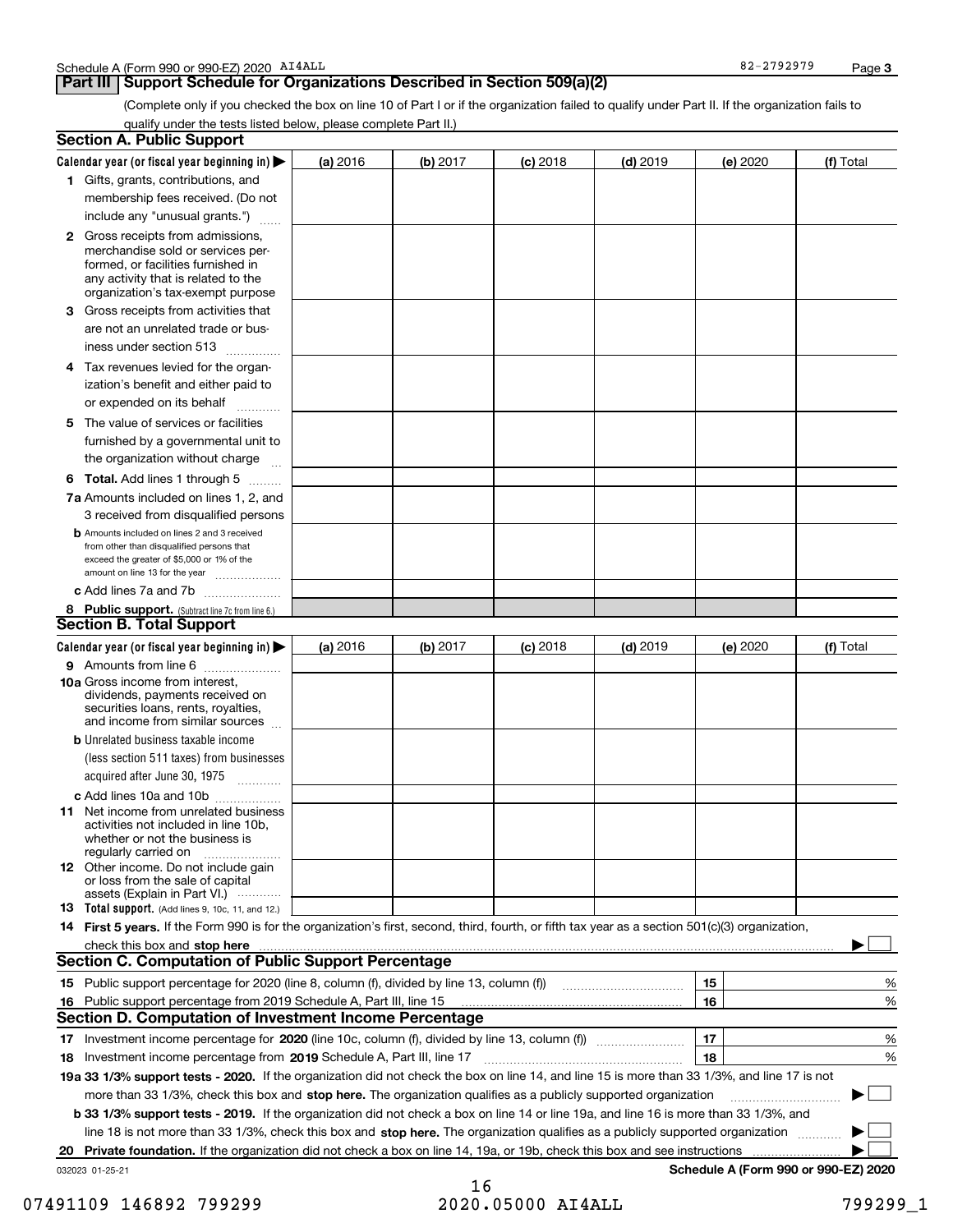**1**

**2**

**3a**

**3b**

**3c**

**4a**

**4b**

**4c**

**5a**

**5b5c**

**6**

**7**

**8**

**9a**

**9b**

**9c**

**10a**

**10b**

**YesNo**

## **Part IV Supporting Organizations**

(Complete only if you checked a box in line 12 on Part I. If you checked box 12a, Part I, complete Sections A and B. If you checked box 12b, Part I, complete Sections A and C. If you checked box 12c, Part I, complete Sections A, D, and E. If you checked box 12d, Part I, complete Sections A and D, and complete Part V.)

### **Section A. All Supporting Organizations**

- **1** Are all of the organization's supported organizations listed by name in the organization's governing documents? If "No," describe in **Part VI** how the supported organizations are designated. If designated by *class or purpose, describe the designation. If historic and continuing relationship, explain.*
- **2** Did the organization have any supported organization that does not have an IRS determination of status under section 509(a)(1) or (2)? If "Yes," explain in Part VI how the organization determined that the supported *organization was described in section 509(a)(1) or (2).*
- **3a** Did the organization have a supported organization described in section 501(c)(4), (5), or (6)? If "Yes," answer *lines 3b and 3c below.*
- **b** Did the organization confirm that each supported organization qualified under section 501(c)(4), (5), or (6) and satisfied the public support tests under section 509(a)(2)? If "Yes," describe in **Part VI** when and how the *organization made the determination.*
- **c**Did the organization ensure that all support to such organizations was used exclusively for section 170(c)(2)(B) purposes? If "Yes," explain in **Part VI** what controls the organization put in place to ensure such use.
- **4a***If* Was any supported organization not organized in the United States ("foreign supported organization")? *"Yes," and if you checked box 12a or 12b in Part I, answer lines 4b and 4c below.*
- **b** Did the organization have ultimate control and discretion in deciding whether to make grants to the foreign supported organization? If "Yes," describe in **Part VI** how the organization had such control and discretion *despite being controlled or supervised by or in connection with its supported organizations.*
- **c** Did the organization support any foreign supported organization that does not have an IRS determination under sections 501(c)(3) and 509(a)(1) or (2)? If "Yes," explain in **Part VI** what controls the organization used *to ensure that all support to the foreign supported organization was used exclusively for section 170(c)(2)(B) purposes.*
- **5a** Did the organization add, substitute, or remove any supported organizations during the tax year? If "Yes," answer lines 5b and 5c below (if applicable). Also, provide detail in **Part VI,** including (i) the names and EIN *numbers of the supported organizations added, substituted, or removed; (ii) the reasons for each such action; (iii) the authority under the organization's organizing document authorizing such action; and (iv) how the action was accomplished (such as by amendment to the organizing document).*
- **b** Type I or Type II only. Was any added or substituted supported organization part of a class already designated in the organization's organizing document?
- **cSubstitutions only.**  Was the substitution the result of an event beyond the organization's control?
- **6** Did the organization provide support (whether in the form of grants or the provision of services or facilities) to **Part VI.** *If "Yes," provide detail in* support or benefit one or more of the filing organization's supported organizations? anyone other than (i) its supported organizations, (ii) individuals that are part of the charitable class benefited by one or more of its supported organizations, or (iii) other supporting organizations that also
- **7**Did the organization provide a grant, loan, compensation, or other similar payment to a substantial contributor *If "Yes," complete Part I of Schedule L (Form 990 or 990-EZ).* regard to a substantial contributor? (as defined in section 4958(c)(3)(C)), a family member of a substantial contributor, or a 35% controlled entity with
- **8** Did the organization make a loan to a disqualified person (as defined in section 4958) not described in line 7? *If "Yes," complete Part I of Schedule L (Form 990 or 990-EZ).*
- **9a** Was the organization controlled directly or indirectly at any time during the tax year by one or more in section 509(a)(1) or (2))? If "Yes," *provide detail in* <code>Part VI.</code> disqualified persons, as defined in section 4946 (other than foundation managers and organizations described
- **b**the supporting organization had an interest? If "Yes," provide detail in P**art VI**. Did one or more disqualified persons (as defined in line 9a) hold a controlling interest in any entity in which
- **c**Did a disqualified person (as defined in line 9a) have an ownership interest in, or derive any personal benefit from, assets in which the supporting organization also had an interest? If "Yes," provide detail in P**art VI.**
- **10a** Was the organization subject to the excess business holdings rules of section 4943 because of section supporting organizations)? If "Yes," answer line 10b below. 4943(f) (regarding certain Type II supporting organizations, and all Type III non-functionally integrated
- **b** Did the organization have any excess business holdings in the tax year? (Use Schedule C, Form 4720, to *determine whether the organization had excess business holdings.)*

032024 01-25-21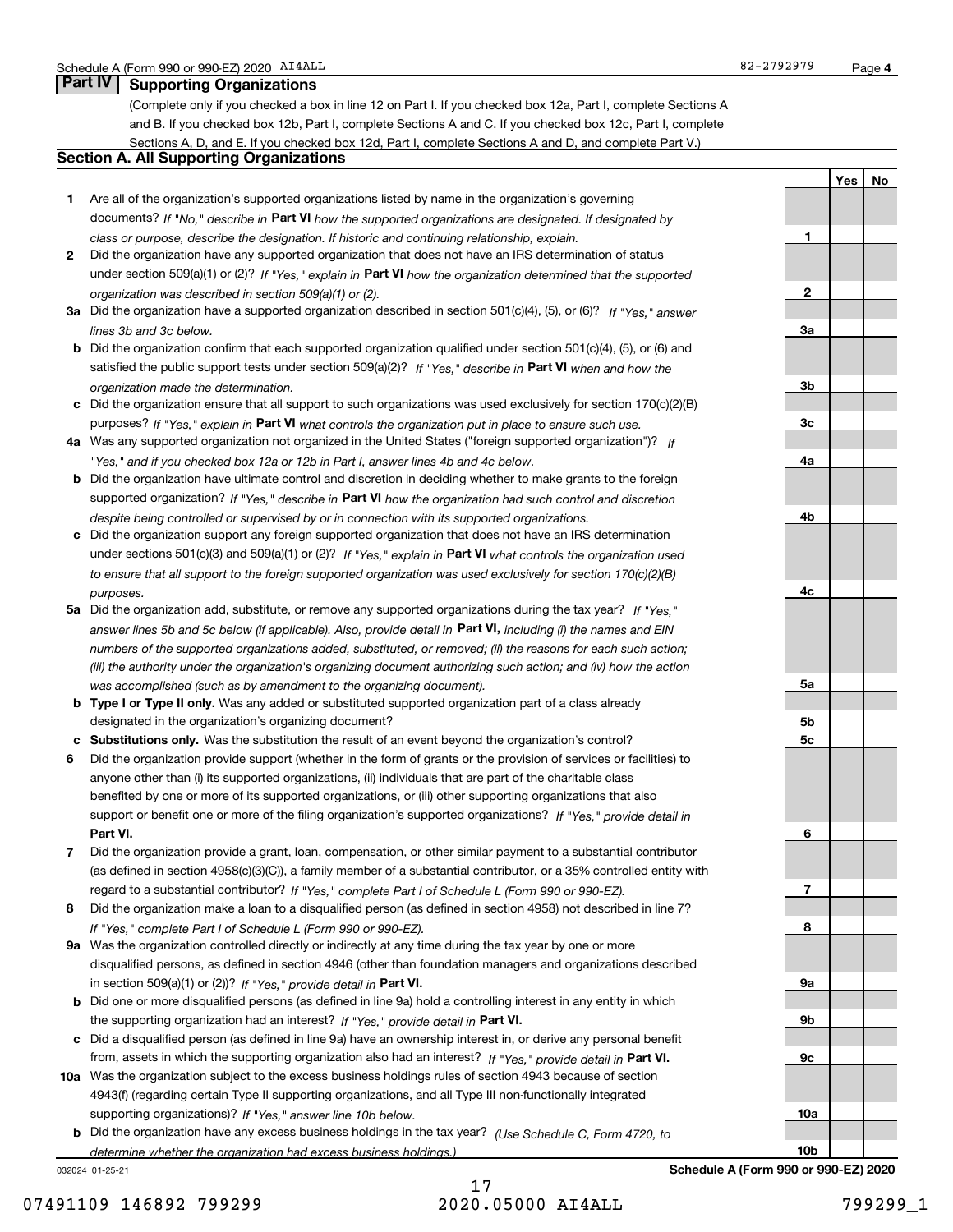| 82-2792979 |
|------------|
|            |

**5**

|              | Schedule A (Form 990 or 990-EZ) 2020 AI4ALL                                                                                                                                                                                                                                                                                                                                                                                                                                                                                                                                                                                                          | 82-2792979      |            | Page 5 |
|--------------|------------------------------------------------------------------------------------------------------------------------------------------------------------------------------------------------------------------------------------------------------------------------------------------------------------------------------------------------------------------------------------------------------------------------------------------------------------------------------------------------------------------------------------------------------------------------------------------------------------------------------------------------------|-----------------|------------|--------|
|              | <b>Supporting Organizations (continued)</b><br>Part IV                                                                                                                                                                                                                                                                                                                                                                                                                                                                                                                                                                                               |                 |            |        |
|              |                                                                                                                                                                                                                                                                                                                                                                                                                                                                                                                                                                                                                                                      |                 | Yes        | No     |
| 11           | Has the organization accepted a gift or contribution from any of the following persons?                                                                                                                                                                                                                                                                                                                                                                                                                                                                                                                                                              |                 |            |        |
|              | a A person who directly or indirectly controls, either alone or together with persons described in lines 11b and                                                                                                                                                                                                                                                                                                                                                                                                                                                                                                                                     |                 |            |        |
|              | 11c below, the governing body of a supported organization?                                                                                                                                                                                                                                                                                                                                                                                                                                                                                                                                                                                           | 11a             |            |        |
|              | <b>b</b> A family member of a person described in line 11a above?                                                                                                                                                                                                                                                                                                                                                                                                                                                                                                                                                                                    | 11 <sub>b</sub> |            |        |
|              | c A 35% controlled entity of a person described in line 11a or 11b above? If "Yes" to line 11a, 11b, or 11c, provide                                                                                                                                                                                                                                                                                                                                                                                                                                                                                                                                 |                 |            |        |
|              | detail in Part VI.                                                                                                                                                                                                                                                                                                                                                                                                                                                                                                                                                                                                                                   | 11c             |            |        |
|              | <b>Section B. Type I Supporting Organizations</b>                                                                                                                                                                                                                                                                                                                                                                                                                                                                                                                                                                                                    |                 |            |        |
|              |                                                                                                                                                                                                                                                                                                                                                                                                                                                                                                                                                                                                                                                      |                 | Yes        | No     |
| 1            | Did the governing body, members of the governing body, officers acting in their official capacity, or membership of one or<br>more supported organizations have the power to regularly appoint or elect at least a majority of the organization's officers,<br>directors, or trustees at all times during the tax year? If "No," describe in Part VI how the supported organization(s)<br>effectively operated, supervised, or controlled the organization's activities. If the organization had more than one supported<br>organization, describe how the powers to appoint and/or remove officers, directors, or trustees were allocated among the | 1.              |            |        |
| $\mathbf{2}$ | supported organizations and what conditions or restrictions, if any, applied to such powers during the tax year.<br>Did the organization operate for the benefit of any supported organization other than the supported                                                                                                                                                                                                                                                                                                                                                                                                                              |                 |            |        |
|              |                                                                                                                                                                                                                                                                                                                                                                                                                                                                                                                                                                                                                                                      |                 |            |        |
|              | organization(s) that operated, supervised, or controlled the supporting organization? If "Yes," explain in                                                                                                                                                                                                                                                                                                                                                                                                                                                                                                                                           |                 |            |        |
|              | <b>Part VI</b> how providing such benefit carried out the purposes of the supported organization(s) that operated,                                                                                                                                                                                                                                                                                                                                                                                                                                                                                                                                   | $\overline{2}$  |            |        |
|              | supervised, or controlled the supporting organization.<br><b>Section C. Type II Supporting Organizations</b>                                                                                                                                                                                                                                                                                                                                                                                                                                                                                                                                         |                 |            |        |
|              |                                                                                                                                                                                                                                                                                                                                                                                                                                                                                                                                                                                                                                                      |                 | Yes        | No     |
| 1            | Were a majority of the organization's directors or trustees during the tax year also a majority of the directors                                                                                                                                                                                                                                                                                                                                                                                                                                                                                                                                     |                 |            |        |
|              | or trustees of each of the organization's supported organization(s)? If "No," describe in Part VI how control                                                                                                                                                                                                                                                                                                                                                                                                                                                                                                                                        |                 |            |        |
|              |                                                                                                                                                                                                                                                                                                                                                                                                                                                                                                                                                                                                                                                      |                 |            |        |
|              | or management of the supporting organization was vested in the same persons that controlled or managed                                                                                                                                                                                                                                                                                                                                                                                                                                                                                                                                               | 1               |            |        |
|              | the supported organization(s).<br><b>Section D. All Type III Supporting Organizations</b>                                                                                                                                                                                                                                                                                                                                                                                                                                                                                                                                                            |                 |            |        |
|              |                                                                                                                                                                                                                                                                                                                                                                                                                                                                                                                                                                                                                                                      |                 |            |        |
|              |                                                                                                                                                                                                                                                                                                                                                                                                                                                                                                                                                                                                                                                      |                 | <b>Yes</b> | No     |
| 1            | Did the organization provide to each of its supported organizations, by the last day of the fifth month of the                                                                                                                                                                                                                                                                                                                                                                                                                                                                                                                                       |                 |            |        |
|              | organization's tax year, (i) a written notice describing the type and amount of support provided during the prior tax                                                                                                                                                                                                                                                                                                                                                                                                                                                                                                                                |                 |            |        |
|              | year, (ii) a copy of the Form 990 that was most recently filed as of the date of notification, and (iii) copies of the                                                                                                                                                                                                                                                                                                                                                                                                                                                                                                                               |                 |            |        |
|              | organization's governing documents in effect on the date of notification, to the extent not previously provided?                                                                                                                                                                                                                                                                                                                                                                                                                                                                                                                                     | 1               |            |        |
| 2            | Were any of the organization's officers, directors, or trustees either (i) appointed or elected by the supported                                                                                                                                                                                                                                                                                                                                                                                                                                                                                                                                     |                 |            |        |
|              | organization(s) or (ii) serving on the governing body of a supported organization? If "No." explain in Part VI how                                                                                                                                                                                                                                                                                                                                                                                                                                                                                                                                   |                 |            |        |
|              | the organization maintained a close and continuous working relationship with the supported organization(s).                                                                                                                                                                                                                                                                                                                                                                                                                                                                                                                                          | $\mathbf{2}$    |            |        |
| 3            | By reason of the relationship described in line 2, above, did the organization's supported organizations have a                                                                                                                                                                                                                                                                                                                                                                                                                                                                                                                                      |                 |            |        |
|              | significant voice in the organization's investment policies and in directing the use of the organization's                                                                                                                                                                                                                                                                                                                                                                                                                                                                                                                                           |                 |            |        |

income or assets at all times during the tax year? If "Yes," describe in **Part VI** the role the organization's *supported organizations played in this regard.*

### **Section E. Type III Functionally Integrated Supporting Organizations**

|  | Check the box next to the method that the organization used to satisfy the Integral Part Test during the year (see instructions). |  |  |  |
|--|-----------------------------------------------------------------------------------------------------------------------------------|--|--|--|
|--|-----------------------------------------------------------------------------------------------------------------------------------|--|--|--|

- **a**The organization satisfied the Activities Test. *Complete* line 2 below.  $\mathcal{L}^{\text{max}}$
- **b**The organization is the parent of each of its supported organizations. *Complete* line 3 *below.*  $\mathcal{L}^{\text{max}}$

|  |  | <b>c</b> $\Box$ The organization supported a governmental entity. Describe in Part VI how you supported a governmental entity (see instructions). |  |  |  |  |  |  |  |  |
|--|--|---------------------------------------------------------------------------------------------------------------------------------------------------|--|--|--|--|--|--|--|--|
|--|--|---------------------------------------------------------------------------------------------------------------------------------------------------|--|--|--|--|--|--|--|--|

- **2Answer lines 2a and 2b below. Yes No** Activities Test.
- **a** Did substantially all of the organization's activities during the tax year directly further the exempt purposes of the supported organization(s) to which the organization was responsive? If "Yes," then in **Part VI identify those supported organizations and explain**  *how these activities directly furthered their exempt purposes, how the organization was responsive to those supported organizations, and how the organization determined that these activities constituted substantially all of its activities.*
- **b** Did the activities described in line 2a, above, constitute activities that, but for the organization's involvement, **Part VI**  *the reasons for the organization's position that its supported organization(s) would have engaged in* one or more of the organization's supported organization(s) would have been engaged in? If "Yes," e*xplain in these activities but for the organization's involvement.*
- **3** Parent of Supported Organizations. Answer lines 3a and 3b below.

**a** Did the organization have the power to regularly appoint or elect a majority of the officers, directors, or trustees of each of the supported organizations? If "Yes" or "No" provide details in **Part VI.** 

**b** Did the organization exercise a substantial degree of direction over the policies, programs, and activities of each of its supported organizations? If "Yes," describe in Part VI the role played by the organization in this regard.

032025 01-25-21

18 07491109 146892 799299 2020.05000 AI4ALL 799299\_1

**2a**

**2b**

**3a**

**3**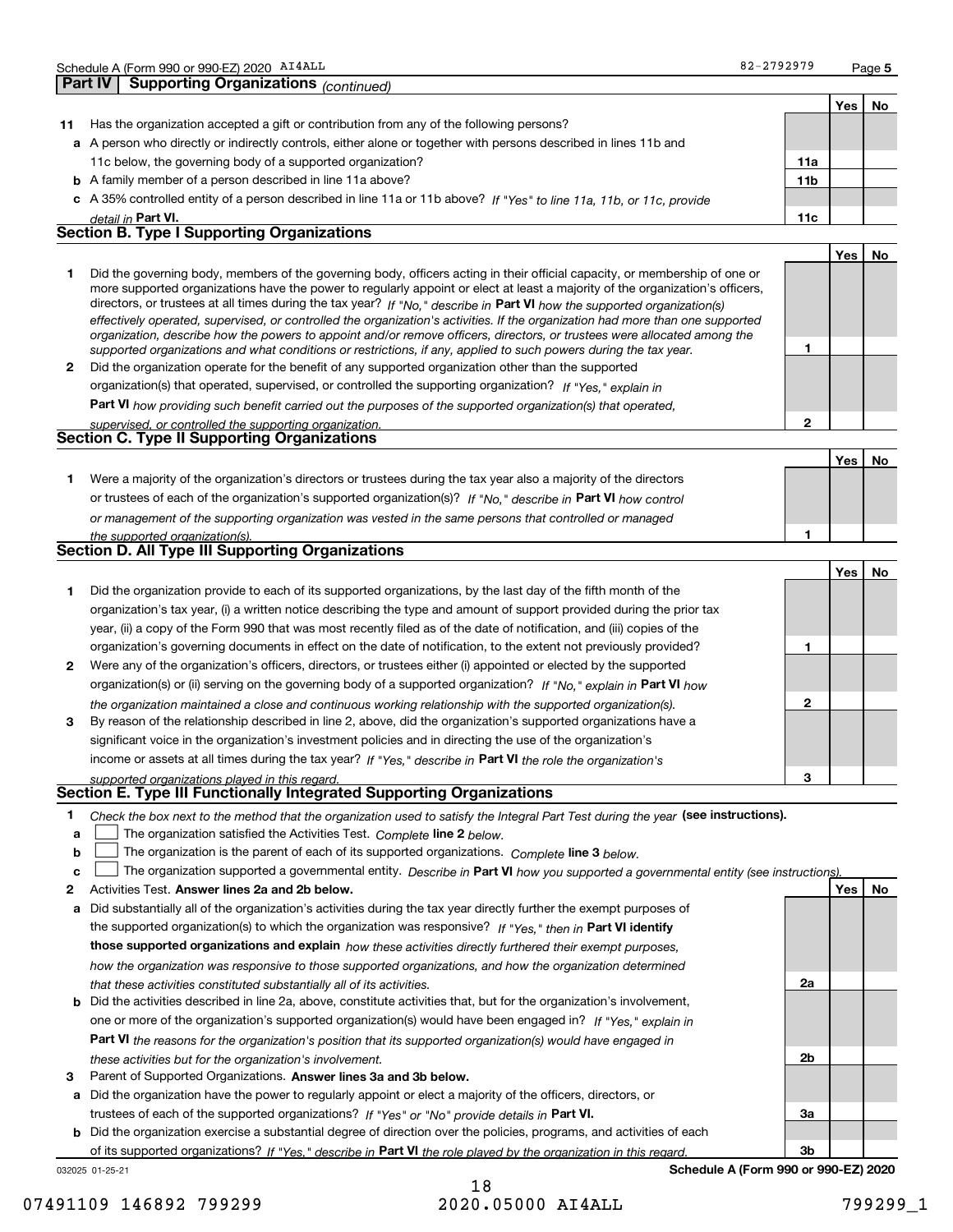|              | All other Type III non-functionally integrated supporting organizations must complete Sections A through E. |                |                |                                |
|--------------|-------------------------------------------------------------------------------------------------------------|----------------|----------------|--------------------------------|
|              | <b>Section A - Adjusted Net Income</b>                                                                      |                | (A) Prior Year | (B) Current Year<br>(optional) |
| 1            | Net short-term capital gain                                                                                 | 1              |                |                                |
| 2            | Recoveries of prior-year distributions                                                                      | $\overline{2}$ |                |                                |
| 3            | Other gross income (see instructions)                                                                       | 3              |                |                                |
| 4            | Add lines 1 through 3.                                                                                      | 4              |                |                                |
| 5            | Depreciation and depletion                                                                                  | 5              |                |                                |
| 6            | Portion of operating expenses paid or incurred for production or                                            |                |                |                                |
|              | collection of gross income or for management, conservation, or                                              |                |                |                                |
|              | maintenance of property held for production of income (see instructions)                                    | 6              |                |                                |
| 7            | Other expenses (see instructions)                                                                           | $\overline{7}$ |                |                                |
| 8            | <b>Adjusted Net Income</b> (subtract lines 5, 6, and 7 from line 4)                                         | 8              |                |                                |
|              | <b>Section B - Minimum Asset Amount</b>                                                                     |                | (A) Prior Year | (B) Current Year<br>(optional) |
| 1            | Aggregate fair market value of all non-exempt-use assets (see                                               |                |                |                                |
|              | instructions for short tax year or assets held for part of year):                                           |                |                |                                |
|              | a Average monthly value of securities                                                                       | 1a             |                |                                |
|              | <b>b</b> Average monthly cash balances                                                                      | 1 <sub>b</sub> |                |                                |
|              | <b>c</b> Fair market value of other non-exempt-use assets                                                   | 1c             |                |                                |
|              | <b>d</b> Total (add lines 1a, 1b, and 1c)                                                                   | 1d             |                |                                |
|              | e Discount claimed for blockage or other factors                                                            |                |                |                                |
|              | (explain in detail in Part VI):                                                                             |                |                |                                |
| $\mathbf{2}$ | Acquisition indebtedness applicable to non-exempt-use assets                                                | $\mathbf{2}$   |                |                                |
| 3            | Subtract line 2 from line 1d.                                                                               | 3              |                |                                |
| 4            | Cash deemed held for exempt use. Enter 0.015 of line 3 (for greater amount,                                 |                |                |                                |
|              | see instructions).                                                                                          | 4              |                |                                |
| 5            | Net value of non-exempt-use assets (subtract line 4 from line 3)                                            | 5              |                |                                |
| 6            | Multiply line 5 by 0.035.                                                                                   | 6              |                |                                |
| 7            | Recoveries of prior-year distributions                                                                      | $\overline{7}$ |                |                                |
| 8            | Minimum Asset Amount (add line 7 to line 6)                                                                 | 8              |                |                                |
|              | <b>Section C - Distributable Amount</b>                                                                     |                |                | <b>Current Year</b>            |
| 1            | Adjusted net income for prior year (from Section A, line 8, column A)                                       | 1              |                |                                |
| $\mathbf{2}$ | Enter 0.85 of line 1.                                                                                       | $\mathbf{2}$   |                |                                |
| 3            | Minimum asset amount for prior year (from Section B, line 8, column A)                                      | 3              |                |                                |
| 4            | Enter greater of line 2 or line 3.                                                                          | 4              |                |                                |
| 5            | Income tax imposed in prior year                                                                            | 5              |                |                                |
| 6            | <b>Distributable Amount.</b> Subtract line 5 from line 4, unless subject to                                 |                |                |                                |
|              | emergency temporary reduction (see instructions).                                                           | 6              |                |                                |

1 Check here if the organization satisfied the Integral Part Test as a qualifying trust on Nov. 20, 1970 (explain in Part VI). See instructions.

**7**Check here if the current year is the organization's first as a non-functionally integrated Type III supporting organization (see instructions).

**Schedule A (Form 990 or 990-EZ) 2020**

Schedule A (Form 990 or 990-EZ) 2020 Page AI4ALL

**1**

**Part V Type III Non-Functionally Integrated 509(a)(3) Supporting Organizations**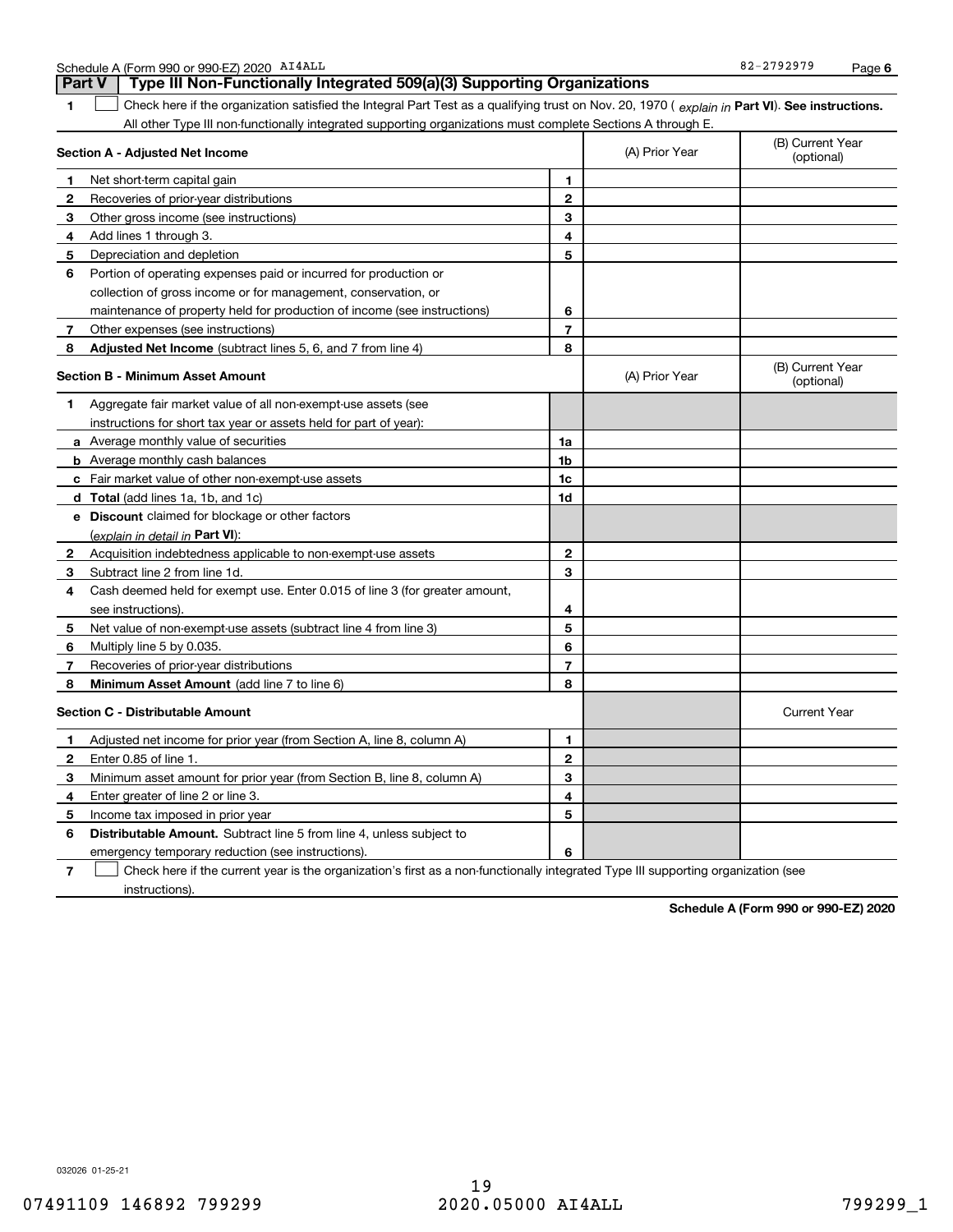|              | Schedule A (Form 990 or 990-EZ) 2020 AI4ALL                                                |                                    |                                               |    | 82-2792979                                       | Page 7 |
|--------------|--------------------------------------------------------------------------------------------|------------------------------------|-----------------------------------------------|----|--------------------------------------------------|--------|
|              | Type III Non-Functionally Integrated 509(a)(3) Supporting Organizations<br><b>Part V</b>   |                                    | (continued)                                   |    |                                                  |        |
|              | <b>Section D - Distributions</b>                                                           |                                    |                                               |    | <b>Current Year</b>                              |        |
| 1            | Amounts paid to supported organizations to accomplish exempt purposes                      |                                    |                                               | 1  |                                                  |        |
| 2            | Amounts paid to perform activity that directly furthers exempt purposes of supported       |                                    |                                               |    |                                                  |        |
|              | organizations, in excess of income from activity                                           |                                    |                                               | 2  |                                                  |        |
| 3            | Administrative expenses paid to accomplish exempt purposes of supported organizations      |                                    |                                               | 3  |                                                  |        |
| 4            | Amounts paid to acquire exempt-use assets                                                  |                                    |                                               | 4  |                                                  |        |
| 5            | Qualified set-aside amounts (prior IRS approval required - provide details in Part VI)     |                                    |                                               | 5  |                                                  |        |
| 6            | Other distributions ( <i>describe in</i> Part VI). See instructions.                       |                                    |                                               | 6  |                                                  |        |
| 7            | Total annual distributions. Add lines 1 through 6.                                         |                                    |                                               | 7  |                                                  |        |
| 8            | Distributions to attentive supported organizations to which the organization is responsive |                                    |                                               |    |                                                  |        |
|              | (provide details in Part VI). See instructions.                                            |                                    |                                               | 8  |                                                  |        |
| 9            | Distributable amount for 2020 from Section C, line 6                                       |                                    |                                               | 9  |                                                  |        |
| 10           | Line 8 amount divided by line 9 amount                                                     |                                    |                                               | 10 |                                                  |        |
|              | <b>Section E - Distribution Allocations</b> (see instructions)                             | (i)<br><b>Excess Distributions</b> | (ii)<br><b>Underdistributions</b><br>Pre-2020 |    | (iii)<br><b>Distributable</b><br>Amount for 2020 |        |
| 1            | Distributable amount for 2020 from Section C, line 6                                       |                                    |                                               |    |                                                  |        |
| $\mathbf{2}$ | Underdistributions, if any, for years prior to 2020 (reason-                               |                                    |                                               |    |                                                  |        |
|              | able cause required - explain in Part VI). See instructions.                               |                                    |                                               |    |                                                  |        |
| 3            | Excess distributions carryover, if any, to 2020                                            |                                    |                                               |    |                                                  |        |
|              | a From 2015                                                                                |                                    |                                               |    |                                                  |        |
|              | <b>b</b> From $2016$                                                                       |                                    |                                               |    |                                                  |        |
|              | c From 2017                                                                                |                                    |                                               |    |                                                  |        |
|              | d From 2018                                                                                |                                    |                                               |    |                                                  |        |
|              | e From 2019                                                                                |                                    |                                               |    |                                                  |        |
|              | f Total of lines 3a through 3e                                                             |                                    |                                               |    |                                                  |        |
|              | g Applied to underdistributions of prior years                                             |                                    |                                               |    |                                                  |        |
|              | <b>h</b> Applied to 2020 distributable amount                                              |                                    |                                               |    |                                                  |        |
| j.           | Carryover from 2015 not applied (see instructions)                                         |                                    |                                               |    |                                                  |        |
|              | Remainder. Subtract lines 3g, 3h, and 3i from line 3f.                                     |                                    |                                               |    |                                                  |        |
| 4            | Distributions for 2020 from Section D.                                                     |                                    |                                               |    |                                                  |        |
|              | \$<br>line $7:$                                                                            |                                    |                                               |    |                                                  |        |
|              | <b>a</b> Applied to underdistributions of prior years                                      |                                    |                                               |    |                                                  |        |
|              | <b>b</b> Applied to 2020 distributable amount                                              |                                    |                                               |    |                                                  |        |
|              | <b>c</b> Remainder. Subtract lines 4a and 4b from line 4.                                  |                                    |                                               |    |                                                  |        |
|              | Remaining underdistributions for years prior to 2020, if                                   |                                    |                                               |    |                                                  |        |
|              | any. Subtract lines 3q and 4a from line 2. For result greater                              |                                    |                                               |    |                                                  |        |
|              | than zero, explain in Part VI. See instructions.                                           |                                    |                                               |    |                                                  |        |
| 6            | Remaining underdistributions for 2020. Subtract lines 3h                                   |                                    |                                               |    |                                                  |        |
|              | and 4b from line 1. For result greater than zero, explain in                               |                                    |                                               |    |                                                  |        |
|              | Part VI. See instructions.                                                                 |                                    |                                               |    |                                                  |        |
| 7            | Excess distributions carryover to 2021. Add lines 3j                                       |                                    |                                               |    |                                                  |        |
|              | and 4c.                                                                                    |                                    |                                               |    |                                                  |        |
| 8            | Breakdown of line 7:                                                                       |                                    |                                               |    |                                                  |        |
|              | a Excess from 2016                                                                         |                                    |                                               |    |                                                  |        |
|              | <b>b</b> Excess from 2017                                                                  |                                    |                                               |    |                                                  |        |
|              | c Excess from 2018                                                                         |                                    |                                               |    |                                                  |        |
|              | d Excess from 2019                                                                         |                                    |                                               |    |                                                  |        |
|              | e Excess from 2020                                                                         |                                    |                                               |    |                                                  |        |

**Schedule A (Form 990 or 990-EZ) 2020**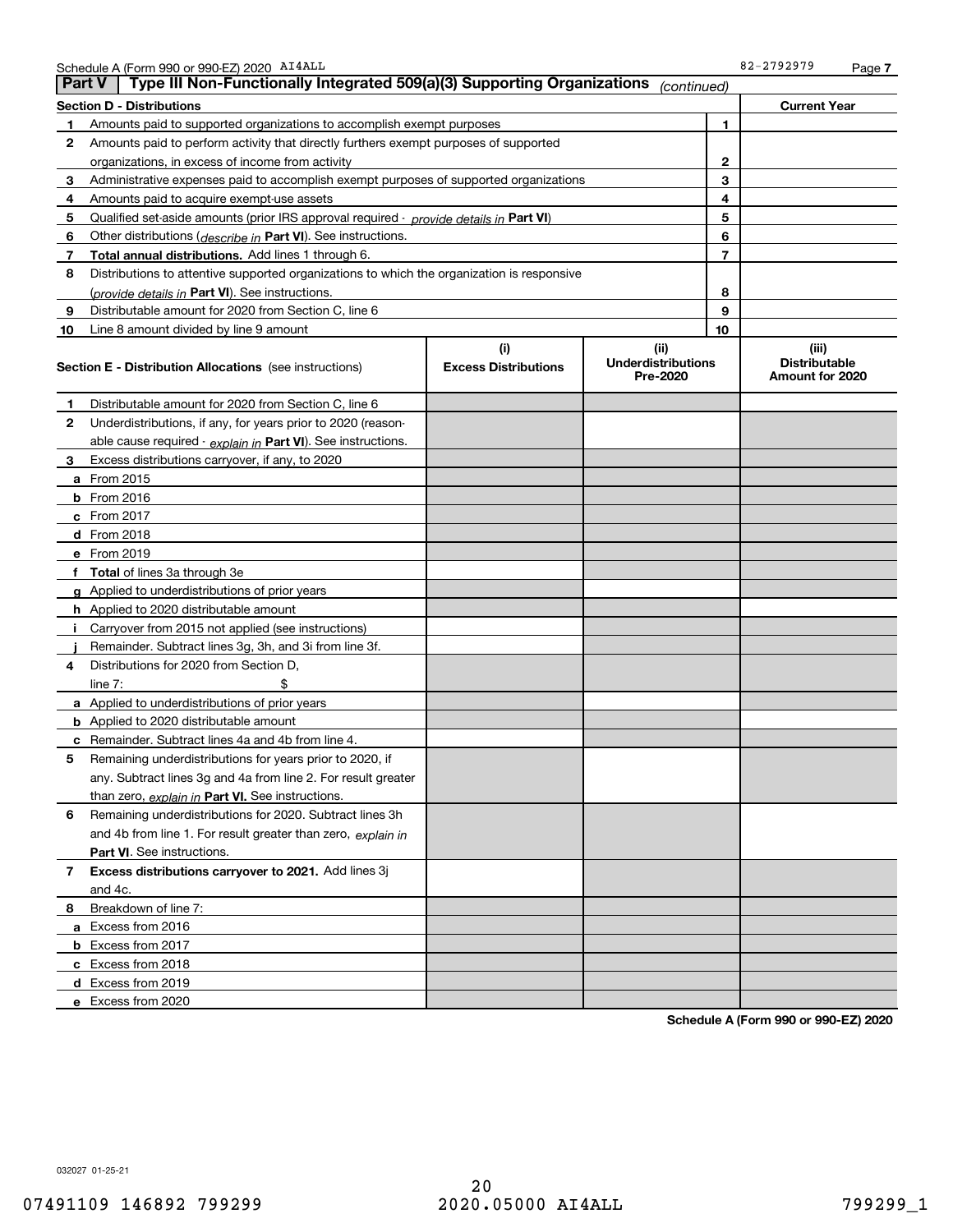| <b>Part VI</b>  | Supplemental Information. Provide the explanations required by Part II, line 10; Part II, line 17a or 17b; Part III, line 12;                                                                                                                                                                    |                                      |
|-----------------|--------------------------------------------------------------------------------------------------------------------------------------------------------------------------------------------------------------------------------------------------------------------------------------------------|--------------------------------------|
|                 | Part IV, Section A, lines 1, 2, 3b, 3c, 4b, 4c, 5a, 6, 9a, 9b, 9c, 11a, 11b, and 11c; Part IV, Section B, lines 1 and 2; Part IV, Section C,<br>line 1; Part IV, Section D, lines 2 and 3; Part IV, Section E, lines 1c, 2a, 2b, 3a, and 3b; Part V, line 1; Part V, Section B, line 1e; Part V, |                                      |
|                 | Section D, lines 5, 6, and 8; and Part V, Section E, lines 2, 5, and 6. Also complete this part for any additional information.<br>(See instructions.)                                                                                                                                           |                                      |
|                 |                                                                                                                                                                                                                                                                                                  |                                      |
|                 |                                                                                                                                                                                                                                                                                                  |                                      |
|                 |                                                                                                                                                                                                                                                                                                  |                                      |
|                 |                                                                                                                                                                                                                                                                                                  |                                      |
|                 |                                                                                                                                                                                                                                                                                                  |                                      |
|                 |                                                                                                                                                                                                                                                                                                  |                                      |
|                 |                                                                                                                                                                                                                                                                                                  |                                      |
|                 |                                                                                                                                                                                                                                                                                                  |                                      |
|                 |                                                                                                                                                                                                                                                                                                  |                                      |
|                 |                                                                                                                                                                                                                                                                                                  |                                      |
|                 |                                                                                                                                                                                                                                                                                                  |                                      |
|                 |                                                                                                                                                                                                                                                                                                  |                                      |
|                 |                                                                                                                                                                                                                                                                                                  |                                      |
|                 |                                                                                                                                                                                                                                                                                                  |                                      |
|                 |                                                                                                                                                                                                                                                                                                  |                                      |
|                 |                                                                                                                                                                                                                                                                                                  |                                      |
|                 |                                                                                                                                                                                                                                                                                                  |                                      |
|                 |                                                                                                                                                                                                                                                                                                  |                                      |
|                 |                                                                                                                                                                                                                                                                                                  |                                      |
|                 |                                                                                                                                                                                                                                                                                                  |                                      |
|                 |                                                                                                                                                                                                                                                                                                  |                                      |
|                 |                                                                                                                                                                                                                                                                                                  |                                      |
|                 |                                                                                                                                                                                                                                                                                                  |                                      |
|                 |                                                                                                                                                                                                                                                                                                  |                                      |
|                 |                                                                                                                                                                                                                                                                                                  |                                      |
|                 |                                                                                                                                                                                                                                                                                                  |                                      |
|                 |                                                                                                                                                                                                                                                                                                  |                                      |
|                 |                                                                                                                                                                                                                                                                                                  | Schedule A (Form 990 or 990-EZ) 2020 |
| 032028 01-25-21 | 21                                                                                                                                                                                                                                                                                               |                                      |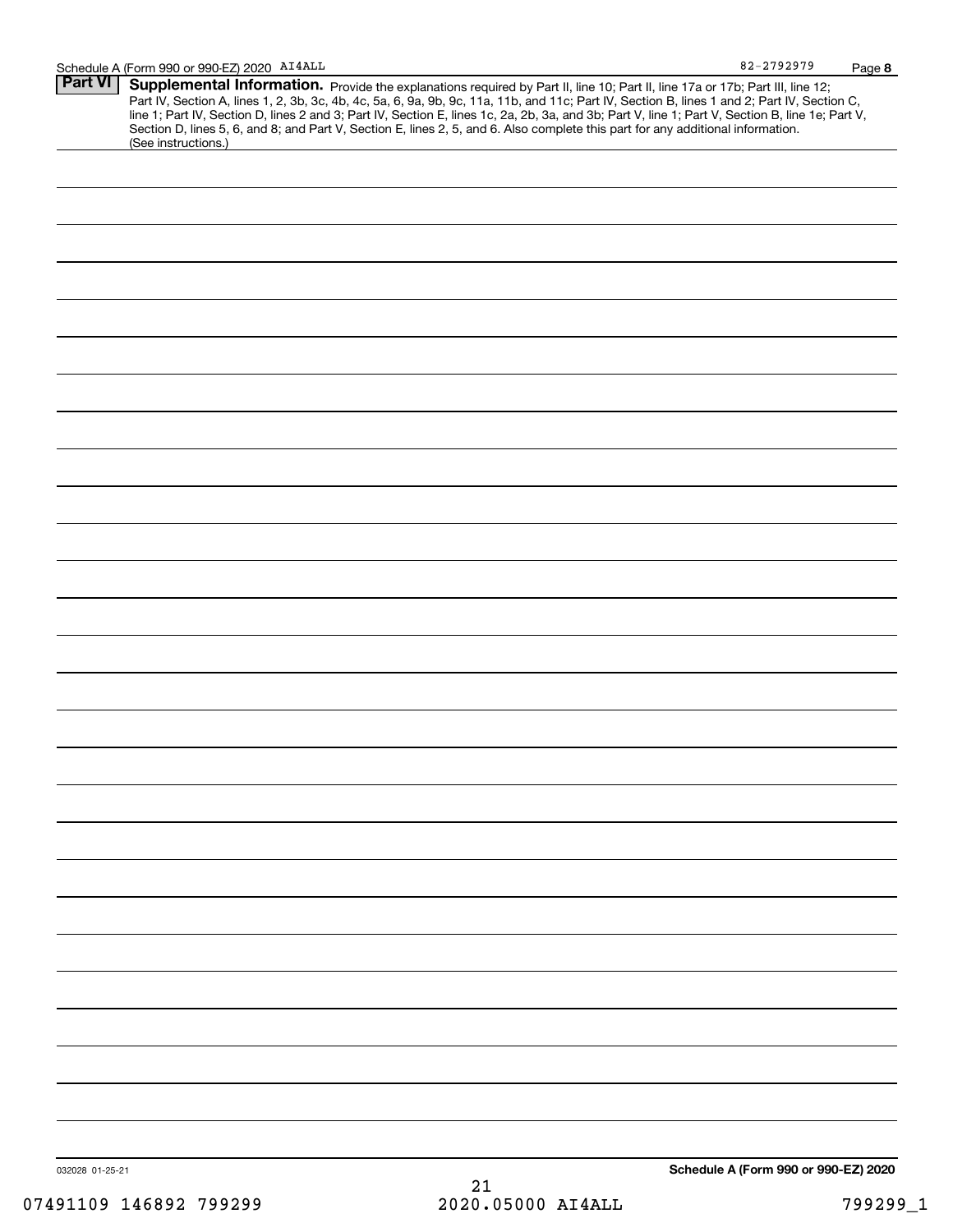Department of the Treasury Internal Revenue Service **(Form 990, 990-EZ, or 990-PF)**

Name of the organization

# **Schedule B Schedule of Contributors**

**| Attach to Form 990, Form 990-EZ, or Form 990-PF. | Go to www.irs.gov/Form990 for the latest information.** OMB No. 1545-0047

**2020**

**Employer identification number**

82-2792979

|                                       | AI4ALL |
|---------------------------------------|--------|
| <b>Organization type (check one):</b> |        |

| Filers of:         | Section:                                                                    |
|--------------------|-----------------------------------------------------------------------------|
| Form 990 or 990-EZ | X<br>$501(c)$ ( $3$ ) (enter number) organization                           |
|                    | $4947(a)(1)$ nonexempt charitable trust not treated as a private foundation |
|                    | 527 political organization                                                  |
| Form 990-PF        | 501(c)(3) exempt private foundation                                         |
|                    | 4947(a)(1) nonexempt charitable trust treated as a private foundation       |
|                    | 501(c)(3) taxable private foundation                                        |

Check if your organization is covered by the **General Rule** or a **Special Rule. Note:**  Only a section 501(c)(7), (8), or (10) organization can check boxes for both the General Rule and a Special Rule. See instructions.

#### **General Rule**

 $\overline{X}$  For an organization filing Form 990, 990-EZ, or 990-PF that received, during the year, contributions totaling \$5,000 or more (in money or property) from any one contributor. Complete Parts I and II. See instructions for determining a contributor's total contributions.

#### **Special Rules**

| For an organization described in section 501(c)(3) filing Form 990 or 990-EZ that met the 33 1/3% support test of the regulations under               |
|-------------------------------------------------------------------------------------------------------------------------------------------------------|
| sections 509(a)(1) and 170(b)(1)(A)(vi), that checked Schedule A (Form 990 or 990-EZ), Part II, line 13, 16a, or 16b, and that received from          |
| any one contributor, during the year, total contributions of the greater of (1) \$5,000; or (2) 2% of the amount on (i) Form 990, Part VIII, line 1h; |
| or (ii) Form 990-EZ, line 1. Complete Parts I and II.                                                                                                 |

For an organization described in section 501(c)(7), (8), or (10) filing Form 990 or 990-EZ that received from any one contributor, during the year, total contributions of more than \$1,000 exclusively for religious, charitable, scientific, literary, or educational purposes, or for the prevention of cruelty to children or animals. Complete Parts I (entering "N/A" in column (b) instead of the contributor name and address), II, and III.  $\mathcal{L}^{\text{max}}$ 

purpose. Don't complete any of the parts unless the **General Rule** applies to this organization because it received *nonexclusively* year, contributions <sub>exclusively</sub> for religious, charitable, etc., purposes, but no such contributions totaled more than \$1,000. If this box is checked, enter here the total contributions that were received during the year for an  $\;$ exclusively religious, charitable, etc., For an organization described in section 501(c)(7), (8), or (10) filing Form 990 or 990-EZ that received from any one contributor, during the religious, charitable, etc., contributions totaling \$5,000 or more during the year  $\Box$ — $\Box$  =  $\Box$  $\mathcal{L}^{\text{max}}$ 

**Caution:**  An organization that isn't covered by the General Rule and/or the Special Rules doesn't file Schedule B (Form 990, 990-EZ, or 990-PF),  **must** but it answer "No" on Part IV, line 2, of its Form 990; or check the box on line H of its Form 990-EZ or on its Form 990-PF, Part I, line 2, to certify that it doesn't meet the filing requirements of Schedule B (Form 990, 990-EZ, or 990-PF).

**For Paperwork Reduction Act Notice, see the instructions for Form 990, 990-EZ, or 990-PF. Schedule B (Form 990, 990-EZ, or 990-PF) (2020)** LHA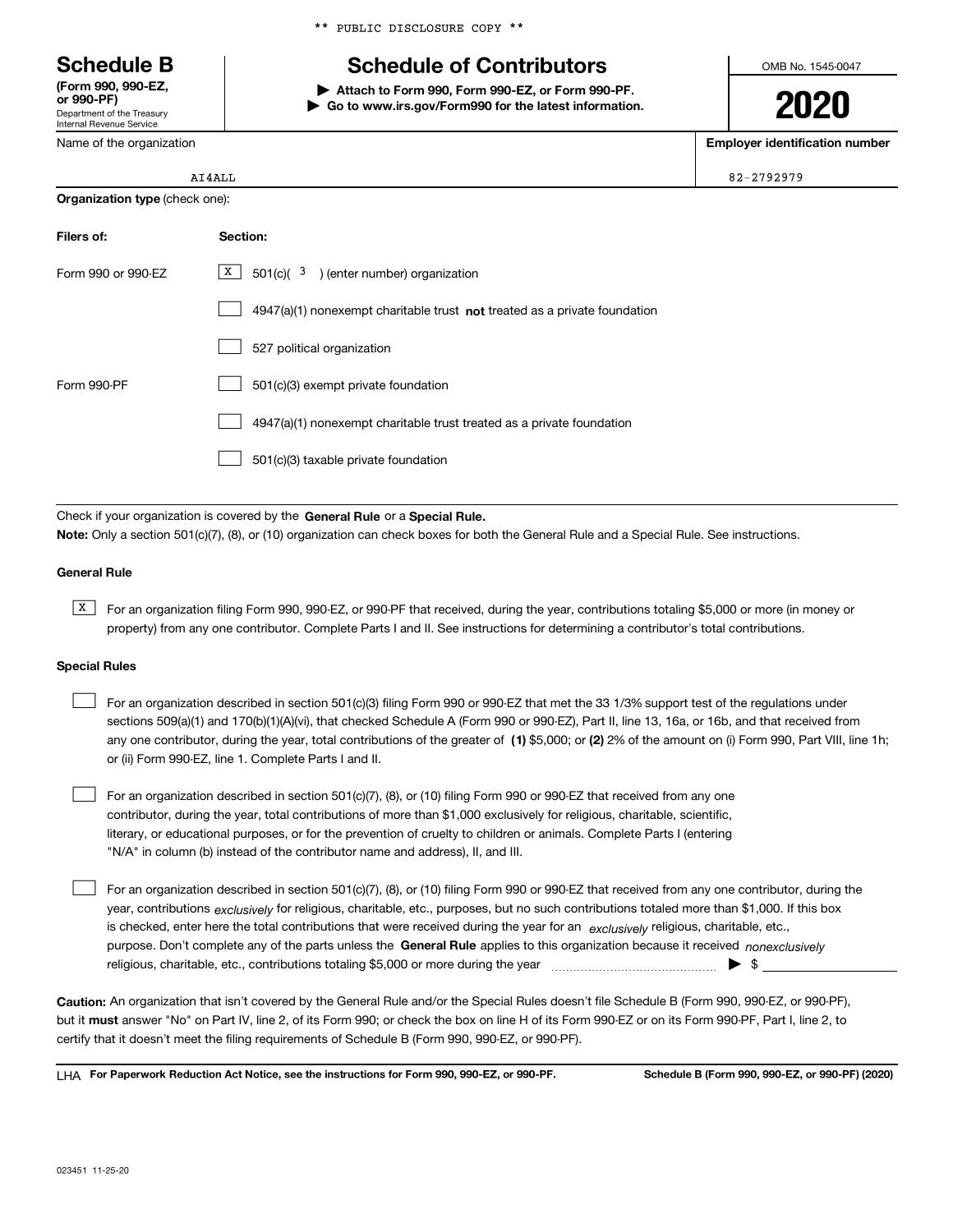| Schedule B (Form 990, 990-EZ, or 990-PF) (2020)                                                                 | Page 2                                |  |  |
|-----------------------------------------------------------------------------------------------------------------|---------------------------------------|--|--|
| Name of organization                                                                                            | <b>Employer identification number</b> |  |  |
| AI4ALL                                                                                                          | 82-2792979                            |  |  |
| Part I<br><b>Contributors</b> (see instructions). Use duplicate copies of Part I if additional space is needed. |                                       |  |  |

**(b)Name, address, and ZIP + 4**

<u>1</u> Person X

2 | Person X

and the contract of the contract of the contract of the contract of the contract of the contract of the contract of the contract of the contract of the contract of the contract of the contract of the contract of the contra

<u>die verschieden in der staat de staat de verschieden in de verschieden in de verschieden in de verschieden in de verschieden in de verschieden in de verschieden in de verschieden in de verschieden in de verschieden in de </u>

X

<u>secondary and the secondary secondary and the secondary secondary secondary secondary secondary secondary second</u>

**(b)Name, address, and ZIP + 4**

**(b)Name, address, and ZIP + 4**

**(b) Name, address, and ZIP + 4**

**(b) Name, address, and ZIP + 4**

**(b)Name, address, and ZIP + 4**

**(d)Type of contribution**

> $\lceil x \rceil$  $\mathcal{L}^{\text{max}}$  $\mathcal{L}^{\text{max}}$

 $\overline{X}$  $\mathcal{L}^{\text{max}}$  $\mathcal{L}^{\text{max}}$ 

 $\boxed{\text{X}}$  $\mathcal{L}^{\text{max}}$  $\mathcal{L}^{\text{max}}$ 

 $\boxed{\text{X}}$  $\mathcal{L}^{\text{max}}$  $\mathcal{L}^{\text{max}}$ 

 $\boxed{\text{X}}$  $\mathcal{L}^{\text{max}}$  $\mathcal{L}^{\text{max}}$ 

 $\boxed{\text{X}}$  $\mathcal{L}^{\text{max}}$  $\mathcal{L}^{\text{max}}$ 

**(d)Type of contribution**

(Complete Part II for noncash contributions.)

> **(d)Type of contribution**

(Complete Part II for noncash contributions.)

**(d) Type of contribution**

**(d) Type of contribution**

**(d) Type of contribution**

**PersonPayrollNoncash**

**PersonPayrollNoncash**

**PersonPayrollNoncash**

(Complete Part II for noncash contributions.)

> **PersonPayrollNoncash**

(Complete Part II for noncash contributions.)

> **PersonPayrollNoncash**

(Complete Part II for noncash contributions.)

> **PersonPayrollNoncash**

(Complete Part II for noncash contributions.)

**(c)Total contributions**

**(c)Total contributions**

1,100,000.

500,000.

450,000.

260,813.

210,000.

100,000.

\$

\$

\$

\$

\$

\$

**(c)Total contributions**

**(c) Total contributions**

**(c) Total contributions**

**(c) Total contributions**

**(a)No.**

1

**(a)No.**

2

**(a)No.**

3

**(a) No.**

4

**(a) No.**

5

**(a) No.**

6

023452 11-25-20 **Schedule B (Form 990, 990-EZ, or 990-PF) (2020)**

| 07491109 146892 799299 | 2020.05000 AI4ALL |  | 799299 1 |
|------------------------|-------------------|--|----------|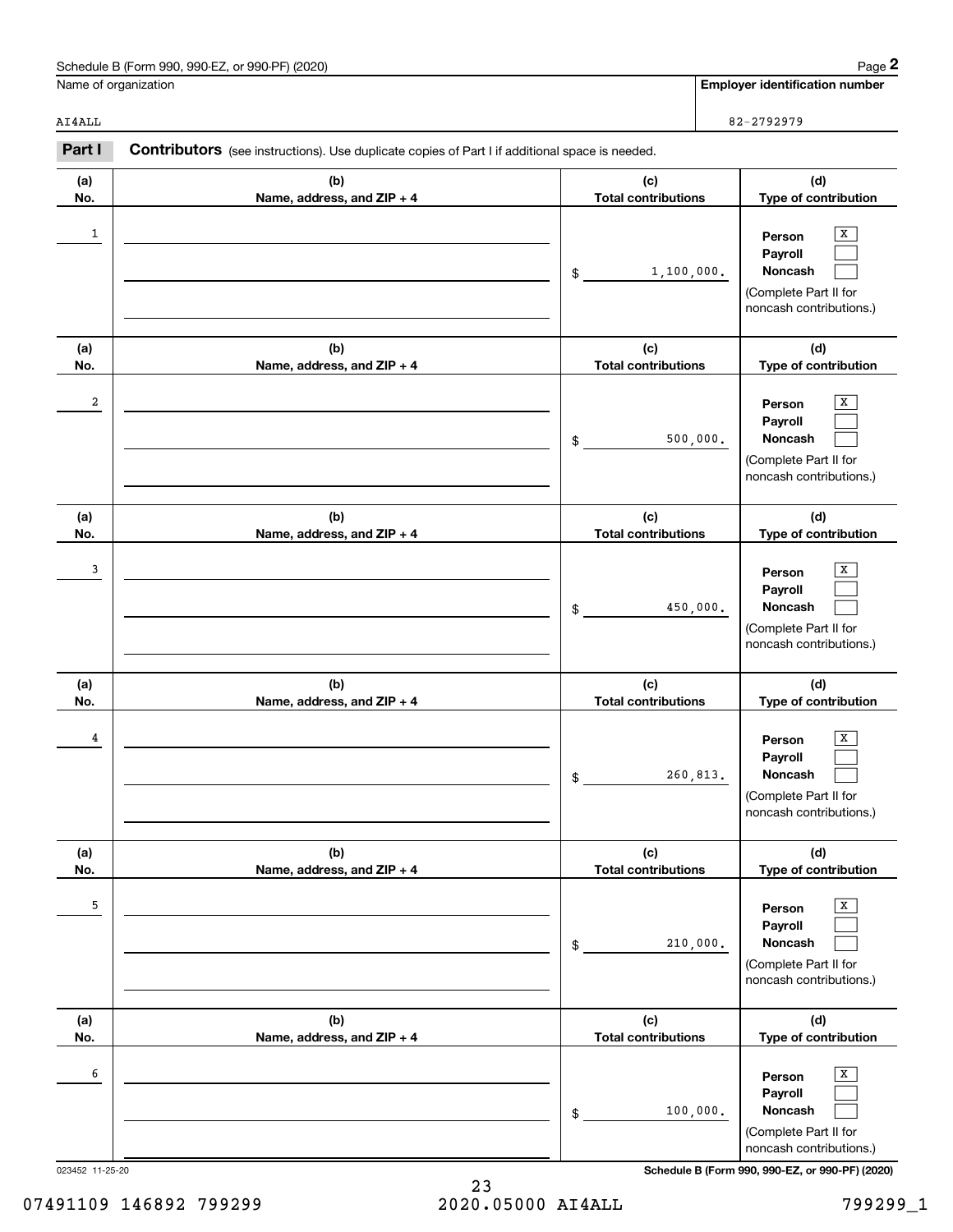| Schedule B (Form 990, 990-EZ, or 990-PF) (2020) | Page                           |
|-------------------------------------------------|--------------------------------|
| Name of organization                            | Emplover identification number |

| . . | 82-2792979 |
|-----|------------|
|     |            |

|                      | Schedule B (Form 990, 990-EZ, or 990-PF) (2020)                                                |                                   | Page 2                                                                                |
|----------------------|------------------------------------------------------------------------------------------------|-----------------------------------|---------------------------------------------------------------------------------------|
| Name of organization |                                                                                                |                                   | <b>Employer identification number</b>                                                 |
| AI4ALL               |                                                                                                |                                   | 82-2792979                                                                            |
| Part I               | Contributors (see instructions). Use duplicate copies of Part I if additional space is needed. |                                   |                                                                                       |
| (a)<br>No.           | (b)<br>Name, address, and ZIP + 4                                                              | (c)<br><b>Total contributions</b> | (d)<br>Type of contribution                                                           |
| 7                    |                                                                                                | 100,000.<br>\$                    | X<br>Person<br>Payroll<br>Noncash<br>(Complete Part II for<br>noncash contributions.) |
| (a)<br>No.           | (b)<br>Name, address, and ZIP + 4                                                              | (c)<br><b>Total contributions</b> | (d)<br>Type of contribution                                                           |
| 8                    |                                                                                                | 75,000.<br>\$                     | X<br>Person<br>Payroll<br>Noncash<br>(Complete Part II for<br>noncash contributions.) |
| (a)<br>No.           | (b)<br>Name, address, and ZIP + 4                                                              | (c)<br><b>Total contributions</b> | (d)<br>Type of contribution                                                           |
| 9                    |                                                                                                | 14,000.<br>\$                     | x<br>Person<br>Payroll<br>Noncash<br>(Complete Part II for<br>noncash contributions.) |
| (a)<br>No.           | (b)<br>Name, address, and ZIP + 4                                                              | (c)<br><b>Total contributions</b> | (d)<br>Type of contribution                                                           |
| 10                   |                                                                                                | 10,000.<br>\$                     | х<br>Person<br>Payroll<br>Noncash<br>(Complete Part II for<br>noncash contributions.) |
| (a)<br>No.           | (b)<br>Name, address, and ZIP + 4                                                              | (c)<br><b>Total contributions</b> | (d)<br>Type of contribution                                                           |
| 11                   |                                                                                                | 10,000.<br>\$                     | X<br>Person<br>Payroll<br>Noncash<br>(Complete Part II for<br>noncash contributions.) |
| (a)<br>No.           | (b)<br>Name, address, and ZIP + 4                                                              | (c)<br><b>Total contributions</b> | (d)<br>Type of contribution                                                           |
| 12                   |                                                                                                | 5,000.<br>\$                      | X<br>Person<br>Payroll<br>Noncash<br>(Complete Part II for<br>noncash contributions.) |

023452 11-25-20 **Schedule B (Form 990, 990-EZ, or 990-PF) (2020)**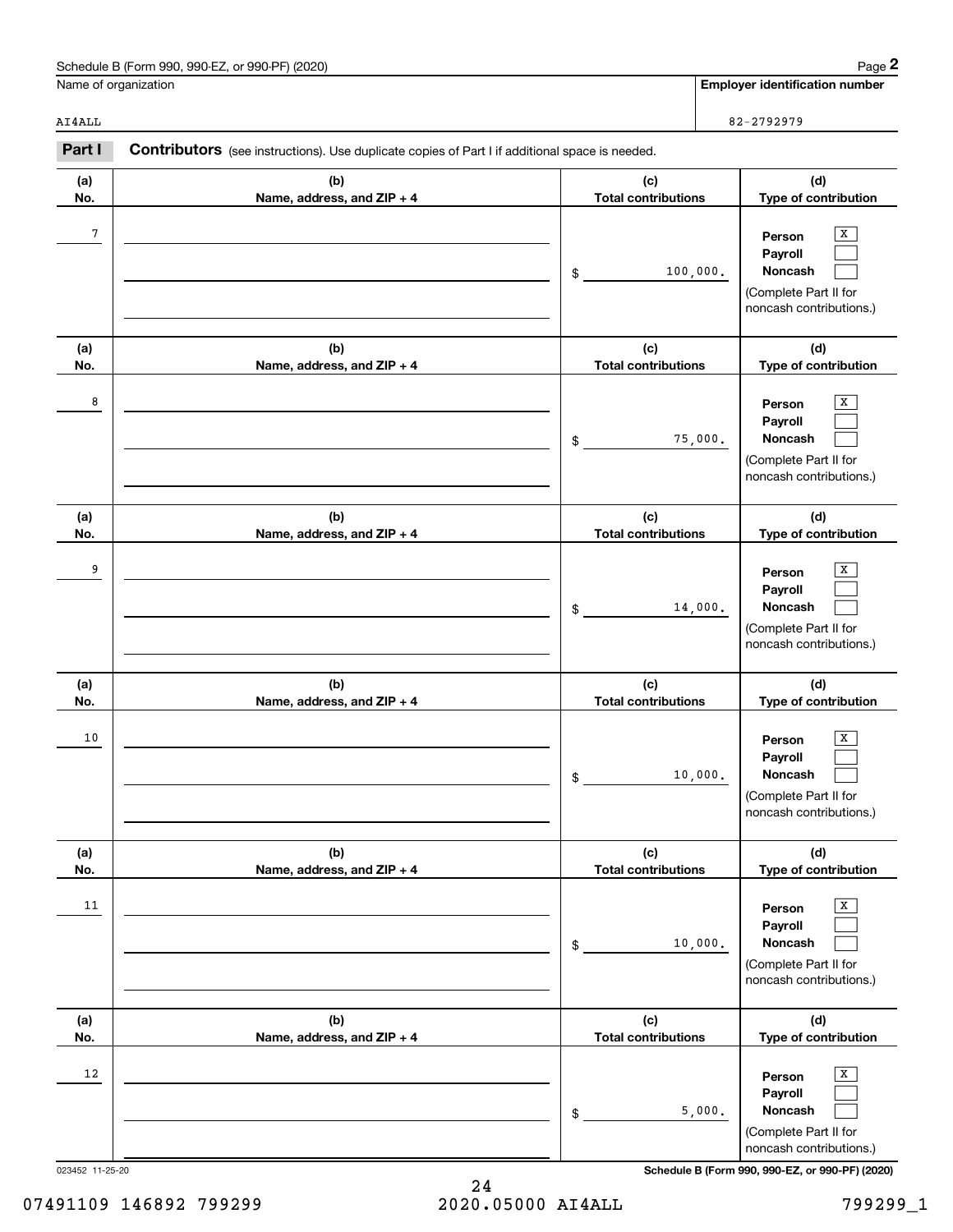| Schedule B (Form 990, 990-EZ, or 990-PF) (2020) | Page                           |
|-------------------------------------------------|--------------------------------|
| Name of organization                            | Emplover identification number |

|                              | Schedule B (Form 990, 990-EZ, or 990-PF) (2020)                                                     |                                                 | Page 3                                          |
|------------------------------|-----------------------------------------------------------------------------------------------------|-------------------------------------------------|-------------------------------------------------|
|                              | Name of organization                                                                                |                                                 | <b>Employer identification number</b>           |
| AI4ALL                       |                                                                                                     |                                                 | 82-2792979                                      |
| Part II                      | Noncash Property (see instructions). Use duplicate copies of Part II if additional space is needed. |                                                 |                                                 |
| (a)<br>No.<br>from<br>Part I | (b)<br>Description of noncash property given                                                        | (c)<br>FMV (or estimate)<br>(See instructions.) | (d)<br>Date received                            |
|                              |                                                                                                     | \$                                              |                                                 |
| (a)<br>No.<br>from<br>Part I | (b)<br>Description of noncash property given                                                        | (c)<br>FMV (or estimate)<br>(See instructions.) | (d)<br>Date received                            |
|                              |                                                                                                     | \$                                              |                                                 |
| (a)<br>No.<br>from<br>Part I | (b)<br>Description of noncash property given                                                        | (c)<br>FMV (or estimate)<br>(See instructions.) | (d)<br>Date received                            |
|                              |                                                                                                     | \$                                              |                                                 |
| (a)<br>No.<br>from<br>Part I | (b)<br>Description of noncash property given                                                        | (c)<br>FMV (or estimate)<br>(See instructions.) | (d)<br>Date received                            |
|                              |                                                                                                     | \$                                              |                                                 |
| (a)<br>No.<br>from<br>Part I | (b)<br>Description of noncash property given                                                        | (c)<br>FMV (or estimate)<br>(See instructions.) | (d)<br>Date received                            |
|                              |                                                                                                     | \$                                              |                                                 |
| (a)<br>No.<br>from<br>Part I | (b)<br>Description of noncash property given                                                        | (c)<br>FMV (or estimate)<br>(See instructions.) | (d)<br>Date received                            |
|                              |                                                                                                     | \$                                              |                                                 |
| 023453 11-25-20              |                                                                                                     |                                                 | Schedule B (Form 990, 990-EZ, or 990-PF) (2020) |

25 07491109 146892 799299 2020.05000 AI4ALL 799299\_1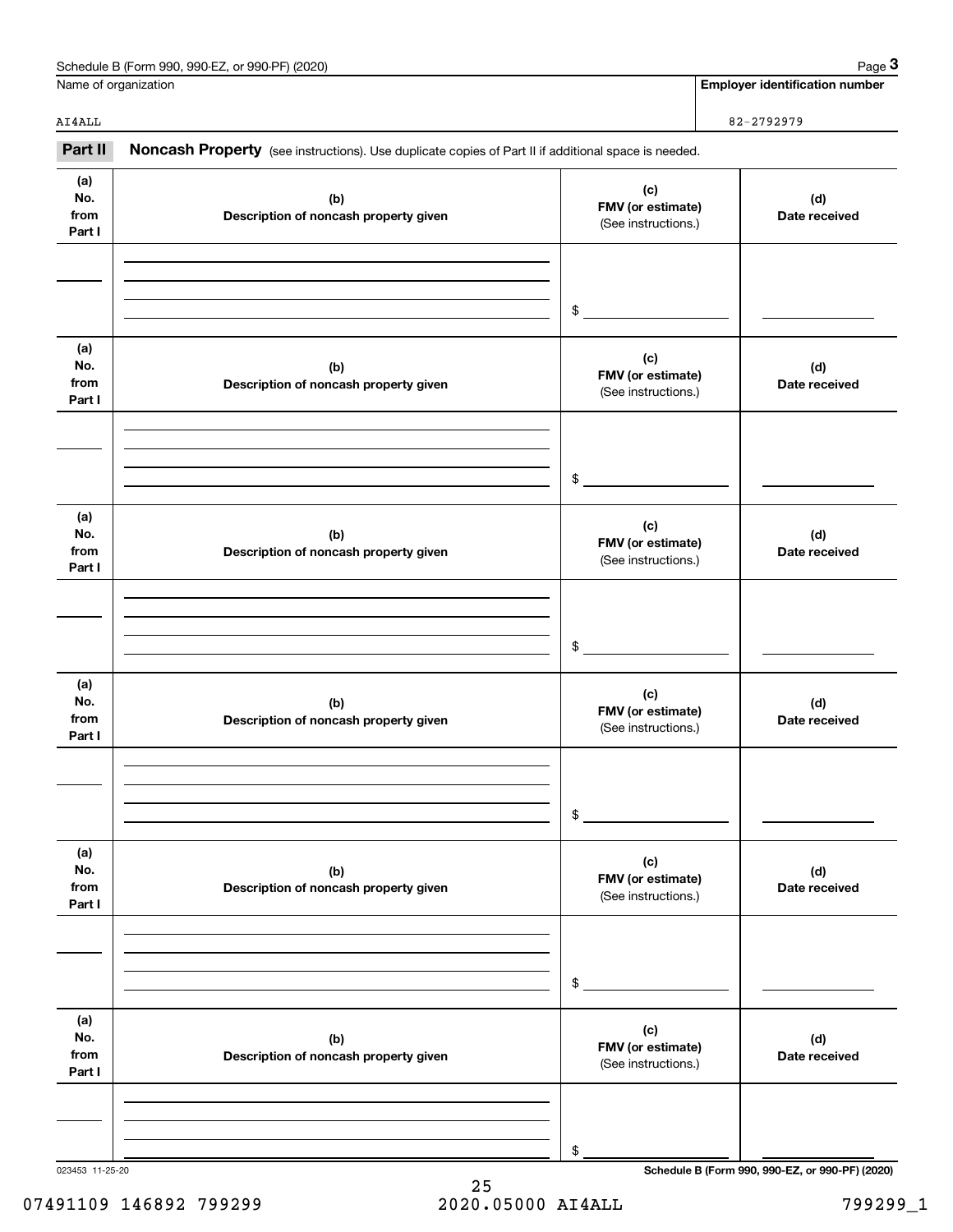|                           | Schedule B (Form 990, 990-EZ, or 990-PF) (2020)                                                                                                                                                                                                                            |                      |  | Page 4                                          |  |  |  |
|---------------------------|----------------------------------------------------------------------------------------------------------------------------------------------------------------------------------------------------------------------------------------------------------------------------|----------------------|--|-------------------------------------------------|--|--|--|
| Name of organization      |                                                                                                                                                                                                                                                                            |                      |  | <b>Employer identification number</b>           |  |  |  |
| AI4ALL                    |                                                                                                                                                                                                                                                                            |                      |  | 82-2792979                                      |  |  |  |
| <b>Part III</b>           | Exclusively religious, charitable, etc., contributions to organizations described in section 501(c)(7), (8), or (10) that total more than \$1,000 for the year                                                                                                             |                      |  |                                                 |  |  |  |
|                           | from any one contributor. Complete columns (a) through (e) and the following line entry. For organizations<br>completing Part III, enter the total of exclusively religious, charitable, etc., contributions of \$1,000 or less for the year. (Enter this info. once.) \\$ |                      |  |                                                 |  |  |  |
|                           | Use duplicate copies of Part III if additional space is needed.                                                                                                                                                                                                            |                      |  |                                                 |  |  |  |
| $(a)$ No.                 |                                                                                                                                                                                                                                                                            |                      |  |                                                 |  |  |  |
| from<br>Part I            | (b) Purpose of gift                                                                                                                                                                                                                                                        | (c) Use of gift      |  | (d) Description of how gift is held             |  |  |  |
|                           |                                                                                                                                                                                                                                                                            |                      |  |                                                 |  |  |  |
|                           |                                                                                                                                                                                                                                                                            |                      |  |                                                 |  |  |  |
|                           |                                                                                                                                                                                                                                                                            |                      |  |                                                 |  |  |  |
|                           |                                                                                                                                                                                                                                                                            |                      |  |                                                 |  |  |  |
|                           |                                                                                                                                                                                                                                                                            | (e) Transfer of gift |  |                                                 |  |  |  |
|                           |                                                                                                                                                                                                                                                                            |                      |  |                                                 |  |  |  |
|                           | Transferee's name, address, and ZIP + 4                                                                                                                                                                                                                                    |                      |  | Relationship of transferor to transferee        |  |  |  |
|                           |                                                                                                                                                                                                                                                                            |                      |  |                                                 |  |  |  |
|                           |                                                                                                                                                                                                                                                                            |                      |  |                                                 |  |  |  |
|                           |                                                                                                                                                                                                                                                                            |                      |  |                                                 |  |  |  |
| (a) No.                   |                                                                                                                                                                                                                                                                            |                      |  |                                                 |  |  |  |
| from<br>Part I            | (b) Purpose of gift                                                                                                                                                                                                                                                        | (c) Use of gift      |  | (d) Description of how gift is held             |  |  |  |
|                           |                                                                                                                                                                                                                                                                            |                      |  |                                                 |  |  |  |
|                           |                                                                                                                                                                                                                                                                            |                      |  |                                                 |  |  |  |
|                           |                                                                                                                                                                                                                                                                            |                      |  |                                                 |  |  |  |
|                           |                                                                                                                                                                                                                                                                            |                      |  |                                                 |  |  |  |
|                           | (e) Transfer of gift                                                                                                                                                                                                                                                       |                      |  |                                                 |  |  |  |
|                           |                                                                                                                                                                                                                                                                            |                      |  |                                                 |  |  |  |
| (a) No.<br>from           | Transferee's name, address, and ZIP + 4                                                                                                                                                                                                                                    |                      |  | Relationship of transferor to transferee        |  |  |  |
|                           |                                                                                                                                                                                                                                                                            |                      |  |                                                 |  |  |  |
|                           |                                                                                                                                                                                                                                                                            |                      |  |                                                 |  |  |  |
|                           |                                                                                                                                                                                                                                                                            |                      |  |                                                 |  |  |  |
|                           | (b) Purpose of gift<br>(c) Use of gift                                                                                                                                                                                                                                     |                      |  |                                                 |  |  |  |
|                           |                                                                                                                                                                                                                                                                            |                      |  | (d) Description of how gift is held             |  |  |  |
| Part I                    |                                                                                                                                                                                                                                                                            |                      |  |                                                 |  |  |  |
|                           |                                                                                                                                                                                                                                                                            |                      |  |                                                 |  |  |  |
|                           |                                                                                                                                                                                                                                                                            |                      |  |                                                 |  |  |  |
|                           |                                                                                                                                                                                                                                                                            |                      |  |                                                 |  |  |  |
|                           | (e) Transfer of gift                                                                                                                                                                                                                                                       |                      |  |                                                 |  |  |  |
|                           |                                                                                                                                                                                                                                                                            |                      |  |                                                 |  |  |  |
|                           | Transferee's name, address, and ZIP + 4                                                                                                                                                                                                                                    |                      |  | Relationship of transferor to transferee        |  |  |  |
|                           |                                                                                                                                                                                                                                                                            |                      |  |                                                 |  |  |  |
|                           |                                                                                                                                                                                                                                                                            |                      |  |                                                 |  |  |  |
|                           |                                                                                                                                                                                                                                                                            |                      |  |                                                 |  |  |  |
|                           |                                                                                                                                                                                                                                                                            |                      |  |                                                 |  |  |  |
| (a) No.<br>from<br>Part I | (b) Purpose of gift                                                                                                                                                                                                                                                        | (c) Use of gift      |  | (d) Description of how gift is held             |  |  |  |
|                           |                                                                                                                                                                                                                                                                            |                      |  |                                                 |  |  |  |
|                           |                                                                                                                                                                                                                                                                            |                      |  |                                                 |  |  |  |
|                           |                                                                                                                                                                                                                                                                            |                      |  |                                                 |  |  |  |
|                           |                                                                                                                                                                                                                                                                            |                      |  |                                                 |  |  |  |
|                           | (e) Transfer of gift                                                                                                                                                                                                                                                       |                      |  |                                                 |  |  |  |
|                           | Transferee's name, address, and ZIP + 4                                                                                                                                                                                                                                    |                      |  | Relationship of transferor to transferee        |  |  |  |
|                           |                                                                                                                                                                                                                                                                            |                      |  |                                                 |  |  |  |
|                           |                                                                                                                                                                                                                                                                            |                      |  |                                                 |  |  |  |
|                           |                                                                                                                                                                                                                                                                            |                      |  |                                                 |  |  |  |
|                           |                                                                                                                                                                                                                                                                            |                      |  |                                                 |  |  |  |
| 023454 11-25-20           |                                                                                                                                                                                                                                                                            |                      |  | Schedule B (Form 990, 990-EZ, or 990-PF) (2020) |  |  |  |

26 07491109 146892 799299 2020.05000 AI4ALL 2020.05000 AT4ALL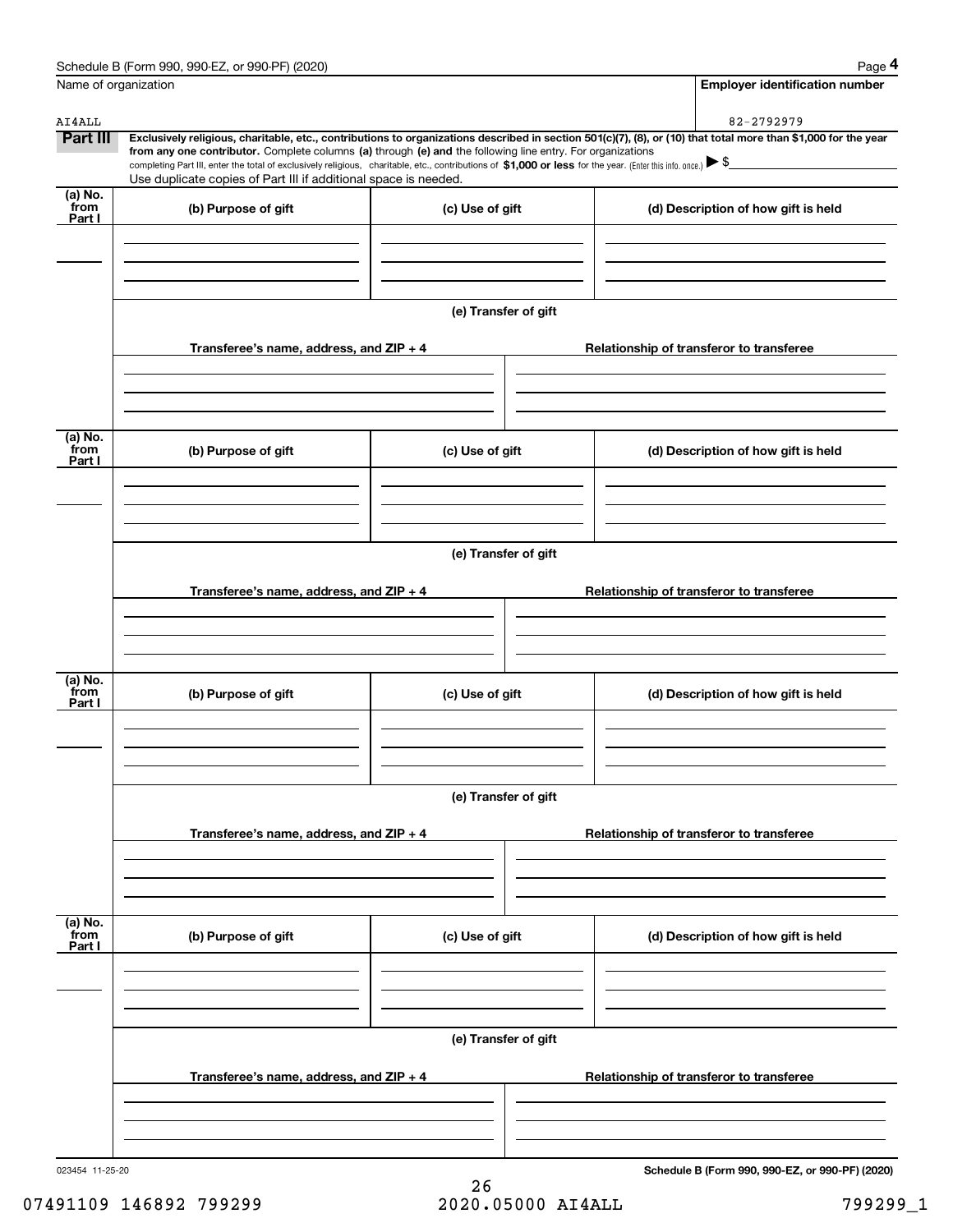# **SCHEDULE D Supplemental Financial Statements**

(Form 990)<br>
Pepartment of the Treasury<br>
Department of the Treasury<br>
Department of the Treasury<br>
Department of the Treasury<br> **Co to www.irs.gov/Form990 for instructions and the latest information.**<br> **Co to www.irs.gov/Form9** 



Department of the Treasury Internal Revenue Service

**Name of the organization Employer identification number**

|         | name or the organization<br>AI4ALL                                                                                                                                                                                                                  |                         | Eilipiover luelitilitation number<br>82-2792979    |
|---------|-----------------------------------------------------------------------------------------------------------------------------------------------------------------------------------------------------------------------------------------------------|-------------------------|----------------------------------------------------|
| Part I  | Organizations Maintaining Donor Advised Funds or Other Similar Funds or Accounts. Complete if the                                                                                                                                                   |                         |                                                    |
|         | organization answered "Yes" on Form 990, Part IV, line 6.                                                                                                                                                                                           |                         |                                                    |
|         |                                                                                                                                                                                                                                                     | (a) Donor advised funds | (b) Funds and other accounts                       |
| 1.      |                                                                                                                                                                                                                                                     |                         |                                                    |
| 2       | Aggregate value of contributions to (during year)                                                                                                                                                                                                   |                         |                                                    |
| з       | Aggregate value of grants from (during year)                                                                                                                                                                                                        |                         |                                                    |
| 4       |                                                                                                                                                                                                                                                     |                         |                                                    |
| 5       | Did the organization inform all donors and donor advisors in writing that the assets held in donor advised funds                                                                                                                                    |                         |                                                    |
|         | are the organization's property, subject to the organization's exclusive legal control? <i>manual control</i> contents                                                                                                                              |                         | Yes<br>No                                          |
| 6       | Did the organization inform all grantees, donors, and donor advisors in writing that grant funds can be used only                                                                                                                                   |                         |                                                    |
|         | for charitable purposes and not for the benefit of the donor or donor advisor, or for any other purpose conferring                                                                                                                                  |                         |                                                    |
|         | impermissible private benefit?                                                                                                                                                                                                                      |                         | Yes<br>No                                          |
| Part II | Conservation Easements. Complete if the organization answered "Yes" on Form 990, Part IV, line 7.                                                                                                                                                   |                         |                                                    |
| 1       | Purpose(s) of conservation easements held by the organization (check all that apply).                                                                                                                                                               |                         |                                                    |
|         | Preservation of land for public use (for example, recreation or education)                                                                                                                                                                          |                         | Preservation of a historically important land area |
|         | Protection of natural habitat                                                                                                                                                                                                                       |                         | Preservation of a certified historic structure     |
|         | Preservation of open space                                                                                                                                                                                                                          |                         |                                                    |
| 2       | Complete lines 2a through 2d if the organization held a qualified conservation contribution in the form of a conservation easement on the last                                                                                                      |                         |                                                    |
|         | day of the tax year.                                                                                                                                                                                                                                |                         | Held at the End of the Tax Year                    |
| a       | Total number of conservation easements                                                                                                                                                                                                              |                         | 2a                                                 |
| b       | Total acreage restricted by conservation easements<br>Number of conservation easements on a certified historic structure included in (a) manufacture included in (a)                                                                                |                         | 2 <sub>b</sub><br>2c                               |
| с<br>d  | Number of conservation easements included in (c) acquired after 7/25/06, and not on a historic structure                                                                                                                                            |                         |                                                    |
|         | listed in the National Register [111] Marshall Register [11] Marshall Register [11] Marshall Register [11] Marshall Register [11] Marshall Register [11] Marshall Register [11] Marshall Register [11] Marshall Register [11]                       |                         | 2d                                                 |
| 3.      | Number of conservation easements modified, transferred, released, extinguished, or terminated by the organization during the tax                                                                                                                    |                         |                                                    |
|         | $\gamma$ ear                                                                                                                                                                                                                                        |                         |                                                    |
| 4       | Number of states where property subject to conservation easement is located >                                                                                                                                                                       |                         |                                                    |
| 5       | Does the organization have a written policy regarding the periodic monitoring, inspection, handling of                                                                                                                                              |                         |                                                    |
|         | violations, and enforcement of the conservation easements it holds?                                                                                                                                                                                 |                         | Yes<br>No                                          |
| 6       | Staff and volunteer hours devoted to monitoring, inspecting, handling of violations, and enforcing conservation easements during the year                                                                                                           |                         |                                                    |
|         |                                                                                                                                                                                                                                                     |                         |                                                    |
| 7       | Amount of expenses incurred in monitoring, inspecting, handling of violations, and enforcing conservation easements during the year                                                                                                                 |                         |                                                    |
|         | ▶ \$                                                                                                                                                                                                                                                |                         |                                                    |
| 8       | Does each conservation easement reported on line 2(d) above satisfy the requirements of section 170(h)(4)(B)(i)                                                                                                                                     |                         |                                                    |
|         | and section $170(h)(4)(B)(ii)?$                                                                                                                                                                                                                     |                         | Yes<br>No                                          |
| 9       | In Part XIII, describe how the organization reports conservation easements in its revenue and expense statement and                                                                                                                                 |                         |                                                    |
|         | balance sheet, and include, if applicable, the text of the footnote to the organization's financial statements that describes the                                                                                                                   |                         |                                                    |
|         | organization's accounting for conservation easements.                                                                                                                                                                                               |                         |                                                    |
|         | Organizations Maintaining Collections of Art, Historical Treasures, or Other Similar Assets.<br>Part III                                                                                                                                            |                         |                                                    |
|         | Complete if the organization answered "Yes" on Form 990, Part IV, line 8.                                                                                                                                                                           |                         |                                                    |
|         | 1a If the organization elected, as permitted under FASB ASC 958, not to report in its revenue statement and balance sheet works                                                                                                                     |                         |                                                    |
|         | of art, historical treasures, or other similar assets held for public exhibition, education, or research in furtherance of public<br>service, provide in Part XIII the text of the footnote to its financial statements that describes these items. |                         |                                                    |
|         | b If the organization elected, as permitted under FASB ASC 958, to report in its revenue statement and balance sheet works of                                                                                                                       |                         |                                                    |
|         | art, historical treasures, or other similar assets held for public exhibition, education, or research in furtherance of public service,                                                                                                             |                         |                                                    |
|         | provide the following amounts relating to these items:                                                                                                                                                                                              |                         |                                                    |
|         |                                                                                                                                                                                                                                                     |                         | $\triangleright$ \$                                |
|         |                                                                                                                                                                                                                                                     |                         | $\triangleright$ \$                                |
| 2       | If the organization received or held works of art, historical treasures, or other similar assets for financial gain, provide                                                                                                                        |                         |                                                    |
|         | the following amounts required to be reported under FASB ASC 958 relating to these items:                                                                                                                                                           |                         |                                                    |
| a       |                                                                                                                                                                                                                                                     |                         | $\triangleright$ \$                                |
|         |                                                                                                                                                                                                                                                     |                         | $\blacktriangleright$ \$                           |

032051 12-01-20 **For Paperwork Reduction Act Notice, see the Instructions for Form 990. Schedule D (Form 990) 2020** LHA

27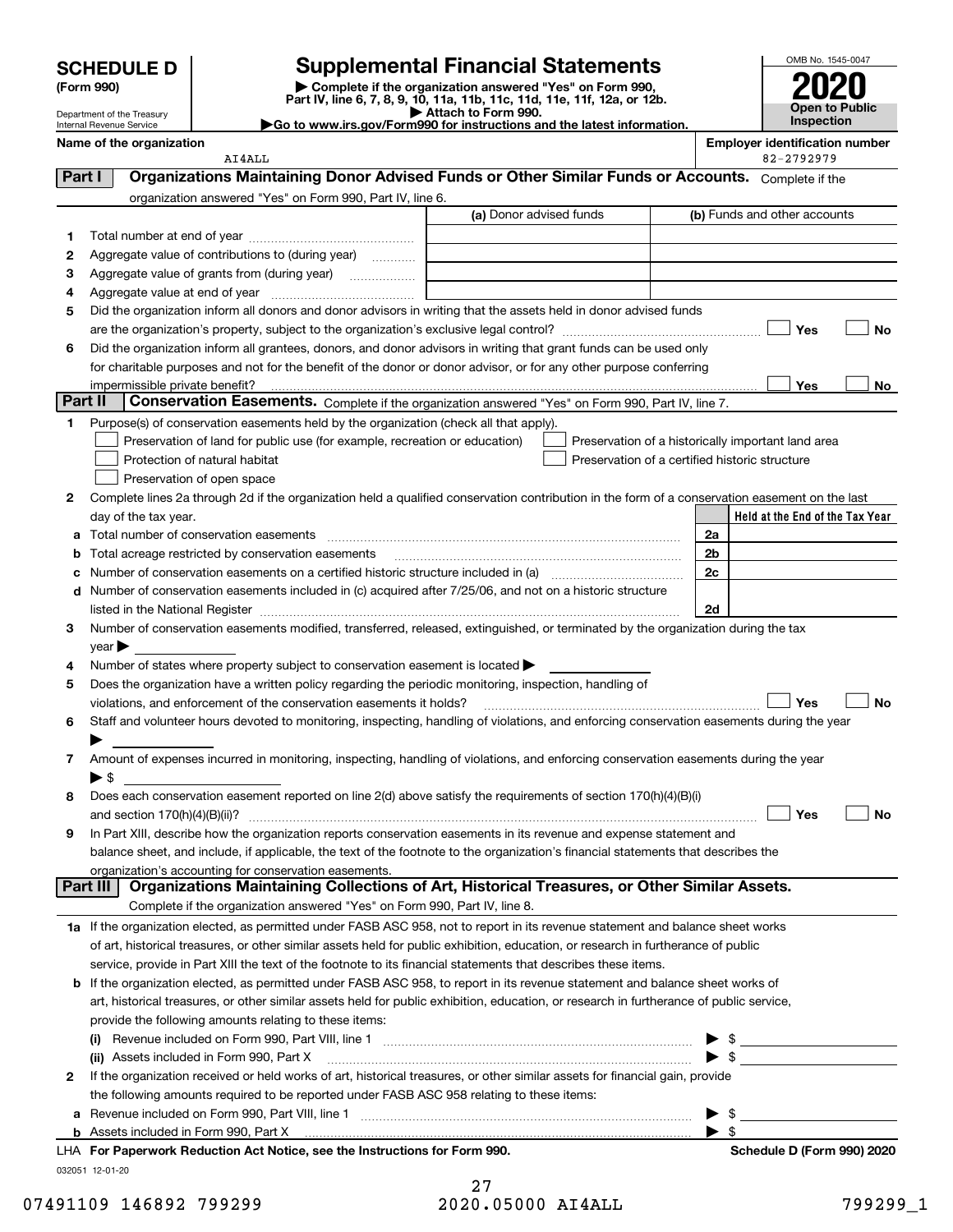| Part III<br>Organizations Maintaining Collections of Art, Historical Treasures, or Other Similar Assets<br>(continued)<br>Using the organization's acquisition, accession, and other records, check any of the following that make significant use of its<br>З<br>collection items (check all that apply):<br>Public exhibition<br>Loan or exchange program<br>а<br>d<br>Scholarly research<br>b<br>Preservation for future generations<br>c<br>Provide a description of the organization's collections and explain how they further the organization's exempt purpose in Part XIII.<br>4<br>During the year, did the organization solicit or receive donations of art, historical treasures, or other similar assets<br>5<br>Yes<br>to be sold to raise funds rather than to be maintained as part of the organization's collection?<br><b>Part IV</b><br>Escrow and Custodial Arrangements. Complete if the organization answered "Yes" on Form 990, Part IV, line 9, or<br>reported an amount on Form 990, Part X, line 21.<br>1a Is the organization an agent, trustee, custodian or other intermediary for contributions or other assets not included<br>Yes<br>b If "Yes," explain the arrangement in Part XIII and complete the following table:<br>Amount<br>1c<br>1d<br>Additions during the year manufactured and an account of the year and account of the year manufactured and account of the year and account of the year and account of the year and account of the state of the state of the st<br>Distributions during the year manufactured and continuum control of the year manufactured and the year manufactured and the year manufactured and the year manufactured and the year manufactured and the year manufactured an<br>1e<br>1f<br>Ending balance manufacture contract contract contract contract contract contract contract contract contract contract contract contract contract contract contract contract contract contract contract contract contract contra<br>Ť<br>Yes<br>2a Did the organization include an amount on Form 990, Part X, line 21, for escrow or custodial account liability?<br>b If "Yes," explain the arrangement in Part XIII. Check here if the explanation has been provided on Part XIII<br>Part V<br>Endowment Funds. Complete if the organization answered "Yes" on Form 990, Part IV, line 10.<br>(c) Two years back $ $ (d) Three years back $ $<br>(a) Current year<br>(e) Four years back<br>(b) Prior year<br>Beginning of year balance<br>1a<br>Net investment earnings, gains, and losses<br>e Other expenditures for facilities<br>and programs<br>Ť.<br>End of year balance<br>Provide the estimated percentage of the current year end balance (line 1g, column (a)) held as:<br>2<br>Board designated or quasi-endowment<br>%<br>Permanent endowment<br>%<br>%<br>Term endowment $\blacktriangleright$<br>с<br>The percentages on lines 2a, 2b, and 2c should equal 100%.<br>3a Are there endowment funds not in the possession of the organization that are held and administered for the organization<br>Yes<br>by:<br>3a(i)<br>(i)<br>3a(ii)<br>3b<br>Describe in Part XIII the intended uses of the organization's endowment funds. | Page <sup>2</sup> |
|-----------------------------------------------------------------------------------------------------------------------------------------------------------------------------------------------------------------------------------------------------------------------------------------------------------------------------------------------------------------------------------------------------------------------------------------------------------------------------------------------------------------------------------------------------------------------------------------------------------------------------------------------------------------------------------------------------------------------------------------------------------------------------------------------------------------------------------------------------------------------------------------------------------------------------------------------------------------------------------------------------------------------------------------------------------------------------------------------------------------------------------------------------------------------------------------------------------------------------------------------------------------------------------------------------------------------------------------------------------------------------------------------------------------------------------------------------------------------------------------------------------------------------------------------------------------------------------------------------------------------------------------------------------------------------------------------------------------------------------------------------------------------------------------------------------------------------------------------------------------------------------------------------------------------------------------------------------------------------------------------------------------------------------------------------------------------------------------------------------------------------------------------------------------------------------------------------------------------------------------------------------------------------------------------------------------------------------------------------------------------------------------------------------------------------------------------------------------------------------------------------------------------------------------------------------------------------------------------------------------------------------------------------------------------------------------------------------------------------------------------------------------------------------------------------------------------------------------------------------------------------------------------------------------------------------------------------------------------------------------------------------------------------------------------------------------------------------------------------------------------------------------------------------------------------------------------------------------|-------------------|
|                                                                                                                                                                                                                                                                                                                                                                                                                                                                                                                                                                                                                                                                                                                                                                                                                                                                                                                                                                                                                                                                                                                                                                                                                                                                                                                                                                                                                                                                                                                                                                                                                                                                                                                                                                                                                                                                                                                                                                                                                                                                                                                                                                                                                                                                                                                                                                                                                                                                                                                                                                                                                                                                                                                                                                                                                                                                                                                                                                                                                                                                                                                                                                                                                 |                   |
|                                                                                                                                                                                                                                                                                                                                                                                                                                                                                                                                                                                                                                                                                                                                                                                                                                                                                                                                                                                                                                                                                                                                                                                                                                                                                                                                                                                                                                                                                                                                                                                                                                                                                                                                                                                                                                                                                                                                                                                                                                                                                                                                                                                                                                                                                                                                                                                                                                                                                                                                                                                                                                                                                                                                                                                                                                                                                                                                                                                                                                                                                                                                                                                                                 |                   |
|                                                                                                                                                                                                                                                                                                                                                                                                                                                                                                                                                                                                                                                                                                                                                                                                                                                                                                                                                                                                                                                                                                                                                                                                                                                                                                                                                                                                                                                                                                                                                                                                                                                                                                                                                                                                                                                                                                                                                                                                                                                                                                                                                                                                                                                                                                                                                                                                                                                                                                                                                                                                                                                                                                                                                                                                                                                                                                                                                                                                                                                                                                                                                                                                                 |                   |
|                                                                                                                                                                                                                                                                                                                                                                                                                                                                                                                                                                                                                                                                                                                                                                                                                                                                                                                                                                                                                                                                                                                                                                                                                                                                                                                                                                                                                                                                                                                                                                                                                                                                                                                                                                                                                                                                                                                                                                                                                                                                                                                                                                                                                                                                                                                                                                                                                                                                                                                                                                                                                                                                                                                                                                                                                                                                                                                                                                                                                                                                                                                                                                                                                 |                   |
|                                                                                                                                                                                                                                                                                                                                                                                                                                                                                                                                                                                                                                                                                                                                                                                                                                                                                                                                                                                                                                                                                                                                                                                                                                                                                                                                                                                                                                                                                                                                                                                                                                                                                                                                                                                                                                                                                                                                                                                                                                                                                                                                                                                                                                                                                                                                                                                                                                                                                                                                                                                                                                                                                                                                                                                                                                                                                                                                                                                                                                                                                                                                                                                                                 |                   |
|                                                                                                                                                                                                                                                                                                                                                                                                                                                                                                                                                                                                                                                                                                                                                                                                                                                                                                                                                                                                                                                                                                                                                                                                                                                                                                                                                                                                                                                                                                                                                                                                                                                                                                                                                                                                                                                                                                                                                                                                                                                                                                                                                                                                                                                                                                                                                                                                                                                                                                                                                                                                                                                                                                                                                                                                                                                                                                                                                                                                                                                                                                                                                                                                                 |                   |
|                                                                                                                                                                                                                                                                                                                                                                                                                                                                                                                                                                                                                                                                                                                                                                                                                                                                                                                                                                                                                                                                                                                                                                                                                                                                                                                                                                                                                                                                                                                                                                                                                                                                                                                                                                                                                                                                                                                                                                                                                                                                                                                                                                                                                                                                                                                                                                                                                                                                                                                                                                                                                                                                                                                                                                                                                                                                                                                                                                                                                                                                                                                                                                                                                 |                   |
|                                                                                                                                                                                                                                                                                                                                                                                                                                                                                                                                                                                                                                                                                                                                                                                                                                                                                                                                                                                                                                                                                                                                                                                                                                                                                                                                                                                                                                                                                                                                                                                                                                                                                                                                                                                                                                                                                                                                                                                                                                                                                                                                                                                                                                                                                                                                                                                                                                                                                                                                                                                                                                                                                                                                                                                                                                                                                                                                                                                                                                                                                                                                                                                                                 |                   |
|                                                                                                                                                                                                                                                                                                                                                                                                                                                                                                                                                                                                                                                                                                                                                                                                                                                                                                                                                                                                                                                                                                                                                                                                                                                                                                                                                                                                                                                                                                                                                                                                                                                                                                                                                                                                                                                                                                                                                                                                                                                                                                                                                                                                                                                                                                                                                                                                                                                                                                                                                                                                                                                                                                                                                                                                                                                                                                                                                                                                                                                                                                                                                                                                                 | No                |
|                                                                                                                                                                                                                                                                                                                                                                                                                                                                                                                                                                                                                                                                                                                                                                                                                                                                                                                                                                                                                                                                                                                                                                                                                                                                                                                                                                                                                                                                                                                                                                                                                                                                                                                                                                                                                                                                                                                                                                                                                                                                                                                                                                                                                                                                                                                                                                                                                                                                                                                                                                                                                                                                                                                                                                                                                                                                                                                                                                                                                                                                                                                                                                                                                 |                   |
|                                                                                                                                                                                                                                                                                                                                                                                                                                                                                                                                                                                                                                                                                                                                                                                                                                                                                                                                                                                                                                                                                                                                                                                                                                                                                                                                                                                                                                                                                                                                                                                                                                                                                                                                                                                                                                                                                                                                                                                                                                                                                                                                                                                                                                                                                                                                                                                                                                                                                                                                                                                                                                                                                                                                                                                                                                                                                                                                                                                                                                                                                                                                                                                                                 |                   |
|                                                                                                                                                                                                                                                                                                                                                                                                                                                                                                                                                                                                                                                                                                                                                                                                                                                                                                                                                                                                                                                                                                                                                                                                                                                                                                                                                                                                                                                                                                                                                                                                                                                                                                                                                                                                                                                                                                                                                                                                                                                                                                                                                                                                                                                                                                                                                                                                                                                                                                                                                                                                                                                                                                                                                                                                                                                                                                                                                                                                                                                                                                                                                                                                                 |                   |
|                                                                                                                                                                                                                                                                                                                                                                                                                                                                                                                                                                                                                                                                                                                                                                                                                                                                                                                                                                                                                                                                                                                                                                                                                                                                                                                                                                                                                                                                                                                                                                                                                                                                                                                                                                                                                                                                                                                                                                                                                                                                                                                                                                                                                                                                                                                                                                                                                                                                                                                                                                                                                                                                                                                                                                                                                                                                                                                                                                                                                                                                                                                                                                                                                 | No                |
|                                                                                                                                                                                                                                                                                                                                                                                                                                                                                                                                                                                                                                                                                                                                                                                                                                                                                                                                                                                                                                                                                                                                                                                                                                                                                                                                                                                                                                                                                                                                                                                                                                                                                                                                                                                                                                                                                                                                                                                                                                                                                                                                                                                                                                                                                                                                                                                                                                                                                                                                                                                                                                                                                                                                                                                                                                                                                                                                                                                                                                                                                                                                                                                                                 |                   |
|                                                                                                                                                                                                                                                                                                                                                                                                                                                                                                                                                                                                                                                                                                                                                                                                                                                                                                                                                                                                                                                                                                                                                                                                                                                                                                                                                                                                                                                                                                                                                                                                                                                                                                                                                                                                                                                                                                                                                                                                                                                                                                                                                                                                                                                                                                                                                                                                                                                                                                                                                                                                                                                                                                                                                                                                                                                                                                                                                                                                                                                                                                                                                                                                                 |                   |
|                                                                                                                                                                                                                                                                                                                                                                                                                                                                                                                                                                                                                                                                                                                                                                                                                                                                                                                                                                                                                                                                                                                                                                                                                                                                                                                                                                                                                                                                                                                                                                                                                                                                                                                                                                                                                                                                                                                                                                                                                                                                                                                                                                                                                                                                                                                                                                                                                                                                                                                                                                                                                                                                                                                                                                                                                                                                                                                                                                                                                                                                                                                                                                                                                 |                   |
|                                                                                                                                                                                                                                                                                                                                                                                                                                                                                                                                                                                                                                                                                                                                                                                                                                                                                                                                                                                                                                                                                                                                                                                                                                                                                                                                                                                                                                                                                                                                                                                                                                                                                                                                                                                                                                                                                                                                                                                                                                                                                                                                                                                                                                                                                                                                                                                                                                                                                                                                                                                                                                                                                                                                                                                                                                                                                                                                                                                                                                                                                                                                                                                                                 |                   |
|                                                                                                                                                                                                                                                                                                                                                                                                                                                                                                                                                                                                                                                                                                                                                                                                                                                                                                                                                                                                                                                                                                                                                                                                                                                                                                                                                                                                                                                                                                                                                                                                                                                                                                                                                                                                                                                                                                                                                                                                                                                                                                                                                                                                                                                                                                                                                                                                                                                                                                                                                                                                                                                                                                                                                                                                                                                                                                                                                                                                                                                                                                                                                                                                                 |                   |
|                                                                                                                                                                                                                                                                                                                                                                                                                                                                                                                                                                                                                                                                                                                                                                                                                                                                                                                                                                                                                                                                                                                                                                                                                                                                                                                                                                                                                                                                                                                                                                                                                                                                                                                                                                                                                                                                                                                                                                                                                                                                                                                                                                                                                                                                                                                                                                                                                                                                                                                                                                                                                                                                                                                                                                                                                                                                                                                                                                                                                                                                                                                                                                                                                 | No                |
|                                                                                                                                                                                                                                                                                                                                                                                                                                                                                                                                                                                                                                                                                                                                                                                                                                                                                                                                                                                                                                                                                                                                                                                                                                                                                                                                                                                                                                                                                                                                                                                                                                                                                                                                                                                                                                                                                                                                                                                                                                                                                                                                                                                                                                                                                                                                                                                                                                                                                                                                                                                                                                                                                                                                                                                                                                                                                                                                                                                                                                                                                                                                                                                                                 |                   |
|                                                                                                                                                                                                                                                                                                                                                                                                                                                                                                                                                                                                                                                                                                                                                                                                                                                                                                                                                                                                                                                                                                                                                                                                                                                                                                                                                                                                                                                                                                                                                                                                                                                                                                                                                                                                                                                                                                                                                                                                                                                                                                                                                                                                                                                                                                                                                                                                                                                                                                                                                                                                                                                                                                                                                                                                                                                                                                                                                                                                                                                                                                                                                                                                                 |                   |
|                                                                                                                                                                                                                                                                                                                                                                                                                                                                                                                                                                                                                                                                                                                                                                                                                                                                                                                                                                                                                                                                                                                                                                                                                                                                                                                                                                                                                                                                                                                                                                                                                                                                                                                                                                                                                                                                                                                                                                                                                                                                                                                                                                                                                                                                                                                                                                                                                                                                                                                                                                                                                                                                                                                                                                                                                                                                                                                                                                                                                                                                                                                                                                                                                 |                   |
|                                                                                                                                                                                                                                                                                                                                                                                                                                                                                                                                                                                                                                                                                                                                                                                                                                                                                                                                                                                                                                                                                                                                                                                                                                                                                                                                                                                                                                                                                                                                                                                                                                                                                                                                                                                                                                                                                                                                                                                                                                                                                                                                                                                                                                                                                                                                                                                                                                                                                                                                                                                                                                                                                                                                                                                                                                                                                                                                                                                                                                                                                                                                                                                                                 |                   |
|                                                                                                                                                                                                                                                                                                                                                                                                                                                                                                                                                                                                                                                                                                                                                                                                                                                                                                                                                                                                                                                                                                                                                                                                                                                                                                                                                                                                                                                                                                                                                                                                                                                                                                                                                                                                                                                                                                                                                                                                                                                                                                                                                                                                                                                                                                                                                                                                                                                                                                                                                                                                                                                                                                                                                                                                                                                                                                                                                                                                                                                                                                                                                                                                                 |                   |
|                                                                                                                                                                                                                                                                                                                                                                                                                                                                                                                                                                                                                                                                                                                                                                                                                                                                                                                                                                                                                                                                                                                                                                                                                                                                                                                                                                                                                                                                                                                                                                                                                                                                                                                                                                                                                                                                                                                                                                                                                                                                                                                                                                                                                                                                                                                                                                                                                                                                                                                                                                                                                                                                                                                                                                                                                                                                                                                                                                                                                                                                                                                                                                                                                 |                   |
|                                                                                                                                                                                                                                                                                                                                                                                                                                                                                                                                                                                                                                                                                                                                                                                                                                                                                                                                                                                                                                                                                                                                                                                                                                                                                                                                                                                                                                                                                                                                                                                                                                                                                                                                                                                                                                                                                                                                                                                                                                                                                                                                                                                                                                                                                                                                                                                                                                                                                                                                                                                                                                                                                                                                                                                                                                                                                                                                                                                                                                                                                                                                                                                                                 |                   |
|                                                                                                                                                                                                                                                                                                                                                                                                                                                                                                                                                                                                                                                                                                                                                                                                                                                                                                                                                                                                                                                                                                                                                                                                                                                                                                                                                                                                                                                                                                                                                                                                                                                                                                                                                                                                                                                                                                                                                                                                                                                                                                                                                                                                                                                                                                                                                                                                                                                                                                                                                                                                                                                                                                                                                                                                                                                                                                                                                                                                                                                                                                                                                                                                                 |                   |
|                                                                                                                                                                                                                                                                                                                                                                                                                                                                                                                                                                                                                                                                                                                                                                                                                                                                                                                                                                                                                                                                                                                                                                                                                                                                                                                                                                                                                                                                                                                                                                                                                                                                                                                                                                                                                                                                                                                                                                                                                                                                                                                                                                                                                                                                                                                                                                                                                                                                                                                                                                                                                                                                                                                                                                                                                                                                                                                                                                                                                                                                                                                                                                                                                 |                   |
|                                                                                                                                                                                                                                                                                                                                                                                                                                                                                                                                                                                                                                                                                                                                                                                                                                                                                                                                                                                                                                                                                                                                                                                                                                                                                                                                                                                                                                                                                                                                                                                                                                                                                                                                                                                                                                                                                                                                                                                                                                                                                                                                                                                                                                                                                                                                                                                                                                                                                                                                                                                                                                                                                                                                                                                                                                                                                                                                                                                                                                                                                                                                                                                                                 |                   |
|                                                                                                                                                                                                                                                                                                                                                                                                                                                                                                                                                                                                                                                                                                                                                                                                                                                                                                                                                                                                                                                                                                                                                                                                                                                                                                                                                                                                                                                                                                                                                                                                                                                                                                                                                                                                                                                                                                                                                                                                                                                                                                                                                                                                                                                                                                                                                                                                                                                                                                                                                                                                                                                                                                                                                                                                                                                                                                                                                                                                                                                                                                                                                                                                                 |                   |
|                                                                                                                                                                                                                                                                                                                                                                                                                                                                                                                                                                                                                                                                                                                                                                                                                                                                                                                                                                                                                                                                                                                                                                                                                                                                                                                                                                                                                                                                                                                                                                                                                                                                                                                                                                                                                                                                                                                                                                                                                                                                                                                                                                                                                                                                                                                                                                                                                                                                                                                                                                                                                                                                                                                                                                                                                                                                                                                                                                                                                                                                                                                                                                                                                 |                   |
|                                                                                                                                                                                                                                                                                                                                                                                                                                                                                                                                                                                                                                                                                                                                                                                                                                                                                                                                                                                                                                                                                                                                                                                                                                                                                                                                                                                                                                                                                                                                                                                                                                                                                                                                                                                                                                                                                                                                                                                                                                                                                                                                                                                                                                                                                                                                                                                                                                                                                                                                                                                                                                                                                                                                                                                                                                                                                                                                                                                                                                                                                                                                                                                                                 |                   |
|                                                                                                                                                                                                                                                                                                                                                                                                                                                                                                                                                                                                                                                                                                                                                                                                                                                                                                                                                                                                                                                                                                                                                                                                                                                                                                                                                                                                                                                                                                                                                                                                                                                                                                                                                                                                                                                                                                                                                                                                                                                                                                                                                                                                                                                                                                                                                                                                                                                                                                                                                                                                                                                                                                                                                                                                                                                                                                                                                                                                                                                                                                                                                                                                                 |                   |
|                                                                                                                                                                                                                                                                                                                                                                                                                                                                                                                                                                                                                                                                                                                                                                                                                                                                                                                                                                                                                                                                                                                                                                                                                                                                                                                                                                                                                                                                                                                                                                                                                                                                                                                                                                                                                                                                                                                                                                                                                                                                                                                                                                                                                                                                                                                                                                                                                                                                                                                                                                                                                                                                                                                                                                                                                                                                                                                                                                                                                                                                                                                                                                                                                 |                   |
|                                                                                                                                                                                                                                                                                                                                                                                                                                                                                                                                                                                                                                                                                                                                                                                                                                                                                                                                                                                                                                                                                                                                                                                                                                                                                                                                                                                                                                                                                                                                                                                                                                                                                                                                                                                                                                                                                                                                                                                                                                                                                                                                                                                                                                                                                                                                                                                                                                                                                                                                                                                                                                                                                                                                                                                                                                                                                                                                                                                                                                                                                                                                                                                                                 |                   |
|                                                                                                                                                                                                                                                                                                                                                                                                                                                                                                                                                                                                                                                                                                                                                                                                                                                                                                                                                                                                                                                                                                                                                                                                                                                                                                                                                                                                                                                                                                                                                                                                                                                                                                                                                                                                                                                                                                                                                                                                                                                                                                                                                                                                                                                                                                                                                                                                                                                                                                                                                                                                                                                                                                                                                                                                                                                                                                                                                                                                                                                                                                                                                                                                                 |                   |
|                                                                                                                                                                                                                                                                                                                                                                                                                                                                                                                                                                                                                                                                                                                                                                                                                                                                                                                                                                                                                                                                                                                                                                                                                                                                                                                                                                                                                                                                                                                                                                                                                                                                                                                                                                                                                                                                                                                                                                                                                                                                                                                                                                                                                                                                                                                                                                                                                                                                                                                                                                                                                                                                                                                                                                                                                                                                                                                                                                                                                                                                                                                                                                                                                 | No                |
|                                                                                                                                                                                                                                                                                                                                                                                                                                                                                                                                                                                                                                                                                                                                                                                                                                                                                                                                                                                                                                                                                                                                                                                                                                                                                                                                                                                                                                                                                                                                                                                                                                                                                                                                                                                                                                                                                                                                                                                                                                                                                                                                                                                                                                                                                                                                                                                                                                                                                                                                                                                                                                                                                                                                                                                                                                                                                                                                                                                                                                                                                                                                                                                                                 |                   |
|                                                                                                                                                                                                                                                                                                                                                                                                                                                                                                                                                                                                                                                                                                                                                                                                                                                                                                                                                                                                                                                                                                                                                                                                                                                                                                                                                                                                                                                                                                                                                                                                                                                                                                                                                                                                                                                                                                                                                                                                                                                                                                                                                                                                                                                                                                                                                                                                                                                                                                                                                                                                                                                                                                                                                                                                                                                                                                                                                                                                                                                                                                                                                                                                                 |                   |
|                                                                                                                                                                                                                                                                                                                                                                                                                                                                                                                                                                                                                                                                                                                                                                                                                                                                                                                                                                                                                                                                                                                                                                                                                                                                                                                                                                                                                                                                                                                                                                                                                                                                                                                                                                                                                                                                                                                                                                                                                                                                                                                                                                                                                                                                                                                                                                                                                                                                                                                                                                                                                                                                                                                                                                                                                                                                                                                                                                                                                                                                                                                                                                                                                 |                   |
|                                                                                                                                                                                                                                                                                                                                                                                                                                                                                                                                                                                                                                                                                                                                                                                                                                                                                                                                                                                                                                                                                                                                                                                                                                                                                                                                                                                                                                                                                                                                                                                                                                                                                                                                                                                                                                                                                                                                                                                                                                                                                                                                                                                                                                                                                                                                                                                                                                                                                                                                                                                                                                                                                                                                                                                                                                                                                                                                                                                                                                                                                                                                                                                                                 |                   |
| Land, Buildings, and Equipment.<br>Part VI                                                                                                                                                                                                                                                                                                                                                                                                                                                                                                                                                                                                                                                                                                                                                                                                                                                                                                                                                                                                                                                                                                                                                                                                                                                                                                                                                                                                                                                                                                                                                                                                                                                                                                                                                                                                                                                                                                                                                                                                                                                                                                                                                                                                                                                                                                                                                                                                                                                                                                                                                                                                                                                                                                                                                                                                                                                                                                                                                                                                                                                                                                                                                                      |                   |
| Complete if the organization answered "Yes" on Form 990, Part IV, line 11a. See Form 990, Part X, line 10.                                                                                                                                                                                                                                                                                                                                                                                                                                                                                                                                                                                                                                                                                                                                                                                                                                                                                                                                                                                                                                                                                                                                                                                                                                                                                                                                                                                                                                                                                                                                                                                                                                                                                                                                                                                                                                                                                                                                                                                                                                                                                                                                                                                                                                                                                                                                                                                                                                                                                                                                                                                                                                                                                                                                                                                                                                                                                                                                                                                                                                                                                                      |                   |
| Description of property<br>(a) Cost or other<br>(b) Cost or other<br>(c) Accumulated<br>(d) Book value<br>basis (investment)<br>basis (other)<br>depreciation                                                                                                                                                                                                                                                                                                                                                                                                                                                                                                                                                                                                                                                                                                                                                                                                                                                                                                                                                                                                                                                                                                                                                                                                                                                                                                                                                                                                                                                                                                                                                                                                                                                                                                                                                                                                                                                                                                                                                                                                                                                                                                                                                                                                                                                                                                                                                                                                                                                                                                                                                                                                                                                                                                                                                                                                                                                                                                                                                                                                                                                   |                   |
|                                                                                                                                                                                                                                                                                                                                                                                                                                                                                                                                                                                                                                                                                                                                                                                                                                                                                                                                                                                                                                                                                                                                                                                                                                                                                                                                                                                                                                                                                                                                                                                                                                                                                                                                                                                                                                                                                                                                                                                                                                                                                                                                                                                                                                                                                                                                                                                                                                                                                                                                                                                                                                                                                                                                                                                                                                                                                                                                                                                                                                                                                                                                                                                                                 |                   |
| b                                                                                                                                                                                                                                                                                                                                                                                                                                                                                                                                                                                                                                                                                                                                                                                                                                                                                                                                                                                                                                                                                                                                                                                                                                                                                                                                                                                                                                                                                                                                                                                                                                                                                                                                                                                                                                                                                                                                                                                                                                                                                                                                                                                                                                                                                                                                                                                                                                                                                                                                                                                                                                                                                                                                                                                                                                                                                                                                                                                                                                                                                                                                                                                                               |                   |
|                                                                                                                                                                                                                                                                                                                                                                                                                                                                                                                                                                                                                                                                                                                                                                                                                                                                                                                                                                                                                                                                                                                                                                                                                                                                                                                                                                                                                                                                                                                                                                                                                                                                                                                                                                                                                                                                                                                                                                                                                                                                                                                                                                                                                                                                                                                                                                                                                                                                                                                                                                                                                                                                                                                                                                                                                                                                                                                                                                                                                                                                                                                                                                                                                 |                   |
|                                                                                                                                                                                                                                                                                                                                                                                                                                                                                                                                                                                                                                                                                                                                                                                                                                                                                                                                                                                                                                                                                                                                                                                                                                                                                                                                                                                                                                                                                                                                                                                                                                                                                                                                                                                                                                                                                                                                                                                                                                                                                                                                                                                                                                                                                                                                                                                                                                                                                                                                                                                                                                                                                                                                                                                                                                                                                                                                                                                                                                                                                                                                                                                                                 |                   |
|                                                                                                                                                                                                                                                                                                                                                                                                                                                                                                                                                                                                                                                                                                                                                                                                                                                                                                                                                                                                                                                                                                                                                                                                                                                                                                                                                                                                                                                                                                                                                                                                                                                                                                                                                                                                                                                                                                                                                                                                                                                                                                                                                                                                                                                                                                                                                                                                                                                                                                                                                                                                                                                                                                                                                                                                                                                                                                                                                                                                                                                                                                                                                                                                                 |                   |
|                                                                                                                                                                                                                                                                                                                                                                                                                                                                                                                                                                                                                                                                                                                                                                                                                                                                                                                                                                                                                                                                                                                                                                                                                                                                                                                                                                                                                                                                                                                                                                                                                                                                                                                                                                                                                                                                                                                                                                                                                                                                                                                                                                                                                                                                                                                                                                                                                                                                                                                                                                                                                                                                                                                                                                                                                                                                                                                                                                                                                                                                                                                                                                                                                 | 0.                |

**Schedule D (Form 990) 2020**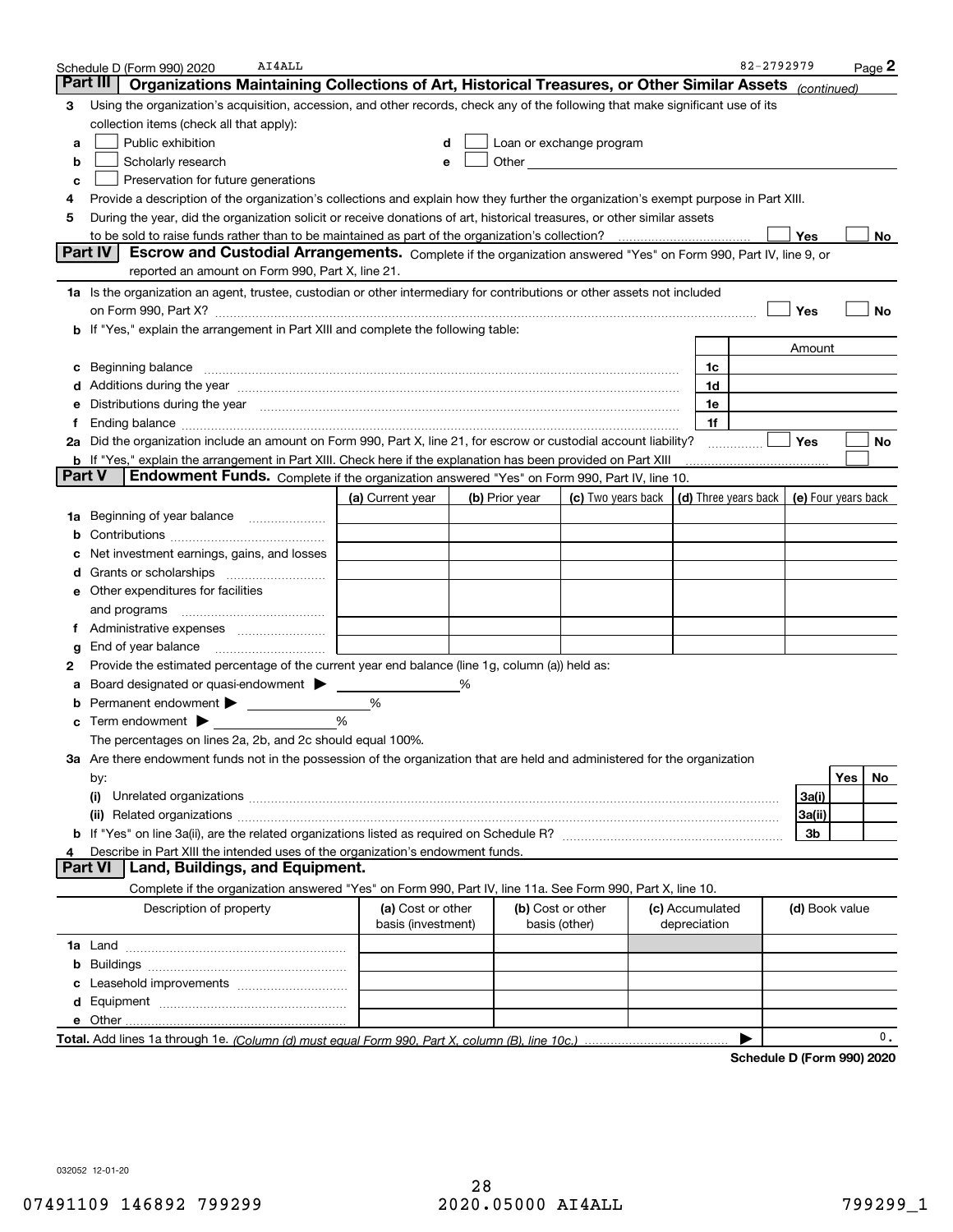|           | chedule D (Form 990) 2020 | AI4ALL                            | -2792979<br>$82 -$ | $P$ aqe $\sim$ |
|-----------|---------------------------|-----------------------------------|--------------------|----------------|
| Part VIII |                           | ' Investments - Other Securities. |                    |                |

Complete if the organization answered "Yes" on Form 990, Part IV, line 11b. See Form 990, Part X, line 12.

| (a) Description of security or category (including name of security) | (b) Book value | (c) Method of valuation: Cost or end-of-year market value |
|----------------------------------------------------------------------|----------------|-----------------------------------------------------------|
| (1) Financial derivatives                                            |                |                                                           |
| (2) Closely held equity interests                                    |                |                                                           |
| $(3)$ Other                                                          |                |                                                           |
| (A)                                                                  |                |                                                           |
| (B)                                                                  |                |                                                           |
| (C)                                                                  |                |                                                           |
| (D)                                                                  |                |                                                           |
| (E)                                                                  |                |                                                           |
| (F)                                                                  |                |                                                           |
| (G)                                                                  |                |                                                           |
| (H)                                                                  |                |                                                           |
| Total. (Col. (b) must equal Form 990, Part X, col. (B) line $12$ .)  |                |                                                           |

#### **Part VIII Investments - Program Related.**

Complete if the organization answered "Yes" on Form 990, Part IV, line 11c. See Form 990, Part X, line 13.

| (a) Description of investment                                                          | (b) Book value | (c) Method of valuation: Cost or end-of-year market value |
|----------------------------------------------------------------------------------------|----------------|-----------------------------------------------------------|
| (1)                                                                                    |                |                                                           |
| (2)                                                                                    |                |                                                           |
| $\frac{1}{2}$                                                                          |                |                                                           |
| (4)                                                                                    |                |                                                           |
| $\frac{1}{2}$                                                                          |                |                                                           |
| (6)                                                                                    |                |                                                           |
| $\sqrt{(7)}$                                                                           |                |                                                           |
| (8)                                                                                    |                |                                                           |
| (9)                                                                                    |                |                                                           |
| Total. (Col. (b) must equal Form 990, Part X, col. (B) line 13.) $\blacktriangleright$ |                |                                                           |

#### **Part IX Other Assets.**

Complete if the organization answered "Yes" on Form 990, Part IV, line 11d. See Form 990, Part X, line 15.

| (a) Description                                                                                                   | (b) Book value   |
|-------------------------------------------------------------------------------------------------------------------|------------------|
| (1)                                                                                                               |                  |
| (2)                                                                                                               |                  |
| $\qquad \qquad (3)$                                                                                               |                  |
| (4)                                                                                                               |                  |
| (5)                                                                                                               |                  |
| (6)                                                                                                               |                  |
| (7)                                                                                                               |                  |
| (8)                                                                                                               |                  |
| (9)                                                                                                               |                  |
|                                                                                                                   |                  |
| Part X<br><b>Other Liabilities.</b>                                                                               |                  |
| Complete if the organization answered "Yes" on Form 990, Part IV, line 11e or 11f. See Form 990, Part X, line 25. |                  |
| (a) Deccription of liability                                                                                      | $\ln$ Rook value |

| 1.                | (a) Description of liability | (b) Book value |
|-------------------|------------------------------|----------------|
| (1)               | Federal income taxes         |                |
| (2)               |                              |                |
| (3)               |                              |                |
| (4)               |                              |                |
| (5)               |                              |                |
| (6)               |                              |                |
| $\left( 7\right)$ |                              |                |
| (8)               |                              |                |
| (9)               |                              |                |
|                   |                              |                |

*(Column (b) must equal Form 990, Part X, col. (B) line 25.)* 

**2.**Liability for uncertain tax positions. In Part XIII, provide the text of the footnote to the organization's financial statements that reports the organization's liability for uncertain tax positions under FASB ASC 740. Check here if the text of the footnote has been provided in Part XIII

 $\boxed{\mathbf{X}}$ 

**Schedule D (Form 990) 2020**

032053 12-01-20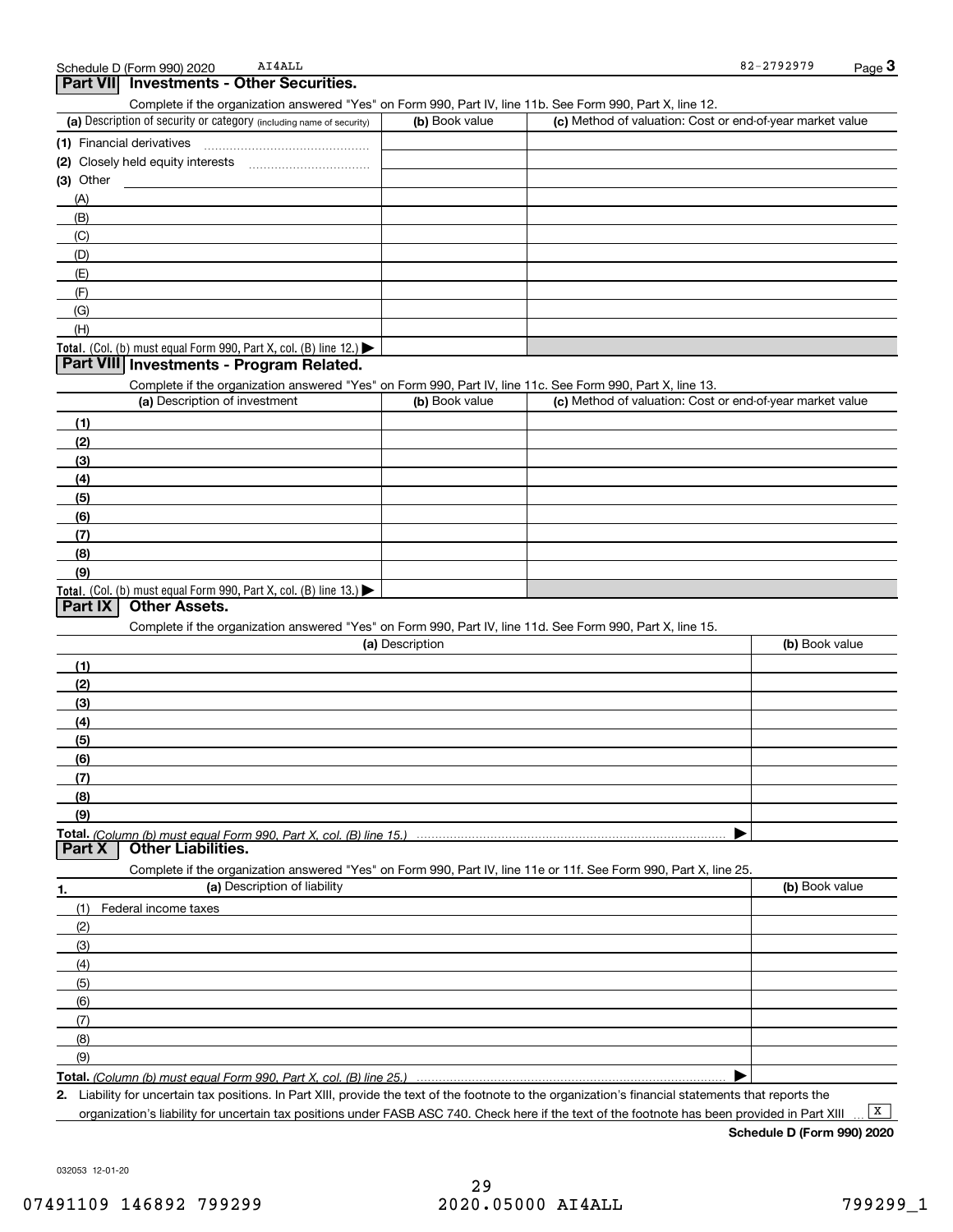|    | AI4ALL<br>Schedule D (Form 990) 2020                                                                                  |                |                                                                                                                                                                                                                                                                                                                                                                                                                                                                                                                                          | 82-2792979     | Page <sup>4</sup> |
|----|-----------------------------------------------------------------------------------------------------------------------|----------------|------------------------------------------------------------------------------------------------------------------------------------------------------------------------------------------------------------------------------------------------------------------------------------------------------------------------------------------------------------------------------------------------------------------------------------------------------------------------------------------------------------------------------------------|----------------|-------------------|
|    | Reconciliation of Revenue per Audited Financial Statements With Revenue per Return.<br>Part XI                        |                |                                                                                                                                                                                                                                                                                                                                                                                                                                                                                                                                          |                |                   |
|    | Complete if the organization answered "Yes" on Form 990, Part IV, line 12a.                                           |                |                                                                                                                                                                                                                                                                                                                                                                                                                                                                                                                                          |                |                   |
| 1  | Total revenue, gains, and other support per audited financial statements                                              |                | $\label{eq:1} \begin{minipage}{0.95\textwidth} \begin{minipage}{0.95\textwidth} \centering \begin{minipage}{0.95\textwidth} \centering \end{minipage} \begin{minipage}{0.95\textwidth} \centering \begin{minipage}{0.95\textwidth} \centering \end{minipage} \begin{minipage}{0.95\textwidth} \centering \end{minipage} \begin{minipage}{0.95\textwidth} \centering \begin{minipage}{0.95\textwidth} \centering \end{minipage} \begin{minipage}{0.95\textwidth} \centering \end{minipage} \begin{minipage}{0.95\textwidth} \centering \$ | $\blacksquare$ | 2,973,032.        |
| 2  | Amounts included on line 1 but not on Form 990, Part VIII, line 12:                                                   |                |                                                                                                                                                                                                                                                                                                                                                                                                                                                                                                                                          |                |                   |
| a  |                                                                                                                       | 2a             |                                                                                                                                                                                                                                                                                                                                                                                                                                                                                                                                          |                |                   |
| b  |                                                                                                                       | 2 <sub>b</sub> | 113,782.                                                                                                                                                                                                                                                                                                                                                                                                                                                                                                                                 |                |                   |
|    |                                                                                                                       | 2c             |                                                                                                                                                                                                                                                                                                                                                                                                                                                                                                                                          |                |                   |
| d  | Other (Describe in Part XIII.) <b>Construction Contract Construction</b> Chern Construction Construction Construction | 2d             |                                                                                                                                                                                                                                                                                                                                                                                                                                                                                                                                          |                |                   |
| е  | Add lines 2a through 2d                                                                                               |                |                                                                                                                                                                                                                                                                                                                                                                                                                                                                                                                                          | <b>2e</b>      | 113,782.          |
| 3  |                                                                                                                       |                |                                                                                                                                                                                                                                                                                                                                                                                                                                                                                                                                          | 3              | 2,859,250.        |
| 4  | Amounts included on Form 990, Part VIII, line 12, but not on line 1:                                                  |                |                                                                                                                                                                                                                                                                                                                                                                                                                                                                                                                                          |                |                   |
|    |                                                                                                                       | 4a             |                                                                                                                                                                                                                                                                                                                                                                                                                                                                                                                                          |                |                   |
| b  |                                                                                                                       | 4b             |                                                                                                                                                                                                                                                                                                                                                                                                                                                                                                                                          |                |                   |
| c. | Add lines 4a and 4b                                                                                                   |                |                                                                                                                                                                                                                                                                                                                                                                                                                                                                                                                                          | 4с             | 0.                |
|    |                                                                                                                       |                |                                                                                                                                                                                                                                                                                                                                                                                                                                                                                                                                          | 5              | 2,859,250.        |
|    | Part XII   Reconciliation of Expenses per Audited Financial Statements With Expenses per Return.                      |                |                                                                                                                                                                                                                                                                                                                                                                                                                                                                                                                                          |                |                   |
|    | Complete if the organization answered "Yes" on Form 990, Part IV, line 12a.                                           |                |                                                                                                                                                                                                                                                                                                                                                                                                                                                                                                                                          |                |                   |
| 1. |                                                                                                                       |                |                                                                                                                                                                                                                                                                                                                                                                                                                                                                                                                                          | $\mathbf{1}$   | 3, 118, 228.      |
| 2  | Amounts included on line 1 but not on Form 990, Part IX, line 25:                                                     |                |                                                                                                                                                                                                                                                                                                                                                                                                                                                                                                                                          |                |                   |
| a  |                                                                                                                       | 2a             | 113,782.                                                                                                                                                                                                                                                                                                                                                                                                                                                                                                                                 |                |                   |
| b  |                                                                                                                       | 2 <sub>b</sub> |                                                                                                                                                                                                                                                                                                                                                                                                                                                                                                                                          |                |                   |
| c  |                                                                                                                       | 2 <sub>c</sub> |                                                                                                                                                                                                                                                                                                                                                                                                                                                                                                                                          |                |                   |
| d  |                                                                                                                       | 2d             |                                                                                                                                                                                                                                                                                                                                                                                                                                                                                                                                          |                |                   |
|    |                                                                                                                       |                |                                                                                                                                                                                                                                                                                                                                                                                                                                                                                                                                          | 2e             | 113,782.          |
| 3  |                                                                                                                       |                |                                                                                                                                                                                                                                                                                                                                                                                                                                                                                                                                          | 3              | 3,004,446.        |
| 4  | Amounts included on Form 990, Part IX, line 25, but not on line 1:                                                    |                |                                                                                                                                                                                                                                                                                                                                                                                                                                                                                                                                          |                |                   |
| a  | Investment expenses not included on Form 990, Part VIII, line 7b [1000000000000000000000000000000000                  | 4a             |                                                                                                                                                                                                                                                                                                                                                                                                                                                                                                                                          |                |                   |
| b  | Other (Describe in Part XIII.) <b>Construction Contract Construction</b> Chern Construction Construction Construction | 4b.            |                                                                                                                                                                                                                                                                                                                                                                                                                                                                                                                                          |                |                   |
|    | c Add lines 4a and 4b                                                                                                 |                |                                                                                                                                                                                                                                                                                                                                                                                                                                                                                                                                          | 4c             | 0.                |
|    |                                                                                                                       |                |                                                                                                                                                                                                                                                                                                                                                                                                                                                                                                                                          | 5              | 3,004,446.        |
|    | Part XIII Supplemental Information.                                                                                   |                |                                                                                                                                                                                                                                                                                                                                                                                                                                                                                                                                          |                |                   |

Provide the descriptions required for Part II, lines 3, 5, and 9; Part III, lines 1a and 4; Part IV, lines 1b and 2b; Part V, line 4; Part X, line 2; Part XI, lines 2d and 4b; and Part XII, lines 2d and 4b. Also complete this part to provide any additional information.

PART X, LINE 2:

MANAGEMENT EVALUATED THE ORGANIZATION'S TAX POSITIONS AND CONCLUDED THAT

THEY HAD MAINTAINED THEIR TAX EXEMPT STATUS AND HAD TAKEN NO UNCERTAIN TAX

POSITIONS THAT REQUIRE ADJUSTMENT TO THE FINANCIAL STATEMENTS. THEREFORE,

NO PROVISION OR LIABILITY FOR INCOME TAXES HAS BEEN INCLUDED IN THE

FINANCIAL STATEMENTS.

032054 12-01-20

**Schedule D (Form 990) 2020**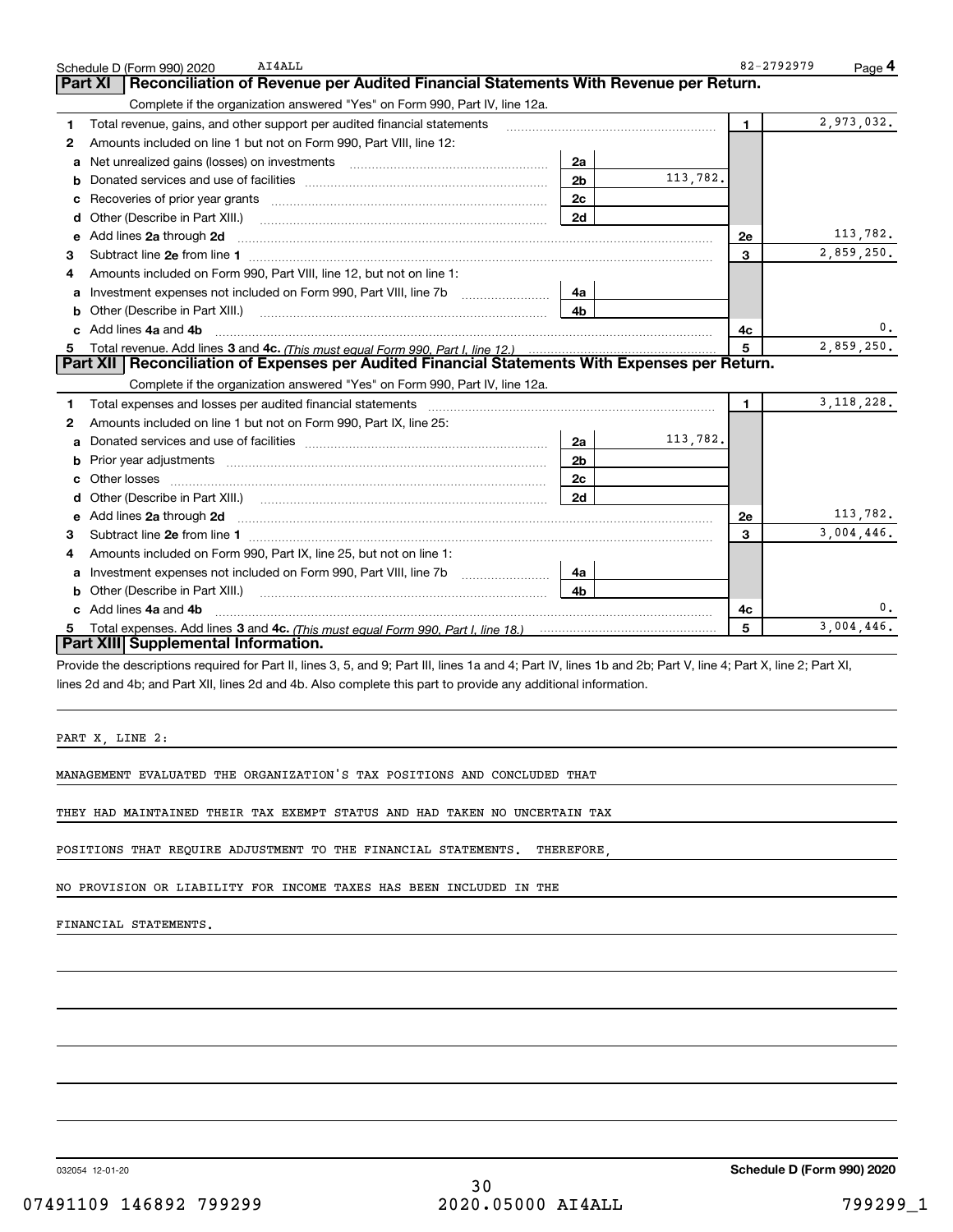| Part I | General Information on Activities Outside the United States. Complete if the organization answered "Yes" on                |                |
|--------|----------------------------------------------------------------------------------------------------------------------------|----------------|
|        | Form 990, Part IV, line 14b.                                                                                               |                |
|        | For grantmakers. Does the organization maintain records to substantiate the amount of its grants and other assistance,     |                |
|        | the grantees' eligibility for the grants or assistance, and the selection criteria used to award the grants or assistance? | , x  <br>∣ Yes |

**3** Activities per Region. (The following Part I, line 3 table can be duplicated if additional space is needed.)

employees, agents, and independent contractors

| 2 For grantmakers. Describe in Part V the organization's procedures for monitoring the use of its grants and other assistance outside the |
|-------------------------------------------------------------------------------------------------------------------------------------------|
| United States.                                                                                                                            |

**(a)** Region  $\begin{pmatrix} \mathbf{b} \end{pmatrix}$  Number of  $\begin{pmatrix} \mathbf{c} \end{pmatrix}$  Activities conducted in the region  $\begin{pmatrix} \mathbf{e} \end{pmatrix}$  If activity listed in (d)  $\begin{pmatrix} \mathbf{f} \end{pmatrix}$ 

(by type) (such as, fundraising, program services, investments, grants to recipients located in the region)

|                                                                            |           | in the region | $\checkmark$            | $\sqrt{2}$ | in the region              |
|----------------------------------------------------------------------------|-----------|---------------|-------------------------|------------|----------------------------|
|                                                                            |           |               |                         |            |                            |
|                                                                            |           |               |                         |            |                            |
|                                                                            |           |               | GRANTS TO RECIPIENTS    |            |                            |
| NORTH AMERICA                                                              | 0         |               | 0 LOCATED IN THE REGION |            | 23,600.                    |
|                                                                            |           |               |                         |            |                            |
|                                                                            |           |               |                         |            |                            |
|                                                                            |           |               |                         |            |                            |
|                                                                            |           |               |                         |            |                            |
|                                                                            |           |               |                         |            |                            |
|                                                                            |           |               |                         |            |                            |
|                                                                            |           |               |                         |            |                            |
|                                                                            |           |               |                         |            |                            |
|                                                                            |           |               |                         |            |                            |
|                                                                            |           |               |                         |            |                            |
|                                                                            |           |               |                         |            |                            |
|                                                                            |           |               |                         |            |                            |
|                                                                            |           |               |                         |            |                            |
|                                                                            |           |               |                         |            |                            |
|                                                                            |           |               |                         |            |                            |
|                                                                            |           |               |                         |            |                            |
|                                                                            |           |               |                         |            |                            |
|                                                                            |           |               |                         |            |                            |
|                                                                            |           |               |                         |            |                            |
|                                                                            |           |               |                         |            |                            |
|                                                                            |           |               |                         |            |                            |
|                                                                            |           |               |                         |            |                            |
|                                                                            |           |               |                         |            |                            |
|                                                                            |           |               |                         |            |                            |
|                                                                            |           |               |                         |            |                            |
|                                                                            |           |               |                         |            |                            |
| 3 a Subtotal                                                               | $\pmb{0}$ | $\pmb{0}$     |                         |            | 23,600.                    |
| <b>b</b> Total from continuation                                           | $\pmb{0}$ | $\pmb{0}$     |                         |            | $\mathbf 0$ .              |
| sheets to Part I                                                           |           |               |                         |            |                            |
| c Totals (add lines 3a<br>and 3b)                                          | $\pmb{0}$ | $\pmb{0}$     |                         |            | 23,600.                    |
| LHA For Paperwork Reduction Act Notice, see the Instructions for Form 990. |           |               |                         |            | Schedule F (Form 990) 2020 |

| Internal Revenue Service |  |
|--------------------------|--|
| Name of the organization |  |

(a) Region (b) Number of

officesin the region

Department of the Treasury

AI4ALL

| Attach to Form 990.                                                      |  |
|--------------------------------------------------------------------------|--|
| ► Go to www.irs.gov/Form990 for instructions and the latest information. |  |

**Open to Public Inspection**

OMB No. 1545-0047

**2020**

**Employer identification number**

**Yes No** X

Total expenditures for and investmentsin the region

82-2792979

(e) If activity listed in (d) is a program service, describe specific type of service(s) in the region

**| Complete if the organization answered "Yes" on Form 990, Part IV, line 14b, 15, or 16. (Form 990) SCHEDULE F Statement of Activities Outside the United States**

032071 12-03-20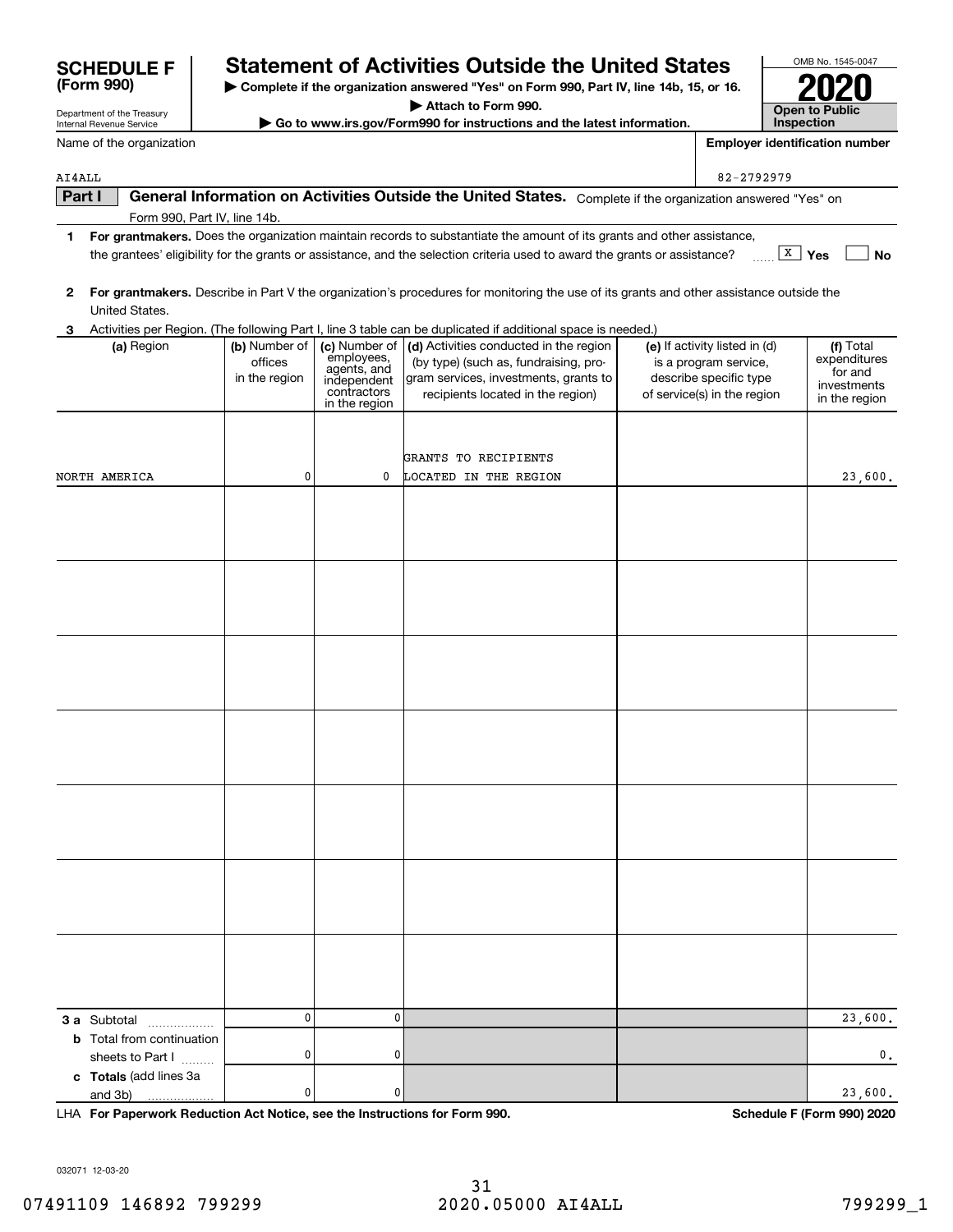#### Part II | Grants and Other Assistance to Organizations or Entities Outside the United States. Complete if the organization answered "Yes" on Form 990, Part IV, line 15, for any recipient who received more than \$5,000. Part II can be duplicated if additional space is needed.

| 1<br>(a) Name of organization                                         | (b) IRS code section<br>and EIN (if applicable) | (c) Region    | (d) Purpose of<br>grant                                                                                                                 | (e) Amount   | (f) Manner of<br>of cash grant cash disbursement | (g) Amount of<br>noncash<br>assistance | (h) Description<br>of noncash<br>assistance | (i) Method of<br>valuation (book, FMV,<br>appraisal, other) |
|-----------------------------------------------------------------------|-------------------------------------------------|---------------|-----------------------------------------------------------------------------------------------------------------------------------------|--------------|--------------------------------------------------|----------------------------------------|---------------------------------------------|-------------------------------------------------------------|
|                                                                       |                                                 |               | FUNDING FOR SUMMER<br>PROGRAM PLANNING,                                                                                                 |              |                                                  |                                        |                                             |                                                             |
|                                                                       |                                                 | NORTH AMERICA | PROGRAM & LOGISTICS                                                                                                                     | 23,600. WIRE |                                                  | $\mathsf{0}$ .                         |                                             |                                                             |
|                                                                       |                                                 |               |                                                                                                                                         |              |                                                  |                                        |                                             |                                                             |
|                                                                       |                                                 |               |                                                                                                                                         |              |                                                  |                                        |                                             |                                                             |
|                                                                       |                                                 |               |                                                                                                                                         |              |                                                  |                                        |                                             |                                                             |
|                                                                       |                                                 |               |                                                                                                                                         |              |                                                  |                                        |                                             |                                                             |
|                                                                       |                                                 |               |                                                                                                                                         |              |                                                  |                                        |                                             |                                                             |
|                                                                       |                                                 |               |                                                                                                                                         |              |                                                  |                                        |                                             |                                                             |
|                                                                       |                                                 |               |                                                                                                                                         |              |                                                  |                                        |                                             |                                                             |
|                                                                       |                                                 |               |                                                                                                                                         |              |                                                  |                                        |                                             |                                                             |
|                                                                       |                                                 |               |                                                                                                                                         |              |                                                  |                                        |                                             |                                                             |
|                                                                       |                                                 |               |                                                                                                                                         |              |                                                  |                                        |                                             |                                                             |
|                                                                       |                                                 |               |                                                                                                                                         |              |                                                  |                                        |                                             |                                                             |
|                                                                       |                                                 |               |                                                                                                                                         |              |                                                  |                                        |                                             |                                                             |
|                                                                       |                                                 |               |                                                                                                                                         |              |                                                  |                                        |                                             |                                                             |
|                                                                       |                                                 |               |                                                                                                                                         |              |                                                  |                                        |                                             |                                                             |
|                                                                       |                                                 |               |                                                                                                                                         |              |                                                  |                                        |                                             |                                                             |
|                                                                       |                                                 |               |                                                                                                                                         |              |                                                  |                                        |                                             |                                                             |
|                                                                       |                                                 |               |                                                                                                                                         |              |                                                  |                                        |                                             |                                                             |
|                                                                       |                                                 |               |                                                                                                                                         |              |                                                  |                                        |                                             |                                                             |
|                                                                       |                                                 |               |                                                                                                                                         |              |                                                  |                                        |                                             |                                                             |
| $\mathbf{2}$                                                          |                                                 |               | Enter total number of recipient organizations listed above that are recognized as charities by the foreign country, recognized as a tax |              |                                                  |                                        |                                             |                                                             |
|                                                                       |                                                 |               | exempt 501(c)(3) organization by the IRS, or for which the grantee or counsel has provided a section 501(c)(3) equivalency letter       |              |                                                  |                                        |                                             | 1                                                           |
| Enter total number of other organizations or entities<br>$\mathbf{3}$ |                                                 |               |                                                                                                                                         |              |                                                  |                                        |                                             | $\mathbf 0$                                                 |

**Schedule F (Form 990) 2020**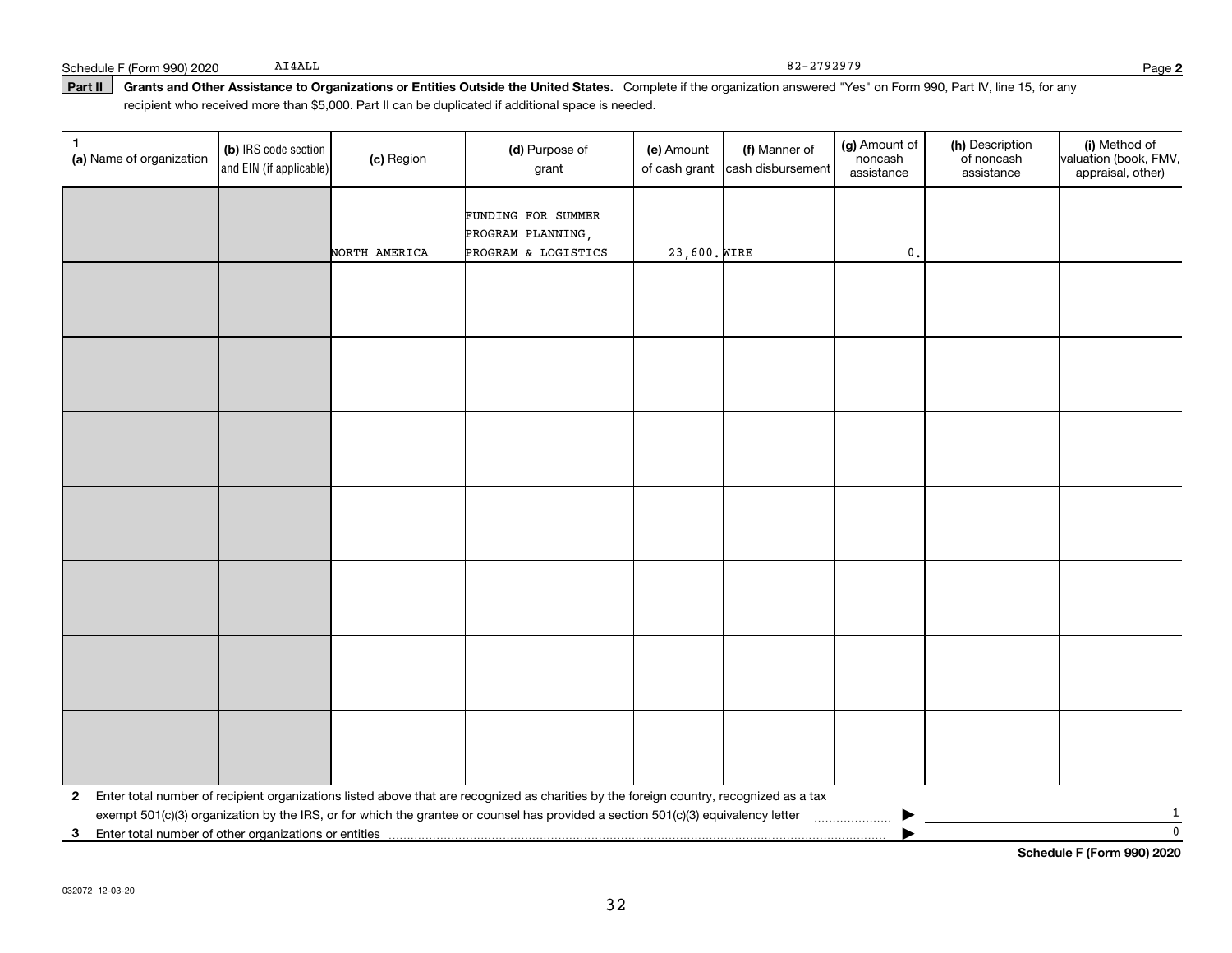82-2792979

#### Part III Grants and Other Assistance to Individuals Outside the United States. Complete if the organization answered "Yes" on Form 990, Part IV, line 16. Part III can be duplicated if additional space is needed. (f) Amount of (g) Description of (e) Manner of **(c)** Number of **| (d)** Amount of **| (e)** Manner of **| (f)** Amount of **| (g)** Description of **| (h) (a)** Type of grant or assistance  $\qquad$  **(b)** Region ,<br>recipients cash grant cash disbursement noncashnoncash assistance assistance $\overline{\phantom{a}}$

| (a) Type of grant or assistance | (b) Region | (c) Number of (d) Amount of recipients cash grant | e) Manner of<br>cash disbursement | <b>f)</b> Amount of<br>noncash<br>assistance | (g) Description of<br>noncash assistance | (h) Method of<br>valuation<br>(book, FMV,<br>appraisal, other) |
|---------------------------------|------------|---------------------------------------------------|-----------------------------------|----------------------------------------------|------------------------------------------|----------------------------------------------------------------|
|                                 |            |                                                   |                                   |                                              |                                          |                                                                |
|                                 |            |                                                   |                                   |                                              |                                          |                                                                |
|                                 |            |                                                   |                                   |                                              |                                          |                                                                |
|                                 |            |                                                   |                                   |                                              |                                          |                                                                |
|                                 |            |                                                   |                                   |                                              |                                          |                                                                |
|                                 |            |                                                   |                                   |                                              |                                          |                                                                |
|                                 |            |                                                   |                                   |                                              |                                          |                                                                |
|                                 |            |                                                   |                                   |                                              |                                          |                                                                |
|                                 |            |                                                   |                                   |                                              |                                          |                                                                |
|                                 |            |                                                   |                                   |                                              |                                          |                                                                |
|                                 |            |                                                   |                                   |                                              |                                          |                                                                |

**Schedule F (Form 990) 2020**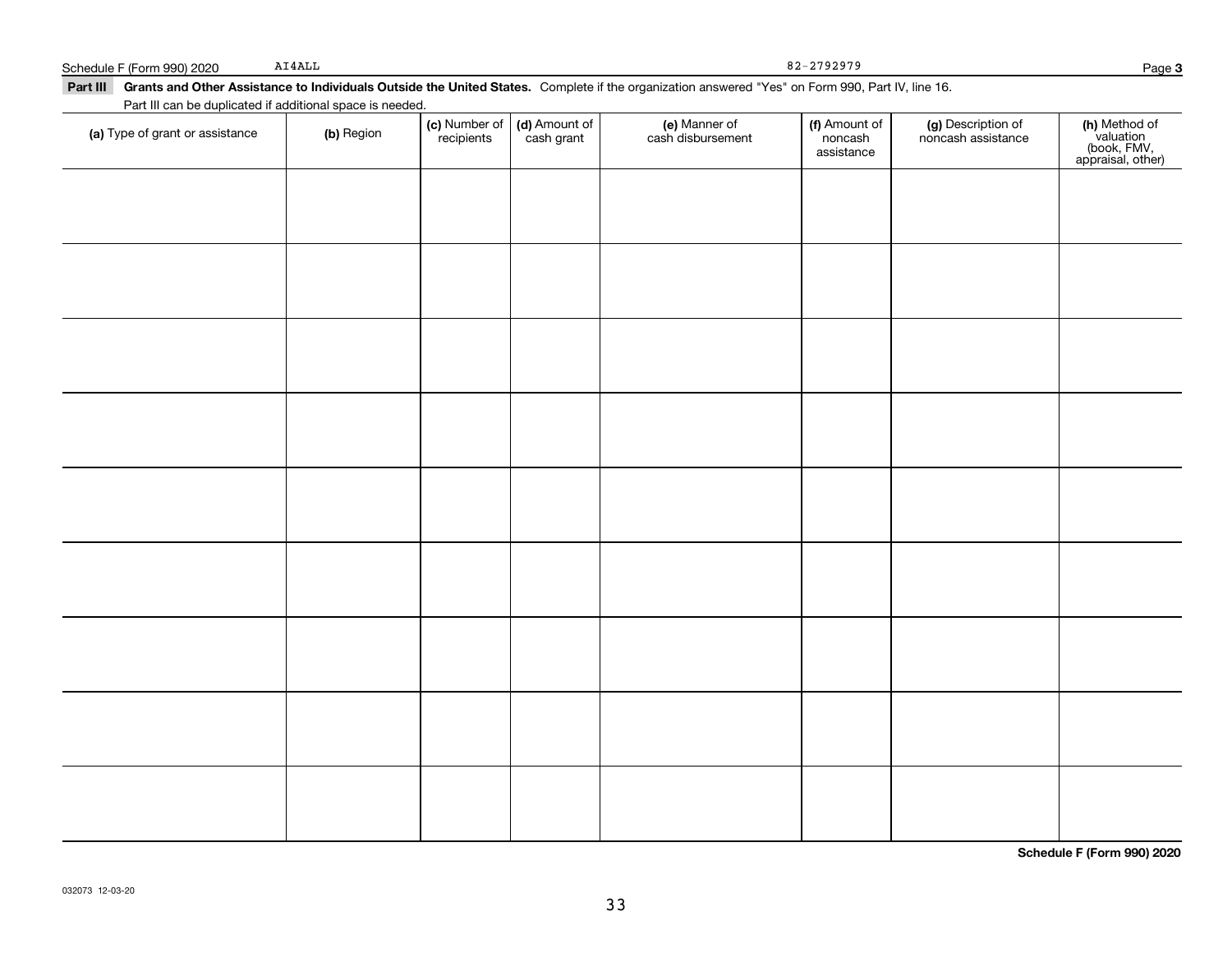|                | AI4ALL<br>Schedule F (Form 990) 2020                                                                                                                                                                                                                                                                                                                                                                                                                                                                                                                    | 82-2792979 | Page 4  |
|----------------|---------------------------------------------------------------------------------------------------------------------------------------------------------------------------------------------------------------------------------------------------------------------------------------------------------------------------------------------------------------------------------------------------------------------------------------------------------------------------------------------------------------------------------------------------------|------------|---------|
| <b>Part IV</b> | <b>Foreign Forms</b>                                                                                                                                                                                                                                                                                                                                                                                                                                                                                                                                    |            |         |
| 1              | Was the organization a U.S. transferor of property to a foreign corporation during the tax year? If "Yes."<br>the organization may be required to file Form 926, Return by a U.S. Transferor of Property to a Foreign                                                                                                                                                                                                                                                                                                                                   | Yes        | х<br>No |
| 2              | Did the organization have an interest in a foreign trust during the tax year? If "Yes," the organization may<br>be required to separately file Form 3520, Annual Return To Report Transactions With Foreign Trusts and<br>Receipt of Certain Foreign Gifts, and/or Form 3520-A, Annual Information Return of Foreign Trust With a<br>U.S. Owner (see Instructions for Forms 3520 and 3520-A; don't file with Form 990) manufactured uncontrolled to                                                                                                     | Yes        | х<br>No |
| З              | Did the organization have an ownership interest in a foreign corporation during the tax year? If "Yes."<br>the organization may be required to file Form 5471, Information Return of U.S. Persons With Respect to<br>Certain Foreign Corporations (see Instructions for Form 5471) [11] [12] [12] [12] [12] Certain Foreign Corporations (see Instructions for Form 5471)                                                                                                                                                                               | Yes        | х<br>No |
| 4              | Was the organization a direct or indirect shareholder of a passive foreign investment company or a<br>qualified electing fund during the tax year? If "Yes," the organization may be required to file Form 8621,<br>Information Return by a Shareholder of a Passive Foreign Investment Company or Qualified Electing<br>Fund (see Instructions for Form 8621) manufactured control and the control of the state of the control of the state of the state of the state of the state of the state of the state of the state of the state of the state of | Yes        | х<br>No |
| 5              | Did the organization have an ownership interest in a foreign partnership during the tax year? If "Yes."<br>the organization may be required to file Form 8865, Return of U.S. Persons With Respect to Certain                                                                                                                                                                                                                                                                                                                                           | Yes        | x<br>No |
| 6              | Did the organization have any operations in or related to any boycotting countries during the tax year? If<br>"Yes," the organization may be required to separately file Form 5713, International Boycott Report (see                                                                                                                                                                                                                                                                                                                                   | Yes        | Nο      |

**Schedule F (Form 990) 2020**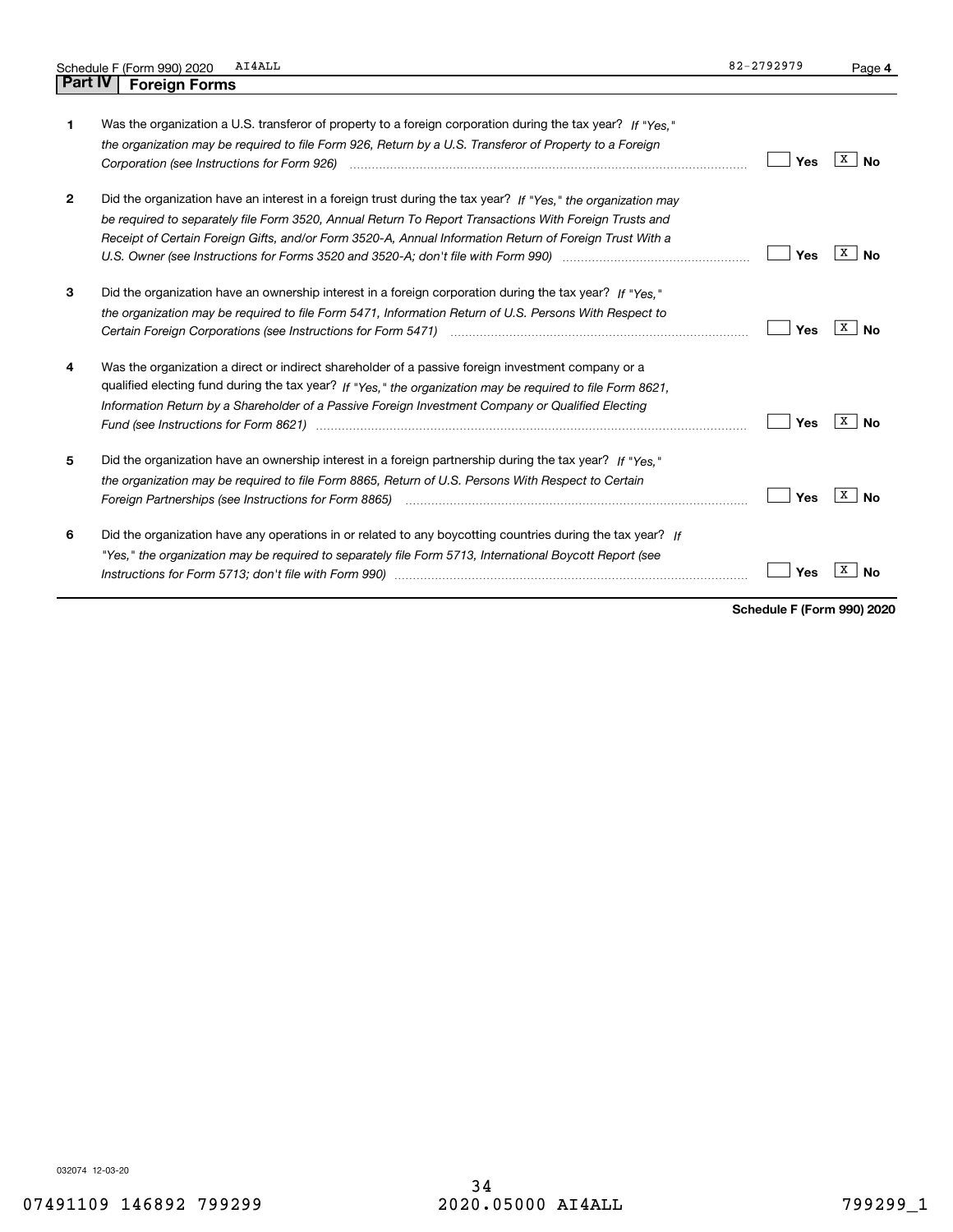# **Part V Supplemental Information**

Provide the information required by Part I, line 2 (monitoring of funds); Part I, line 3, column (f) (accounting method; amounts of investments vs. expenditures per region); Part II, line 1 (accounting method); Part III (accounting method); and Part III, column (c) (estimated number of recipients), as applicable. Also complete this part to provide any additional information. See instructions.

PART I, LINE 2:

AI4ALL MONITORS USE OF ITS GRANTS OUTSIDE OF THE UNITED STATES BY

REQUESTING AND REVIEWING A PROGRAM & EXPENDITURE REPORT FROM THE GRANTEE

TO ENSURE PROPER USE AND EXPENDITURE OF THE GRANT.

PART I, LINE 3:

THE ORGANIZATION IS UTILIZING THE ACCRUAL METHOD TO ACCOUNT FOR GRANT

EXPENDITURES ON SCHEDULE F, PART I.

PART II, LINE 1 (ACCOUNTING METHOD):

THE ORGANIZATION IS UTILIZING THE ACCRUAL METHOD TO ACCOUNT FOR GRANT

EXPENDITURES ON SCHEDULE F, PART II.

032075 12-03-20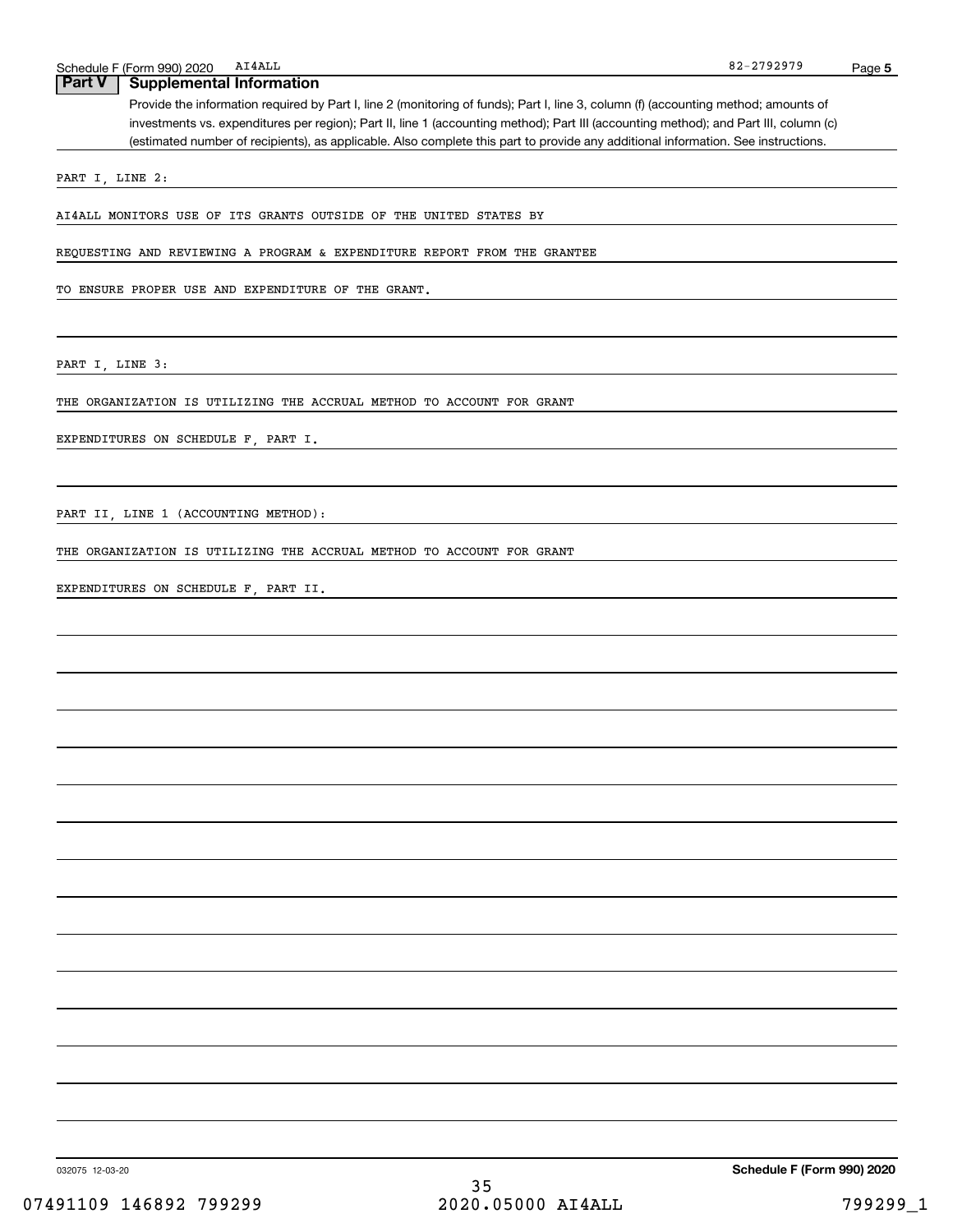| <b>SCHEDULE I</b><br>(Form 990)                                                                                                                                                         |                            | <b>Grants and Other Assistance to Organizations,</b><br>Governments, and Individuals in the United States |                                                       |                                         |                                                                |                                          | OMB No. 1545-0047                                              |
|-----------------------------------------------------------------------------------------------------------------------------------------------------------------------------------------|----------------------------|-----------------------------------------------------------------------------------------------------------|-------------------------------------------------------|-----------------------------------------|----------------------------------------------------------------|------------------------------------------|----------------------------------------------------------------|
|                                                                                                                                                                                         |                            | Complete if the organization answered "Yes" on Form 990, Part IV, line 21 or 22.                          |                                                       |                                         |                                                                |                                          |                                                                |
| Department of the Treasury<br>Internal Revenue Service                                                                                                                                  |                            |                                                                                                           | Attach to Form 990.                                   |                                         |                                                                |                                          | <b>Open to Public</b>                                          |
|                                                                                                                                                                                         |                            |                                                                                                           | Go to www.irs.gov/Form990 for the latest information. |                                         |                                                                |                                          | Inspection                                                     |
| Name of the organization<br>AI4ALL                                                                                                                                                      |                            |                                                                                                           |                                                       |                                         |                                                                |                                          | <b>Employer identification number</b><br>82-2792979            |
| Part I<br><b>General Information on Grants and Assistance</b>                                                                                                                           |                            |                                                                                                           |                                                       |                                         |                                                                |                                          |                                                                |
| Does the organization maintain records to substantiate the amount of the grants or assistance, the grantees' eligibility for the grants or assistance, and the selection<br>$\mathbf 1$ |                            |                                                                                                           |                                                       |                                         |                                                                |                                          |                                                                |
|                                                                                                                                                                                         |                            |                                                                                                           |                                                       |                                         |                                                                |                                          | $\sqrt{X}$ Yes<br>$\overline{\phantom{a}}$ No                  |
| 2 Describe in Part IV the organization's procedures for monitoring the use of grant funds in the United States.                                                                         |                            |                                                                                                           |                                                       |                                         |                                                                |                                          |                                                                |
| Part II<br>Grants and Other Assistance to Domestic Organizations and Domestic Governments. Complete if the organization answered "Yes" on Form 990, Part IV, line 21, for any           |                            |                                                                                                           |                                                       |                                         |                                                                |                                          |                                                                |
| recipient that received more than \$5,000. Part II can be duplicated if additional space is needed.                                                                                     |                            |                                                                                                           |                                                       |                                         |                                                                |                                          |                                                                |
| <b>1 (a)</b> Name and address of organization<br>or government                                                                                                                          | $(b)$ EIN                  | (c) IRC section<br>(if applicable)                                                                        | (d) Amount of<br>cash grant                           | (e) Amount of<br>non-cash<br>assistance | (f) Method of<br>valuation (book,<br>FMV, appraisal,<br>other) | (g) Description of<br>noncash assistance | (h) Purpose of grant<br>or assistance                          |
| UNIVERSITY OF MARYLAND                                                                                                                                                                  |                            |                                                                                                           |                                                       |                                         |                                                                |                                          |                                                                |
| DIVISION OF RESEARCH, ROOM 4101,                                                                                                                                                        |                            |                                                                                                           |                                                       |                                         |                                                                |                                          | FUNDING FOR SUMMER                                             |
| CHESAPEAKE BUILDING - COLLEGE                                                                                                                                                           |                            |                                                                                                           |                                                       |                                         |                                                                |                                          | PROGRAM PLANNING, PROGRAM                                      |
| PARK, MD 2074                                                                                                                                                                           |                            | 52-6002033 STATE OF MD                                                                                    | 20,000                                                | 0.                                      |                                                                |                                          | & LOGISTICS                                                    |
| THE REGENTS OF THE UNIVERSITY OF                                                                                                                                                        |                            |                                                                                                           |                                                       |                                         |                                                                |                                          |                                                                |
| CALIFORNIA, SAN FRANCISCO - 1855                                                                                                                                                        |                            |                                                                                                           |                                                       |                                         |                                                                |                                          | FUNDING FOR SUMMER                                             |
| FOLSOM STREET, BOX 0815 - SAN                                                                                                                                                           |                            |                                                                                                           |                                                       |                                         |                                                                |                                          | PROGRAM PLANNING, PROGRAM                                      |
| FRANCISCO, CA 94143                                                                                                                                                                     |                            | 94-6036493 STATE OF CA                                                                                    | 20,000                                                | $\mathbf{0}$                            |                                                                |                                          | & LOGISTICS                                                    |
| THE TRUSTEES OF THE UNIVERSITY OF<br>$MICHIGAN - BOX 223131 -$<br>PITTSBURGH, PA 15251                                                                                                  |                            | 38-6006309 STATE OF MI                                                                                    | 20,000.                                               | 0.                                      |                                                                |                                          | FUNDING FOR SUMMER<br>PROGRAM PLANNING, PROGRAM<br>& LOGISTICS |
|                                                                                                                                                                                         |                            |                                                                                                           |                                                       |                                         |                                                                |                                          |                                                                |
| SEATTLE UNIVERSITY                                                                                                                                                                      |                            |                                                                                                           |                                                       |                                         |                                                                |                                          | FUNDING FOR SUMMER                                             |
| 901 12TH AVE, PO BOX 222000                                                                                                                                                             |                            |                                                                                                           |                                                       |                                         |                                                                |                                          | PROGRAM PLANNING, PROGRAM                                      |
| SEATTLE, WA 98122                                                                                                                                                                       | $91 - 0565006$ $501(C)(3)$ |                                                                                                           | 20,000                                                | 0.                                      |                                                                |                                          | & LOGISTICS                                                    |
| THE UNIVERSITY OF TEXAS AT EL PASO<br>500 WEST UNIVERSITY AVENUE, ROOM 20<br>EL PASO, TX 79902                                                                                          |                            | 74-6000813 STATE OF TX                                                                                    | 20,000.                                               | $\mathbf{0}$ .                          |                                                                |                                          | FUNDING FOR SUMMER<br>PROGRAM PLANNING, PROGRAM<br>& LOGISTICS |
|                                                                                                                                                                                         |                            |                                                                                                           |                                                       |                                         |                                                                |                                          |                                                                |
| ASU FOUNDATION FOR A NEW AMERICAN                                                                                                                                                       |                            |                                                                                                           |                                                       |                                         |                                                                |                                          | FUNDING FOR SUMMER                                             |
| UNIVERSITY - PO BOX 2260 - TEMPE                                                                                                                                                        |                            |                                                                                                           |                                                       |                                         |                                                                |                                          | PROGRAM PLANNING, PROGRAM                                      |
| AZ 85280                                                                                                                                                                                | $86 - 6051042$ 501(C)(3)   |                                                                                                           | 20,000,                                               | $\mathbf{0}$                            |                                                                |                                          | & LOGISTICS                                                    |
| 2 Enter total number of section 501(c)(3) and government organizations listed in the line 1 table                                                                                       |                            |                                                                                                           |                                                       |                                         |                                                                |                                          | 12.                                                            |
| 3 Enter total number of other organizations listed in the line 1 table                                                                                                                  |                            |                                                                                                           |                                                       |                                         |                                                                |                                          | $\mathbf{0}$ .                                                 |

**For Paperwork Reduction Act Notice, see the Instructions for Form 990. Schedule I (Form 990) 2020** LHA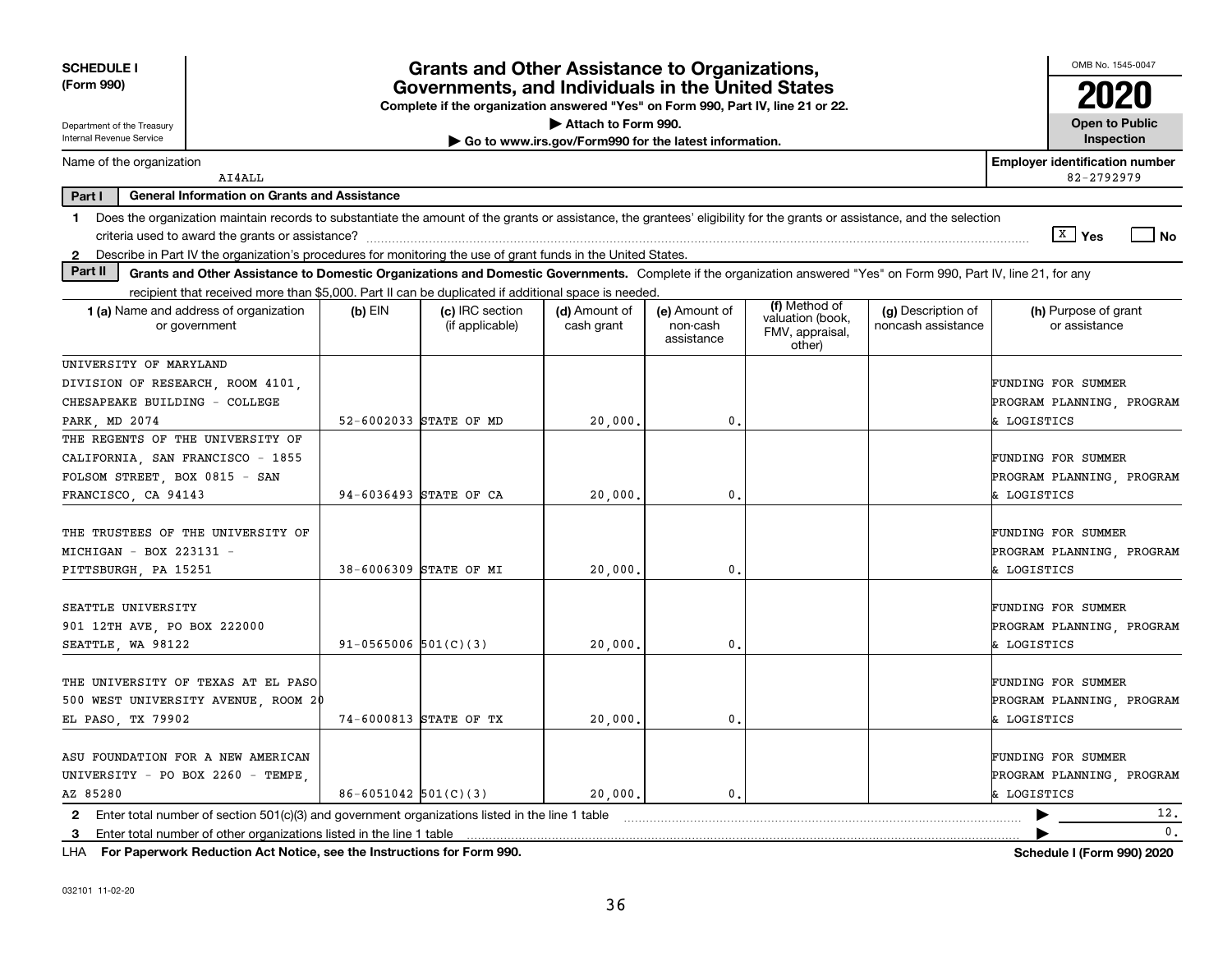| AI4ALL<br>Schedule I (Form 990)                                                                                                             |                          |                                  |                             |                                         |                                                                |                                           | 82-2792979                                                            | Page 1 |
|---------------------------------------------------------------------------------------------------------------------------------------------|--------------------------|----------------------------------|-----------------------------|-----------------------------------------|----------------------------------------------------------------|-------------------------------------------|-----------------------------------------------------------------------|--------|
| Part II<br>Continuation of Grants and Other Assistance to Domestic Organizations and Domestic Governments (Schedule I (Form 990), Part II.) |                          |                                  |                             |                                         |                                                                |                                           |                                                                       |        |
| (a) Name and address of<br>organization or government                                                                                       | $(b)$ EIN                | (c) IRC section<br>if applicable | (d) Amount of<br>cash grant | (e) Amount of<br>non-cash<br>assistance | (f) Method of<br>valuation<br>(book, FMV,<br>appraisal, other) | (g) Description of<br>non-cash assistance | (h) Purpose of grant<br>or assistance                                 |        |
| UNIVERSITY OF WASHINGTON<br>FOUNDATION - 407 GERBERDING HALL,<br>BOX 351210 - SEATTLE, WA 98195                                             | $94-3079432$ 501(C)(3)   |                                  | 50,000.                     | 0.                                      |                                                                |                                           | FUNDING FOR SUMMER<br>PROGRAM PLANNING, PROGRAM<br>& LOGISTICS        |        |
| THE TRUSTEES OF THE UNIVERSITY OF<br>PENNSYLVANIA - PO BOX 785541 -<br>PHILADELPHIA, PA 19178                                               | $23-1352685$ 501(C)(3)   |                                  | 20,000                      | 0.                                      |                                                                |                                           | FUNDING FOR SUMMER<br>PROGRAM PLANNING, PROGRAM<br>& LOGISTICS        |        |
| TRUSTEES OF PRINCETON UNIVERSITY<br>701 CARNEGIE CENTER, STE 442<br>PRINCETON, NJ 08540                                                     | $21-0634501$ 501(C)(3)   |                                  | 20,000                      | 0.                                      |                                                                |                                           | FUNDING FOR SUMMER<br>PROGRAM PLANNING, PROGRAM<br>& LOGISTICS        |        |
| TRUSTEES OF BOSTON UNIVERSITY<br>590 COMMONWEALTH AVENUE<br>BOSTON, MA 02215                                                                | $04-2103547$ 501(C)(3)   |                                  | 20,000                      | 0.                                      |                                                                |                                           | FUNDING FOR SUMMER<br>PROGRAM PLANNING, PROGRAM<br>& LOGISTICS        |        |
| THE REGENTS OF THE UNIVERSITY OF<br>CALIFORNIA - 1 CENTENNIAL DRIVE,<br>RM 206 - BERKELEY, CA 94720                                         |                          | 94-6002123 STATE OF CA           | 20,000                      | 0.                                      |                                                                |                                           | <b>FUNDING FOR SUMMER</b><br>PROGRAM PLANNING, PROGRAM<br>& LOGISTICS |        |
| THE BOARD OF TRUSTEES OF STANFORD<br>UNIVERSITY - PO BOX 44253 - SAN<br>FRANCISCO, CA 94144                                                 | $94-1156365$ $501(C)(3)$ |                                  | 136,978.                    | 0.                                      |                                                                |                                           | <b>FUNDING FOR SUMMER</b><br>PROGRAM PLANNING, PROGRAM<br>& LOGISTICS |        |
|                                                                                                                                             |                          |                                  |                             |                                         |                                                                |                                           |                                                                       |        |
|                                                                                                                                             |                          |                                  |                             |                                         |                                                                |                                           |                                                                       |        |
|                                                                                                                                             |                          |                                  |                             |                                         |                                                                |                                           |                                                                       |        |

**Schedule I (Form 990)**

82-2792979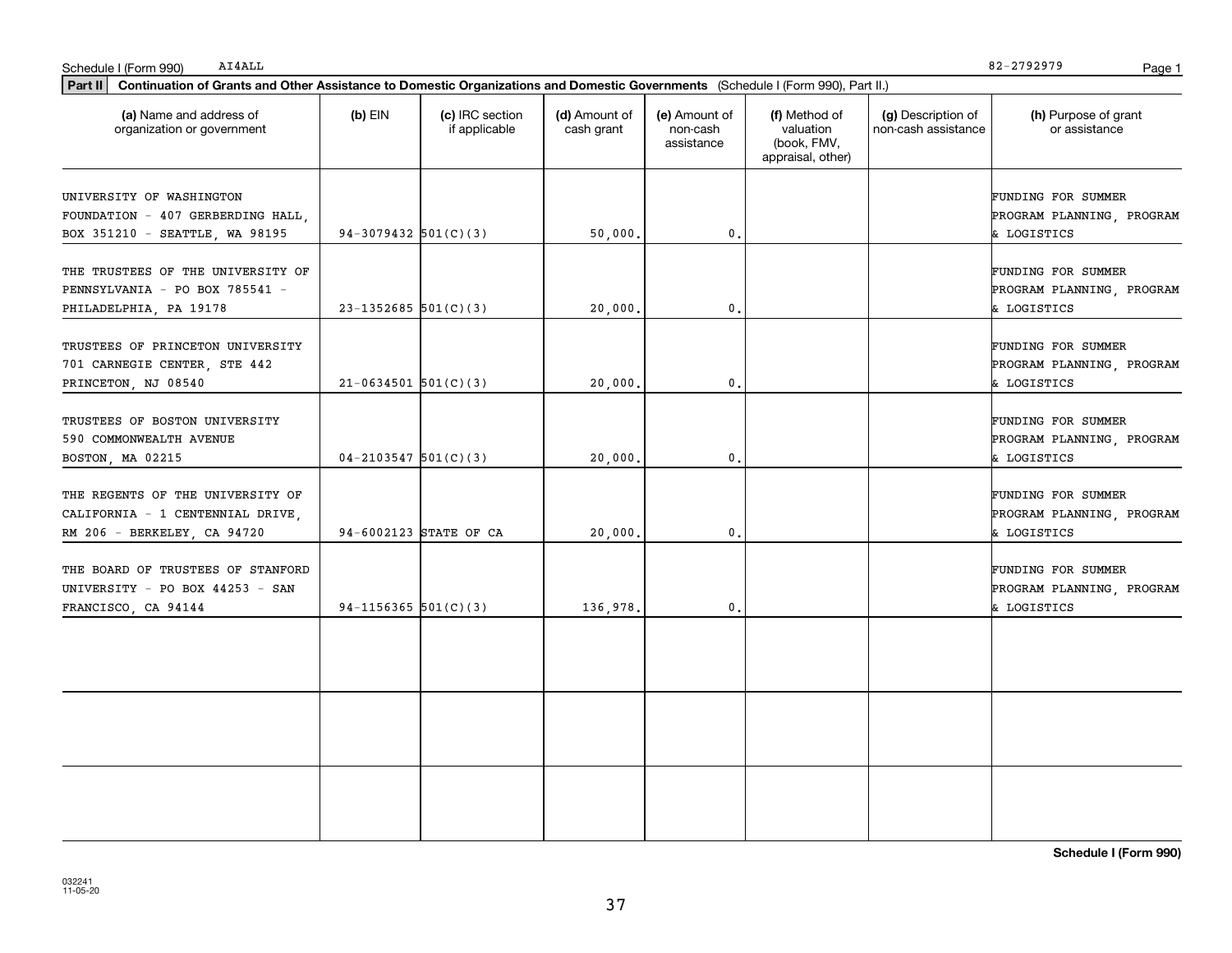Schedule I (Form 990) 2020 Page AI4ALL

82-2792979

**2**

**Part III | Grants and Other Assistance to Domestic Individuals. Complete if the organization answered "Yes" on Form 990, Part IV, line 22.** Part III can be duplicated if additional space is needed.

| (a) Type of grant or assistance | (b) Number of<br>recipients | (c) Amount of<br>cash grant | (d) Amount of non-<br>cash assistance | (e) Method of valuation<br>(book, FMV, appraisal, other) | (f) Description of noncash assistance |
|---------------------------------|-----------------------------|-----------------------------|---------------------------------------|----------------------------------------------------------|---------------------------------------|
|                                 |                             |                             |                                       |                                                          |                                       |
| SUMMER PROGRAM STIPEND          | 17                          | 21,600.                     | $\mathbf 0$ .                         |                                                          |                                       |
|                                 |                             |                             |                                       |                                                          |                                       |
| AI4IMPACT GRANT                 | 2                           | 1,398.                      | $\mathbf{0}$ .                        |                                                          |                                       |
|                                 |                             |                             |                                       |                                                          |                                       |
|                                 |                             |                             |                                       |                                                          |                                       |
|                                 |                             |                             |                                       |                                                          |                                       |
|                                 |                             |                             |                                       |                                                          |                                       |
|                                 |                             |                             |                                       |                                                          |                                       |
|                                 |                             |                             |                                       |                                                          |                                       |

Part IV | Supplemental Information. Provide the information required in Part I, line 2; Part III, column (b); and any other additional information.

PART I, LINE 2:

FOR GRANTS TO ORGANIZATIONS, AI4ALL MONITORS USE OF ITS GRANTS BY

REQUESTING AND REVIEWING A PROGRAM & EXPENDITURE REPORT FROM THE GRANTEE TO

ENSURE PROPER USE AND EXPENDITURE OF THE GRANT.

GRANTS TO INDIVIDUALS ARE PROVIDED SOLELY TO PROGRAM PARTICIPANTS, AND ARE

MONITORED BY WITNESSING PARTICIPATION IN AI4ALL'S PROGRAMS.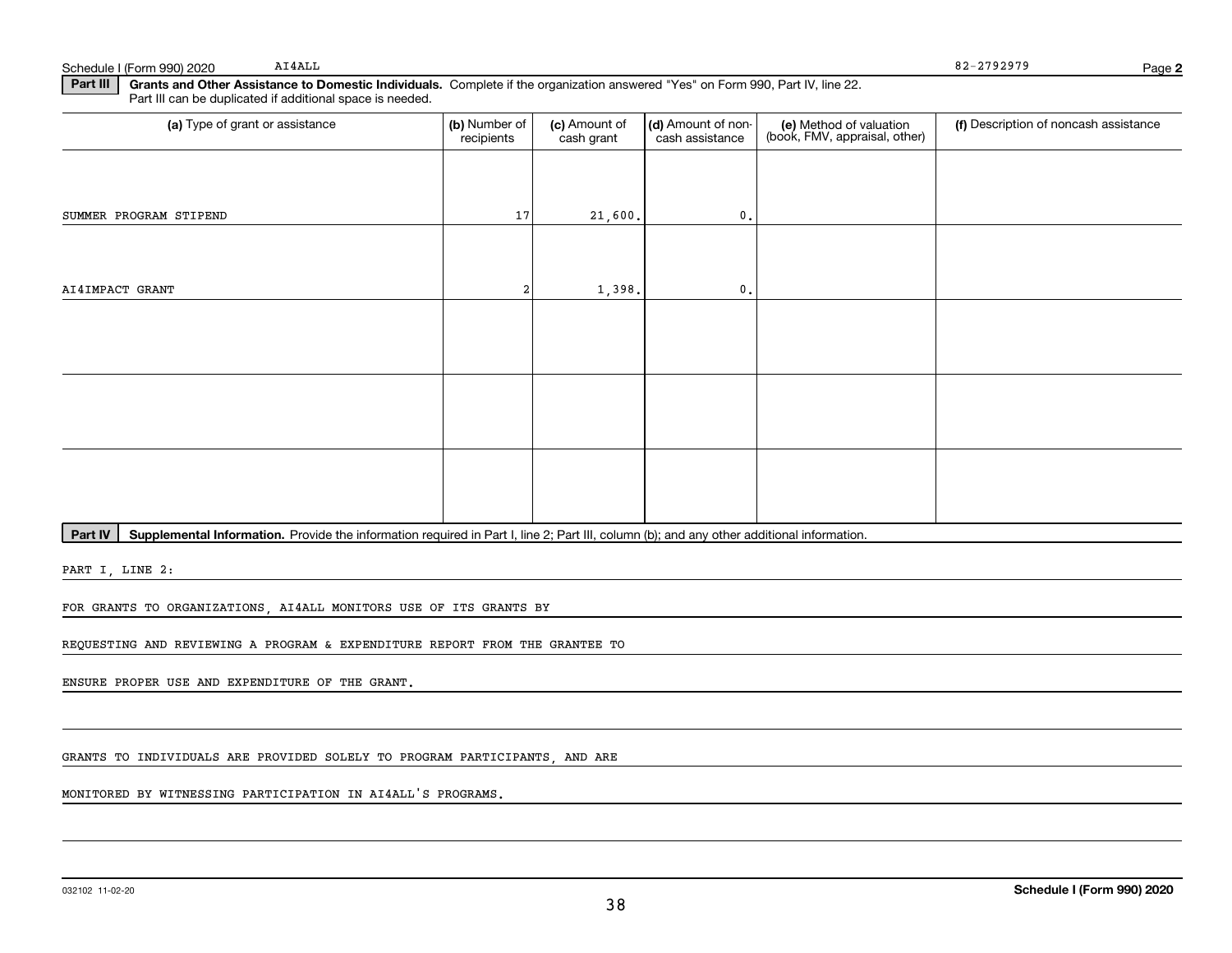|                                                                                                                                  | <b>Compensation Information</b><br><b>SCHEDULE J</b>                                                                                                                                                 |                                                                                          | OMB No. 1545-0047                                                                                                   |                                       |                       |     |        |  |  |
|----------------------------------------------------------------------------------------------------------------------------------|------------------------------------------------------------------------------------------------------------------------------------------------------------------------------------------------------|------------------------------------------------------------------------------------------|---------------------------------------------------------------------------------------------------------------------|---------------------------------------|-----------------------|-----|--------|--|--|
| (Form 990)                                                                                                                       |                                                                                                                                                                                                      | For certain Officers, Directors, Trustees, Key Employees, and Highest                    |                                                                                                                     |                                       |                       |     |        |  |  |
|                                                                                                                                  | <b>Compensated Employees</b>                                                                                                                                                                         |                                                                                          |                                                                                                                     |                                       |                       |     |        |  |  |
|                                                                                                                                  |                                                                                                                                                                                                      |                                                                                          | Complete if the organization answered "Yes" on Form 990, Part IV, line 23.                                          |                                       | <b>Open to Public</b> |     |        |  |  |
|                                                                                                                                  | Attach to Form 990.<br>Department of the Treasury<br>Go to www.irs.gov/Form990 for instructions and the latest information.<br>Internal Revenue Service                                              |                                                                                          |                                                                                                                     |                                       |                       |     |        |  |  |
|                                                                                                                                  | Name of the organization                                                                                                                                                                             |                                                                                          |                                                                                                                     | <b>Employer identification number</b> |                       |     |        |  |  |
|                                                                                                                                  |                                                                                                                                                                                                      | AI4ALL                                                                                   |                                                                                                                     |                                       | 82-2792979            |     |        |  |  |
|                                                                                                                                  | Part I                                                                                                                                                                                               | <b>Questions Regarding Compensation</b>                                                  |                                                                                                                     |                                       |                       |     |        |  |  |
|                                                                                                                                  |                                                                                                                                                                                                      |                                                                                          |                                                                                                                     |                                       |                       | Yes | No     |  |  |
| <b>1a</b> Check the appropriate box(es) if the organization provided any of the following to or for a person listed on Form 990, |                                                                                                                                                                                                      |                                                                                          |                                                                                                                     |                                       |                       |     |        |  |  |
| Part VII, Section A, line 1a. Complete Part III to provide any relevant information regarding these items.                       |                                                                                                                                                                                                      |                                                                                          |                                                                                                                     |                                       |                       |     |        |  |  |
|                                                                                                                                  | First-class or charter travel                                                                                                                                                                        |                                                                                          | Housing allowance or residence for personal use                                                                     |                                       |                       |     |        |  |  |
|                                                                                                                                  | Travel for companions<br>Payments for business use of personal residence                                                                                                                             |                                                                                          |                                                                                                                     |                                       |                       |     |        |  |  |
|                                                                                                                                  | Tax indemnification and gross-up payments<br>Health or social club dues or initiation fees                                                                                                           |                                                                                          |                                                                                                                     |                                       |                       |     |        |  |  |
|                                                                                                                                  | Discretionary spending account<br>Personal services (such as maid, chauffeur, chef)                                                                                                                  |                                                                                          |                                                                                                                     |                                       |                       |     |        |  |  |
|                                                                                                                                  |                                                                                                                                                                                                      |                                                                                          |                                                                                                                     |                                       |                       |     |        |  |  |
|                                                                                                                                  | <b>b</b> If any of the boxes on line 1a are checked, did the organization follow a written policy regarding payment or                                                                               |                                                                                          |                                                                                                                     |                                       |                       |     |        |  |  |
|                                                                                                                                  | reimbursement or provision of all of the expenses described above? If "No," complete Part III to explain                                                                                             |                                                                                          |                                                                                                                     |                                       |                       |     |        |  |  |
| 2                                                                                                                                | Did the organization require substantiation prior to reimbursing or allowing expenses incurred by all directors,                                                                                     |                                                                                          |                                                                                                                     |                                       |                       |     |        |  |  |
|                                                                                                                                  |                                                                                                                                                                                                      |                                                                                          |                                                                                                                     |                                       | $\mathbf{2}$          |     |        |  |  |
|                                                                                                                                  |                                                                                                                                                                                                      |                                                                                          |                                                                                                                     |                                       |                       |     |        |  |  |
| з                                                                                                                                |                                                                                                                                                                                                      |                                                                                          | Indicate which, if any, of the following the organization used to establish the compensation of the organization's  |                                       |                       |     |        |  |  |
|                                                                                                                                  | CEO/Executive Director. Check all that apply. Do not check any boxes for methods used by a related organization to<br>establish compensation of the CEO/Executive Director, but explain in Part III. |                                                                                          |                                                                                                                     |                                       |                       |     |        |  |  |
|                                                                                                                                  |                                                                                                                                                                                                      |                                                                                          |                                                                                                                     |                                       |                       |     |        |  |  |
|                                                                                                                                  | Compensation committee                                                                                                                                                                               |                                                                                          | Written employment contract                                                                                         |                                       |                       |     |        |  |  |
|                                                                                                                                  |                                                                                                                                                                                                      | Independent compensation consultant                                                      | X<br>Compensation survey or study                                                                                   |                                       |                       |     |        |  |  |
|                                                                                                                                  | X                                                                                                                                                                                                    | Form 990 of other organizations                                                          | х<br>Approval by the board or compensation committee                                                                |                                       |                       |     |        |  |  |
|                                                                                                                                  |                                                                                                                                                                                                      |                                                                                          |                                                                                                                     |                                       |                       |     |        |  |  |
| 4                                                                                                                                |                                                                                                                                                                                                      |                                                                                          | During the year, did any person listed on Form 990, Part VII, Section A, line 1a, with respect to the filing        |                                       |                       |     |        |  |  |
|                                                                                                                                  | organization or a related organization:                                                                                                                                                              |                                                                                          |                                                                                                                     |                                       |                       |     |        |  |  |
| a                                                                                                                                | Receive a severance payment or change-of-control payment?                                                                                                                                            |                                                                                          |                                                                                                                     |                                       | 4a                    |     | х      |  |  |
|                                                                                                                                  | Participate in or receive payment from a supplemental nonqualified retirement plan?                                                                                                                  |                                                                                          |                                                                                                                     |                                       | 4b                    |     | х<br>x |  |  |
| с                                                                                                                                | Participate in or receive payment from an equity-based compensation arrangement?                                                                                                                     |                                                                                          |                                                                                                                     |                                       | 4c                    |     |        |  |  |
|                                                                                                                                  | If "Yes" to any of lines 4a-c, list the persons and provide the applicable amounts for each item in Part III.                                                                                        |                                                                                          |                                                                                                                     |                                       |                       |     |        |  |  |
|                                                                                                                                  |                                                                                                                                                                                                      |                                                                                          |                                                                                                                     |                                       |                       |     |        |  |  |
|                                                                                                                                  |                                                                                                                                                                                                      | Only section 501(c)(3), 501(c)(4), and 501(c)(29) organizations must complete lines 5-9. |                                                                                                                     |                                       |                       |     |        |  |  |
| 5                                                                                                                                |                                                                                                                                                                                                      |                                                                                          | For persons listed on Form 990, Part VII, Section A, line 1a, did the organization pay or accrue any compensation   |                                       |                       |     |        |  |  |
|                                                                                                                                  | contingent on the revenues of:                                                                                                                                                                       |                                                                                          |                                                                                                                     |                                       |                       |     | х      |  |  |
|                                                                                                                                  |                                                                                                                                                                                                      |                                                                                          |                                                                                                                     |                                       | 5a<br>5b              |     | х      |  |  |
|                                                                                                                                  |                                                                                                                                                                                                      | If "Yes" on line 5a or 5b, describe in Part III.                                         |                                                                                                                     |                                       |                       |     |        |  |  |
|                                                                                                                                  |                                                                                                                                                                                                      |                                                                                          | 6 For persons listed on Form 990, Part VII, Section A, line 1a, did the organization pay or accrue any compensation |                                       |                       |     |        |  |  |
|                                                                                                                                  | contingent on the net earnings of:                                                                                                                                                                   |                                                                                          |                                                                                                                     |                                       |                       |     |        |  |  |
| a                                                                                                                                |                                                                                                                                                                                                      |                                                                                          |                                                                                                                     |                                       | 6a                    |     | х      |  |  |
|                                                                                                                                  |                                                                                                                                                                                                      |                                                                                          |                                                                                                                     |                                       | 6b                    |     | х      |  |  |
|                                                                                                                                  |                                                                                                                                                                                                      | If "Yes" on line 6a or 6b, describe in Part III.                                         |                                                                                                                     |                                       |                       |     |        |  |  |
|                                                                                                                                  |                                                                                                                                                                                                      |                                                                                          | 7 For persons listed on Form 990, Part VII, Section A, line 1a, did the organization provide any nonfixed payments  |                                       |                       |     |        |  |  |
|                                                                                                                                  |                                                                                                                                                                                                      |                                                                                          |                                                                                                                     |                                       | 7                     | х   |        |  |  |
| 8                                                                                                                                |                                                                                                                                                                                                      |                                                                                          |                                                                                                                     |                                       |                       |     |        |  |  |
|                                                                                                                                  | Were any amounts reported on Form 990, Part VII, paid or accrued pursuant to a contract that was subject to the                                                                                      |                                                                                          |                                                                                                                     |                                       |                       |     | х      |  |  |
| 9                                                                                                                                | If "Yes" on line 8, did the organization also follow the rebuttable presumption procedure described in                                                                                               |                                                                                          |                                                                                                                     |                                       | 8                     |     |        |  |  |
|                                                                                                                                  | Regulations section 53.4958-6(c)?                                                                                                                                                                    |                                                                                          |                                                                                                                     |                                       | 9                     |     |        |  |  |
|                                                                                                                                  | LHA For Paperwork Reduction Act Notice, see the Instructions for Form 990.<br>Schedule J (Form 990) 2020                                                                                             |                                                                                          |                                                                                                                     |                                       |                       |     |        |  |  |

032111 12-07-20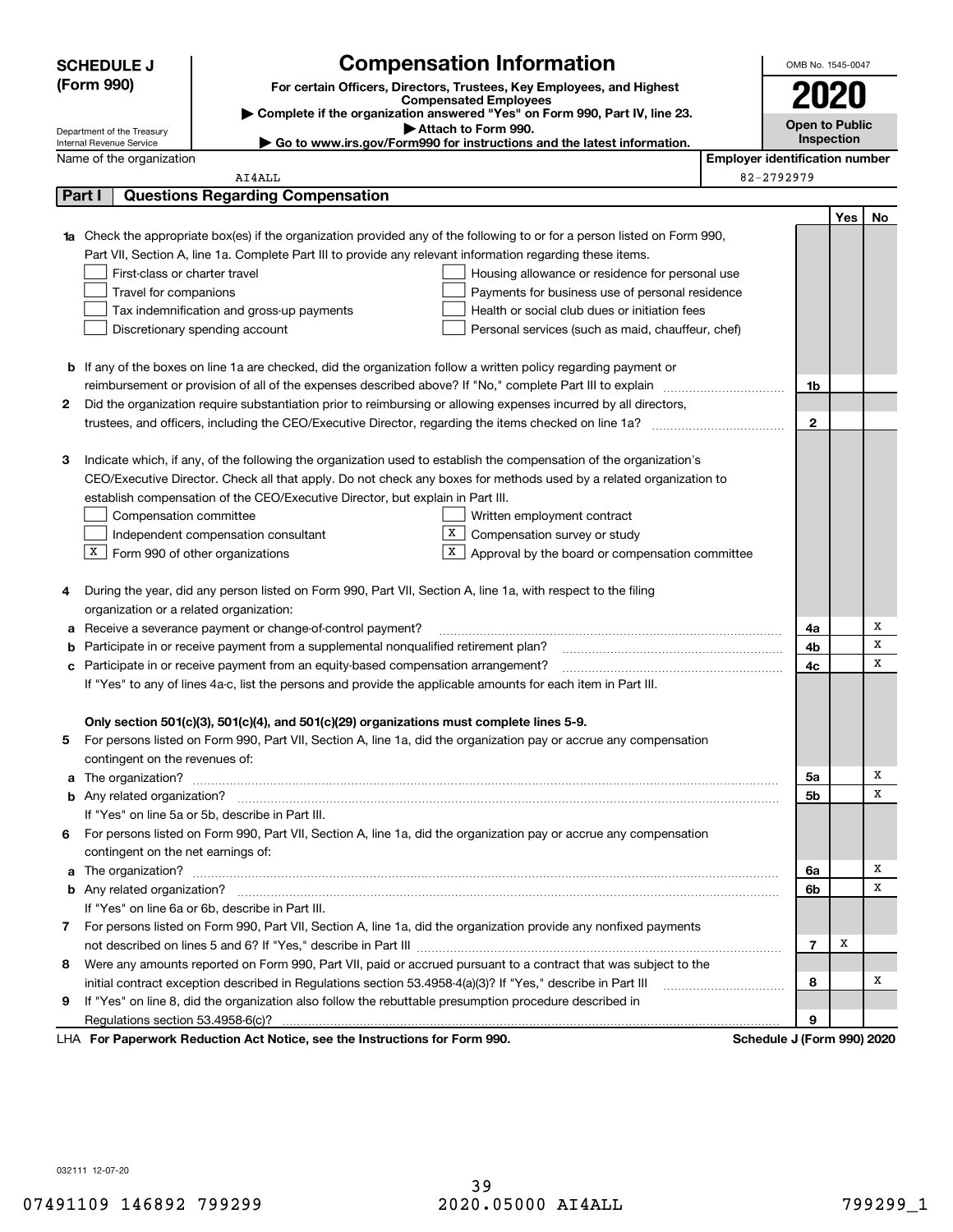# **Part II Officers, Directors, Trustees, Key Employees, and Highest Compensated Employees.**  Schedule J (Form 990) 2020 Page Use duplicate copies if additional space is needed.

For each individual whose compensation must be reported on Schedule J, report compensation from the organization on row (i) and from related organizations, described in the instructions, on row (ii). Do not list any individuals that aren't listed on Form 990, Part VII.

**Note:**  The sum of columns (B)(i)-(iii) for each listed individual must equal the total amount of Form 990, Part VII, Section A, line 1a, applicable column (D) and (E) amounts for that individual.

| (A) Name and Title                     |                | (B) Breakdown of W-2 and/or 1099-MISC compensation |                                           | (C) Retirement and                        | (D) Nontaxable                 | (E) Total of columns | (F) Compensation |                                                            |
|----------------------------------------|----------------|----------------------------------------------------|-------------------------------------------|-------------------------------------------|--------------------------------|----------------------|------------------|------------------------------------------------------------|
|                                        |                | (i) Base<br>compensation                           | (ii) Bonus &<br>incentive<br>compensation | (iii) Other<br>reportable<br>compensation | other deferred<br>compensation | benefits             | $(B)(i)-(D)$     | in column (B)<br>reported as deferred<br>on prior Form 990 |
| TESS POSNER<br>(1)                     | (i)            | 173,270.                                           | $\mathfrak o$ .                           | $\mathfrak o$ .                           | $\mathfrak o$ .                | 6,377                | 179,647.         | $\mathbf 0$ .                                              |
| $\mathtt{CEO}$                         | <u>(ii)</u>    | $\mathbf{0}$ .                                     | $\mathsf{0}$ .                            | $\mathbf 0$ .                             | $\mathsf{0}$ .                 | $\mathfrak o$ .      | $\mathfrak{o}$ . | $\mathbf 0$ .                                              |
| $\langle$ 2 $\rangle$<br>CANDICE CHUNG | (i)            | 136,880.                                           | $\mathsf{o}$ .                            | $\mathsf{0}$ .                            | 3,409.                         | 12,972.              | 153,261.         | $\mathbf 0$ .                                              |
| $_{\mbox{\tiny CFO}}$                  | <u>(ii)</u>    | $\mathbf 0$ .                                      | $\mathsf{o}$ .                            | $\mathsf{0}$ .                            | $\mathfrak o$ .                | $\mathfrak o$ .      | $\mathfrak o$ .  | $\mathbf 0$ .                                              |
|                                        | (i)            |                                                    |                                           |                                           |                                |                      |                  |                                                            |
|                                        | <u>(ii)</u>    |                                                    |                                           |                                           |                                |                      |                  |                                                            |
|                                        | (i)            |                                                    |                                           |                                           |                                |                      |                  |                                                            |
|                                        | (ii)           |                                                    |                                           |                                           |                                |                      |                  |                                                            |
|                                        | $(\sf{i})$     |                                                    |                                           |                                           |                                |                      |                  |                                                            |
|                                        | (ii)           |                                                    |                                           |                                           |                                |                      |                  |                                                            |
|                                        | (i)            |                                                    |                                           |                                           |                                |                      |                  |                                                            |
|                                        | (ii)           |                                                    |                                           |                                           |                                |                      |                  |                                                            |
|                                        | $(\sf{i})$     |                                                    |                                           |                                           |                                |                      |                  |                                                            |
|                                        | <u>(ii)</u>    |                                                    |                                           |                                           |                                |                      |                  |                                                            |
|                                        | $(\sf{i})$     |                                                    |                                           |                                           |                                |                      |                  |                                                            |
|                                        | <u>(ii)</u>    |                                                    |                                           |                                           |                                |                      |                  |                                                            |
|                                        | $(\sf{i})$     |                                                    |                                           |                                           |                                |                      |                  |                                                            |
|                                        | <u>(ii)</u>    |                                                    |                                           |                                           |                                |                      |                  |                                                            |
|                                        | (i)            |                                                    |                                           |                                           |                                |                      |                  |                                                            |
|                                        | (ii)<br>(i)    |                                                    |                                           |                                           |                                |                      |                  |                                                            |
|                                        | <u>(ii)</u>    |                                                    |                                           |                                           |                                |                      |                  |                                                            |
|                                        | (i)            |                                                    |                                           |                                           |                                |                      |                  |                                                            |
|                                        | <u>(ii)</u>    |                                                    |                                           |                                           |                                |                      |                  |                                                            |
|                                        | (i)            |                                                    |                                           |                                           |                                |                      |                  |                                                            |
|                                        | (ii)           |                                                    |                                           |                                           |                                |                      |                  |                                                            |
|                                        | $(\sf{i})$     |                                                    |                                           |                                           |                                |                      |                  |                                                            |
|                                        | (ii)           |                                                    |                                           |                                           |                                |                      |                  |                                                            |
|                                        | (i)            |                                                    |                                           |                                           |                                |                      |                  |                                                            |
|                                        | <u>(ii)</u>    |                                                    |                                           |                                           |                                |                      |                  |                                                            |
|                                        | (i)            |                                                    |                                           |                                           |                                |                      |                  |                                                            |
|                                        | $\overline{}}$ |                                                    |                                           |                                           |                                |                      |                  |                                                            |

**Schedule J (Form 990) 2020**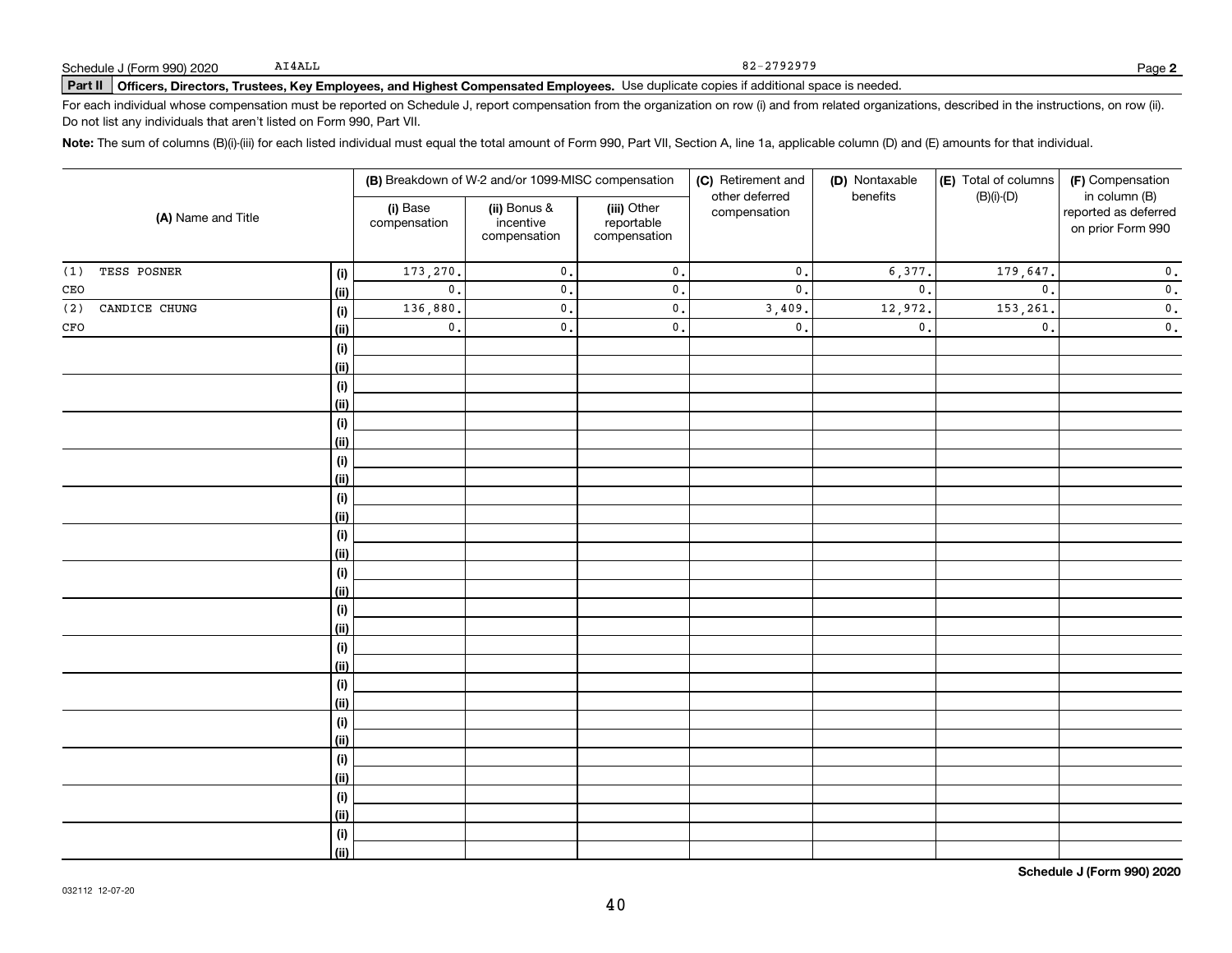### **Part III Supplemental Information**

Schedule J (Form 990) 2020 AI4ALL<br>Part III Supplemental Information<br>Provide the information, explanation, or descriptions required for Part I, lines 1a, 1b, 3, 4a, 4b, 4c, 5a, 5b, 6a, 6b, 7, and 8, and for Part II. Also co

#### PART I, LINE 7:

CERTAIN BONUSES PROVIDED TO EMPLOYEES ARE PERFORMANCE-BASED, WHICH WOULD BE

CONSIDERED NON-FIXED PAYMENTS IN THAT DECISION-MAKERS UTILIZE DISCRETION TO

DETERMINE THE AMOUNT OF BONUS PAYMENT OR WHETHER TO MAKE A BONUS PAYMENT.

**Schedule J (Form 990) 2020**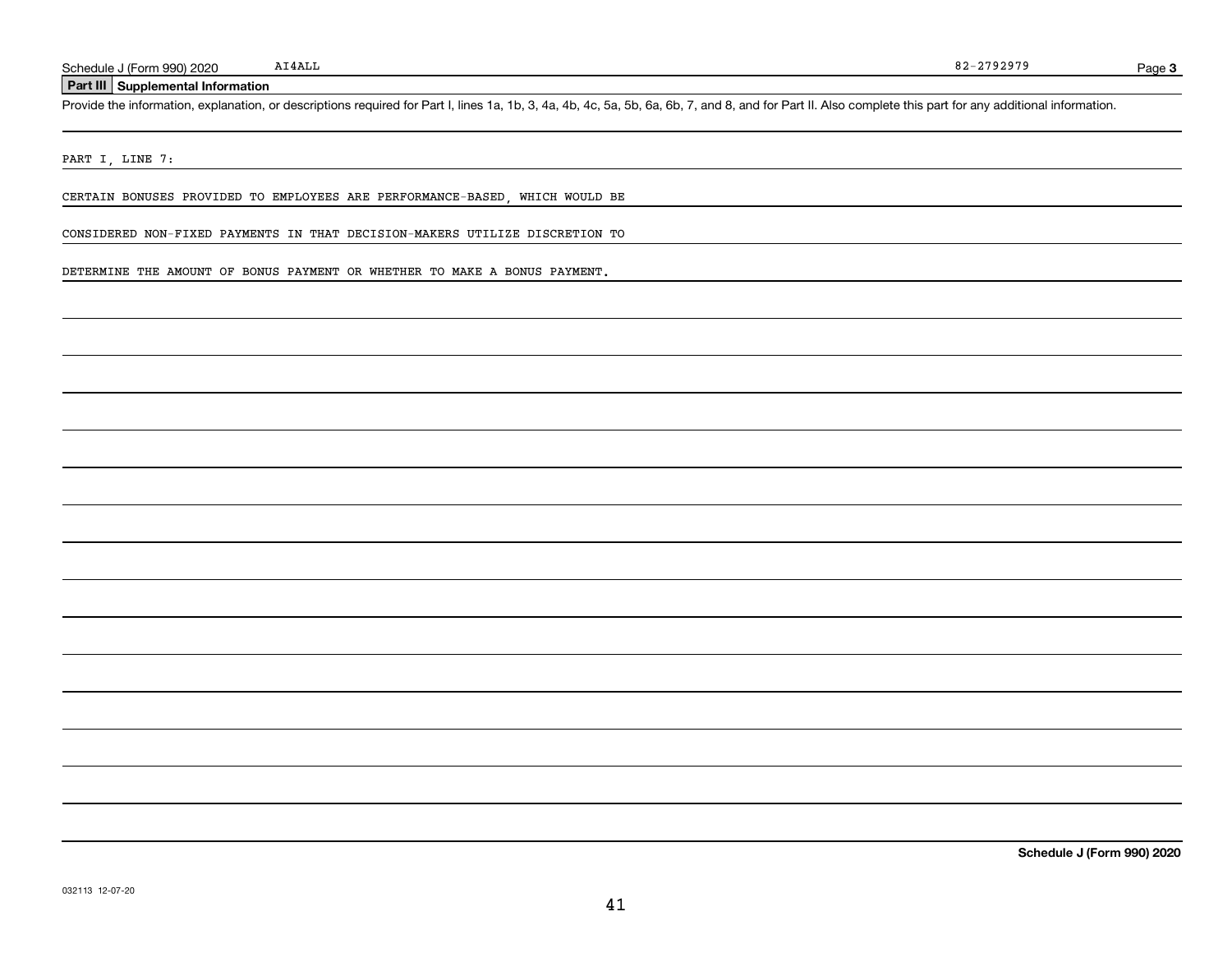Internal Revenue Service

Department of the Treasury **(Form 990 or 990-EZ)**

Name of the organization

# **SCHEDULE O Supplemental Information to Form 990 or 990-EZ**

**Complete to provide information for responses to specific questions on Form 990 or 990-EZ or to provide any additional information. | Attach to Form 990 or 990-EZ. | Go to www.irs.gov/Form990 for the latest information.**



**Employer identification number** 82-2792979

# FORM 990, PART III, LINE 4D, OTHER PROGRAM SERVICES:

AI4ALL

CHANGEMAKERS IN AI: ALUMNI OF AI4ALL SUMMER PROGRAMS JOIN THE AI4ALL

ALUMNI COMMUNITY, CHANGEMAKERS IN AI, THROUGH WHICH THEY ACCESS

LIFELONG SUPPORT, FREE MENTORSHIP PROGRAMS, LEADERSHIP OPPORTUNITIES,

AND OTHER ENCOURAGEMENT TO INCREASE THEIR PARTICIPATION IN AI. IN

2020, APPROXIMATELY 89% OF COLLEGE STUDENTS WERE MAJORING IN OR

PLANNING TO MAJOR IN AI, COMPUTER SCIENCE, OR ANOTHER STEM FIELD.

EXPENSES \$ 418,061. INCLUDING GRANTS OF \$ 4,210. REVENUE \$ 0.

FORM 990, PART VI, SECTION B, LINE 11B:

THE FORM 990 IS PREPARED BY AN INDEPENDENT ACCOUNTING FIRM, IN CONJUNCTION

WITH THE ORGANIZATION'S FINANCE AND ACCOUNTING TEAM. THE CFO REVIEWS A

DRAFT OF THE FORM 990; ADJUSTMENTS ARE MADE, AS NECESSARY. A COMPLETE COPY

OF THE FORM 990 IS PROVIDED TO ALL MEMBERS OF THE BOARD OF DIRECTORS PRIOR

TO FILING WITH THE INTERNAL REVENUE SERVICE.

FORM 990, PART VI, SECTION B, LINE 12C:

IN CONNECTION WITH ANY ACTUAL OR POSSIBLE CONFLICT OF INTEREST, ALL BOARD

MEMBERS, OFFICERS, AND KEY EMPLOYEES ("INTERESTED PERSON") MUST DISCLOSE

THE EXISTENCE OF THE FINANCIAL INTEREST AND BE GIVEN THE OPPORTUNITY TO

DISCLOSE ALL MATERIAL FACTS TO THE DIRECTORS AND/OR MEMBERS OF ANY

COMMITTEE CONSIDERING THE PROPOSED TRANSACTION OR ARRANGEMENT. THE

INTERESTED PERSON SHALL MAKE SUCH DISCLOSURE IN A TIMELY MANNER UPON

LEARNING OF THE FINANCIAL INTEREST ASSOCIATED WITH ANY TRANSACTION OR

ARRANGEMENT, WHETHER EXISTING OR PROPOSED. AFTER DISCLOSURE OF THE

FINANCIAL INTEREST AND ALL MATERIAL FACTS AND AFTER ANY DISCUSSION WITH THE

032211 11-20-20 LHA For Paperwork Reduction Act Notice, see the Instructions for Form 990 or 990-EZ. Schedule O (Form 990 or 990-EZ) 2020

42